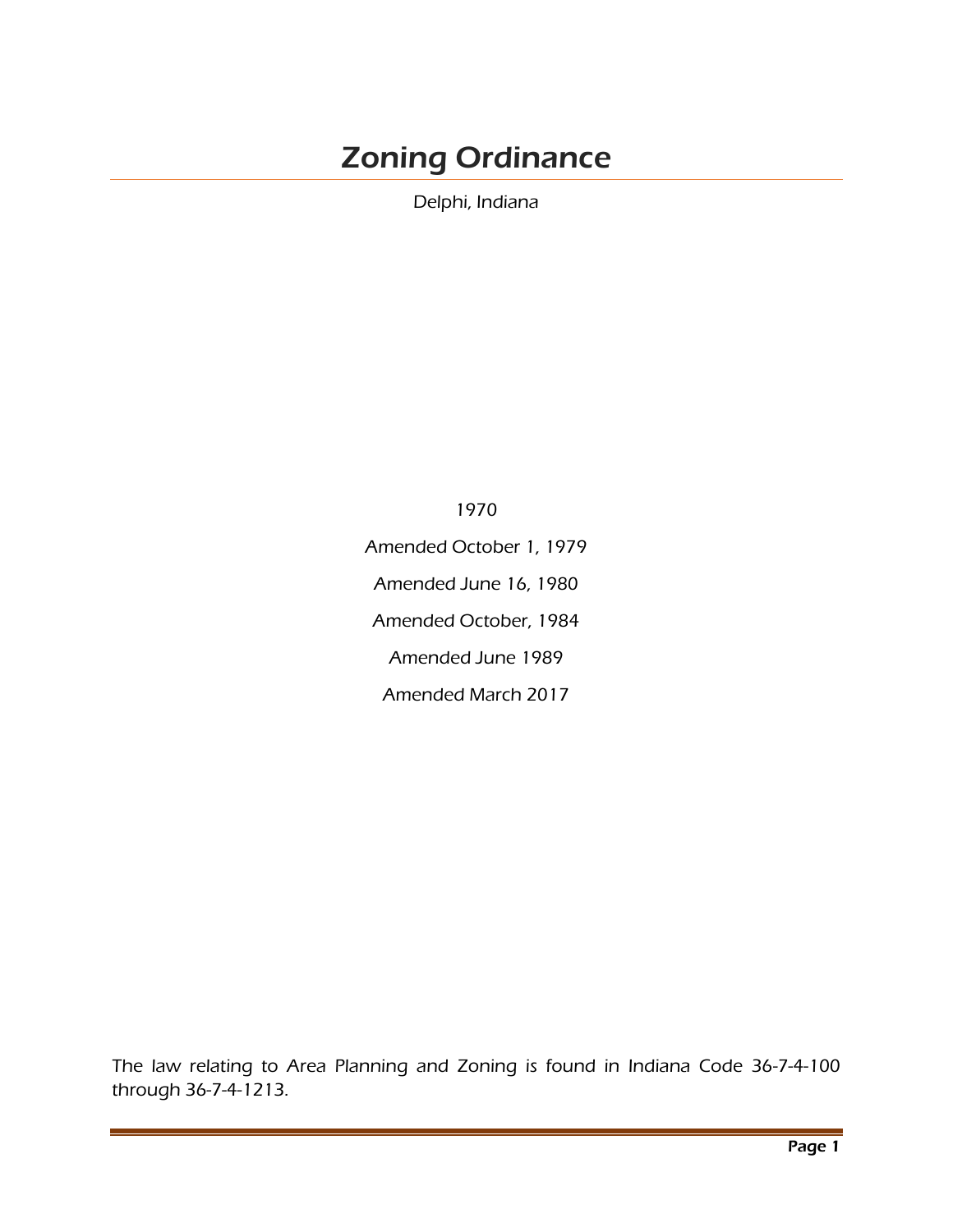# Table of Contents

|                   |             | ARTICLE 1. Establishment of Districts: Zoning Map    | 5              |
|-------------------|-------------|------------------------------------------------------|----------------|
| Section 1.        |             | Districts and the Zoning Map                         | 5              |
| Section 2.        |             | Replacement of the Zoning Map                        | 5              |
| Section 3.        |             | Interpretation of the District Boundaries            | 6              |
| <b>ARTICLE 2.</b> |             | Application of District Regulations                  | 6              |
| <b>ARTICLE 3.</b> |             | Schedule of District Regulations                     | 7              |
| Section 1.        |             | U-1, Urban Residential District                      | $\overline{7}$ |
| Section 2.        |             | U-2, Urban Residential District                      | 11             |
| Section 3.        |             | B-1, General Business District                       | 12             |
|                   | Section 4.  | B-2, Local Business District                         | 13             |
| Section 5.        |             | B-3, Central Business District                       | 16             |
| Section 6.        |             | I-1, Industrial District                             | 17             |
| Section 7.        |             | I-2, Industrial District                             | 20             |
| Section 8.        |             | FP, Floodplain Overlay District                      | 21             |
|                   |             | <b>ARTICLE 4. Supplementary District Regulations</b> | 23             |
| Section 1.        |             | Buildings on a Lot                                   | 23             |
| Section 2.        |             | Division of Lots                                     | 23             |
| Section 3.        |             | <b>Access to Public Street</b>                       | 23             |
|                   | Section 4.  | Access to Business or Industrial Districts           | 23             |
| Section 5.        |             | Visual Clearance on Corner Lots                      | 24             |
| Section 6.        |             | Fences, Walls and Hedges                             | 24             |
| Section 7.        |             | Accessory Buildings, Structures and Uses             | 24             |
| Section 8.        |             | <b>Essential Services</b>                            | 24             |
| Section 9.        |             | <b>Height Modification</b>                           | 24             |
|                   |             | Section 10. Front Yard                               | 25             |
| Section 11.       |             | Projections into Yards                               | 25             |
| Section 12.       |             | Signs                                                | 25             |
| Section 13.       |             | <b>Compact Homes</b>                                 | 25             |
| Section 14.       |             | <b>Recreational Vehicle Parks</b>                    | 25             |
|                   | Section 15. | <b>Mobile Home Parks</b>                             | 26             |
| Section 16.       |             | Temporary Uses of Land or Structures                 | 27             |
| Section 17.       |             | <b>Off-Street Parking</b>                            | 28             |
| Section 18.       |             | Off-Street Loading                                   | 29             |
| Section 19.       |             | Planned Development                                  | 30             |
| Section 20.       |             | Performance Standards & General Requirements for     |                |
|                   |             | <b>Industrial Districts</b>                          | 33             |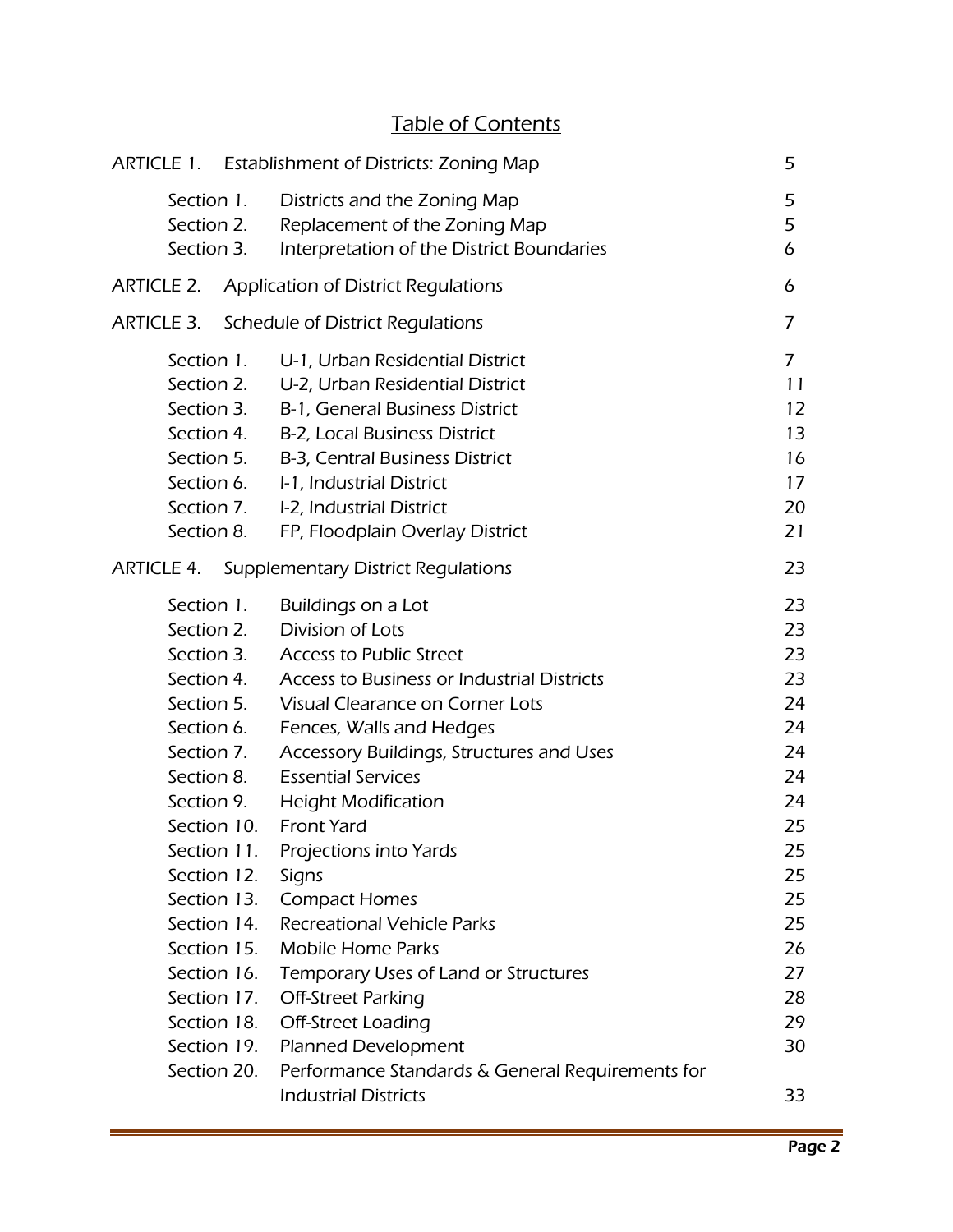|                                | ARTICLE 5. Non-Conforming Lots, Non-Conforming Uses of Land,<br>Non-Conforming, Structures and Non-Conforming Uses |    |  |
|--------------------------------|--------------------------------------------------------------------------------------------------------------------|----|--|
|                                | of Structures and Premises                                                                                         | 35 |  |
| Section 1.                     | <b>Buildings under Construction</b>                                                                                | 35 |  |
|                                | Non-Conforming Lots of Record<br>Section 2.                                                                        | 35 |  |
|                                | Non-Conforming Uses of Land<br>Section 3.                                                                          | 36 |  |
|                                | Non-Conforming Structures<br>Section 4.                                                                            | 36 |  |
|                                | Non-Conforming Uses of Structures<br>Section 5.                                                                    | 36 |  |
| Section 6.                     | Repairs & Maintenance                                                                                              | 37 |  |
|                                | ARTICLE 6. Administration & Enforcement – Improvement Location                                                     |    |  |
|                                | Permits & Certificates of Occupancy                                                                                | 38 |  |
|                                | ARTICLE 7. Board of Zoning Appeals                                                                                 |    |  |
|                                | <b>ARTICLE 8. Amendments</b>                                                                                       |    |  |
|                                | ARTICLE 9. Fees & Expenses for Notice                                                                              |    |  |
|                                | ARTICLE 10. Enforcement                                                                                            |    |  |
| <b>ARTICLE 11. Definitions</b> |                                                                                                                    |    |  |
|                                | <b>ARTICLE 12. Separability Clause</b>                                                                             |    |  |
|                                | 50<br>ARTICLE 13. Repeal of Conflicting Ordinances                                                                 |    |  |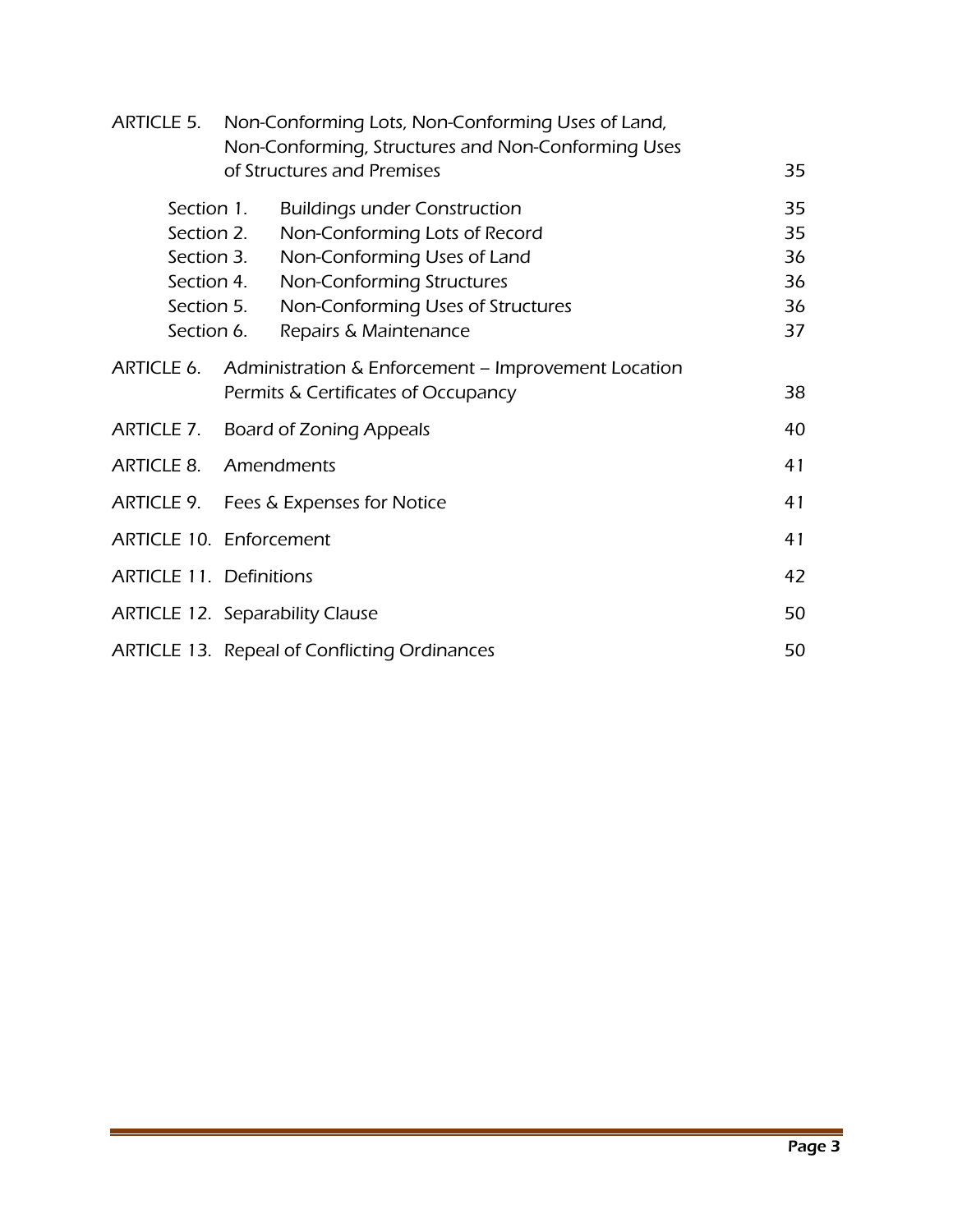AN ORDINANCE ESTABLISHING COMPREHENSIVE ZONING REGULATIONS FOR THE CITY OF DELPHI, INDIANA, PROVIDING FOR THE ADMINISTRAION AND PENALTIES FOR VIOLATION THEREOF AND FOR THE REPEAL OF ALL CONFLICTING ORDINANCES.

THIS ORDINANCE is in accordance with a Development Plan and is adopted so that adequate light, air, convenience of access, and safety from fire, flood and other danger may be secured; that congestion in the public streets may be lessened or avoided; and that the public health, safety, comfort, morals, convenience and general public welfare may be promoted. This Ordinance is made with reasonable regard to existing conditions, the character of building erected in each district, the most desirable use for which the land in each district may be adapted and the conservation of property values throughout the territory under the jurisdiction of the City of Delphi, Indiana.

Now therefore be it ordained by the Common Council of the City of Delphi under the authority of Chapter 138, Acts of 1957, General Assembly of the State of Indiana and all acts amendatory thereto.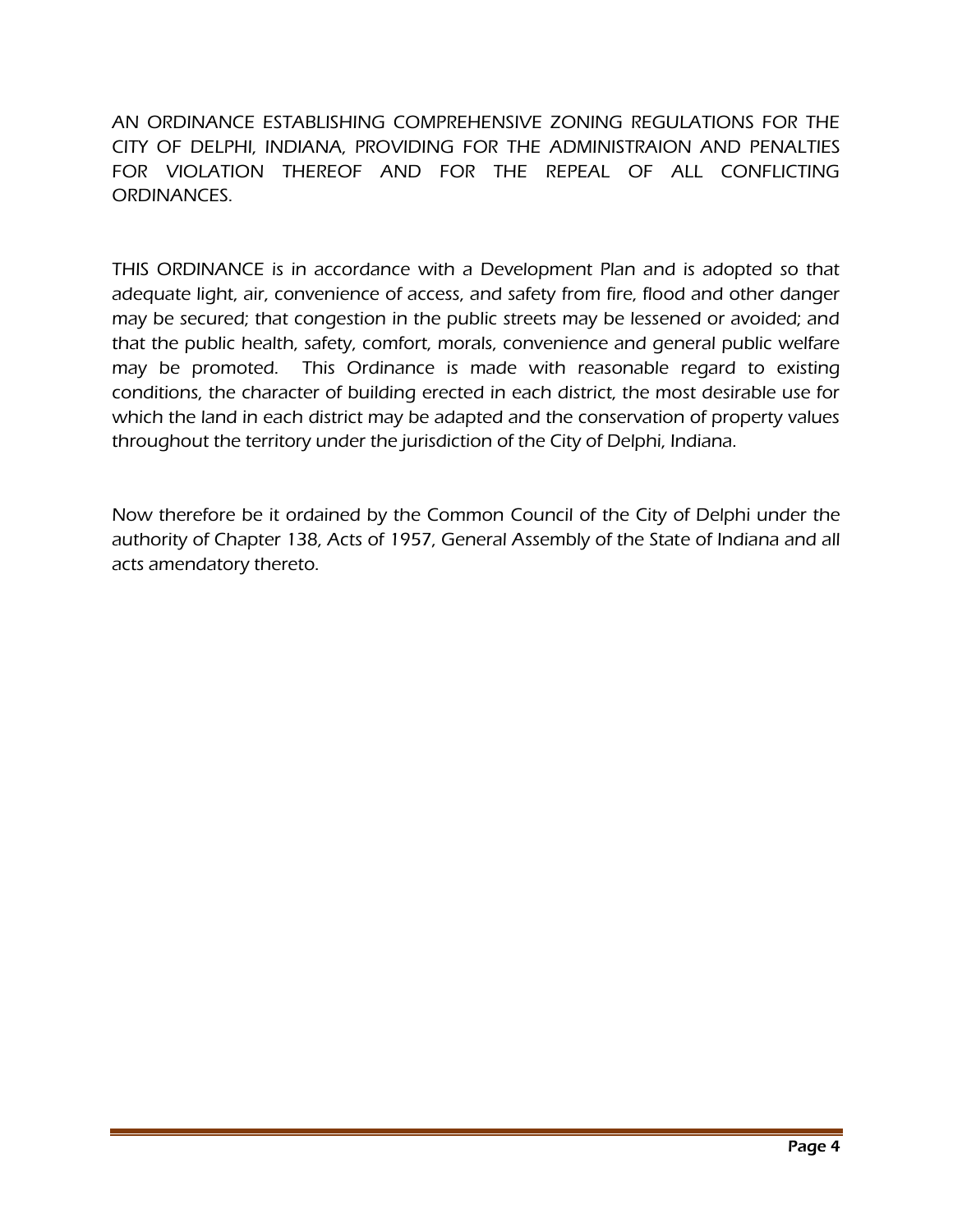# ARTICLE 1

#### ARTICLE 1. ESTABLISHMENT OF DISTRICTS: ZONING MAP

- Section 1. The City is hereby divided into the following districts
	- U-1, Urban Residential District
	- U-2, Urban Residential District
	- B-1, General Business District
	- B-2, Local Business District
	- B-3, Central Business District
	- I-1, Industrial District
	- I-2, Industrial District
	- FP, Floodplain Overlay District

which shown on the City Zoning Map which, together with all explanatory matter thereon, is incorporated into and made a part of this ordinance.

The Zoning Map shall be identified by the signature of the Mayor and the seal of the City under the words: "I hereby certify that this is the Zoning Map referred to in Article 1, Section 1 of Ordinance Number \_\_\_\_\_" together with the date of the adoption of this ordinance.

If any changes are made in the district boundaries or any other matter portrayed on the Zoning Map, such as changes together with the following statement: "On (date) by official action of the Common Council the following change(s), was(were) made in the Zoning Map: (brief description of the nature of change) shall be made on the Zoning Map promptly after the amendment has been approved by the Common Council. The entry shall be signed by the Mayor. No amendment to this ordinance involving anything portrayed on the Zoning Map shall become effective until after such change has been made on the map.

Regardless of the existence of copies of the Official Zoning Map which may from time to time be made or published, the Official Zoning Map which shall be located in the City Hall is the final authority as to the current zoning status of land and water areas, buildings, and other structures of the Town.

Section 2. Replacement of the Zoning Map.

In the event the Zoning Map becomes damaged, destroyed, lost, or difficult to interpret because of the nature or number of changes and additions, the Common Council may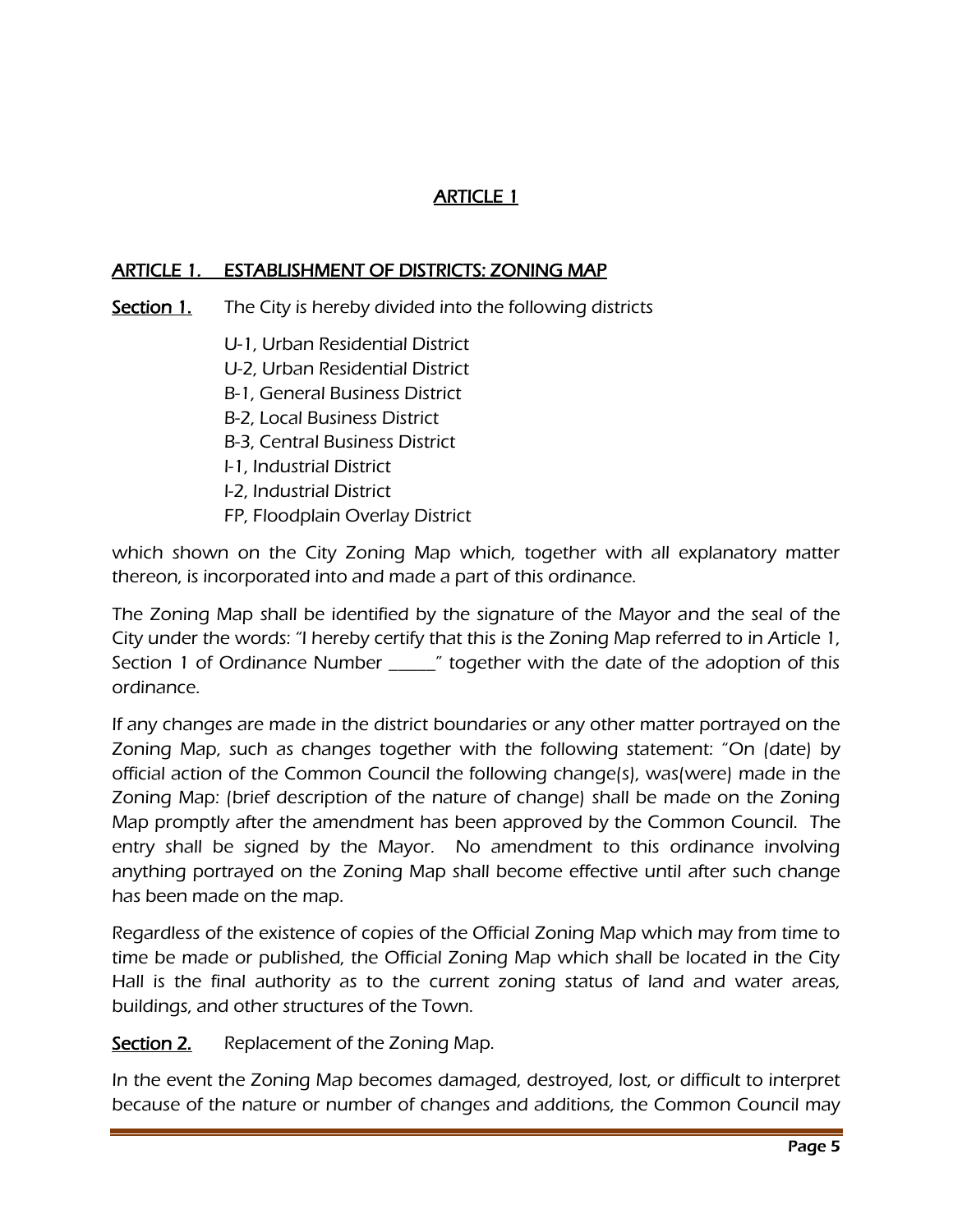by resolution adopt a replacement which shall replace the drafting or other errors or omissions in the replaced Zoning Map but may not amend the zoning ordinance. The new Zoning Map shall be identified by the signature of the Mayor and the seal of the City under the following words: "I do hereby certify that this Zoning Map supersedes and replaces the Zoning Map adopted on \_\_\_\_\_ (date of adoption of the map being replaced) as part of Ordinance Number \_\_\_\_\_" along with the date of the resolution.

Section 3. Interpretation of District Boundaries.

The following rules shall be used in the interpreting of the Zoning Map:

- a. Boundaries indicated as approximately following the centerlines of streets, highways, alleys, streams, rivers, or other bodies of water shall be construed to follow such centerlines;
- b. Boundaries indicated as approximately following platted lot lines shall be construed as following such lot lines;
- c. Boundaries indicated as approximately following corporate, township, or county lines shall be construed as following these lines;
- d. Boundaries indicated as parallel to or extensions of features indicated in subsections (a) through (c) above shall be so construed. Distances not specifically indicated on the Zoning Map shall be determined by the scale of the map;
- e. Where physical or cultural features existing on the ground are at variance with those shown on the Zoning Map, or in other circumstances not covered by subsections (a) through (d) above, the Board of Zoning Appeals shall interpret the district boundaries.

# ARTICLE 2

# ARTICLE 2. APPLICATION OF DISTRICT REGULATIONS

Section 1. No building, structure, or land shall hereafter be used or occupied, and no building, structure, or part thereof shall hereafter be erected, constructed, or reconstructed, moved, or structurally altered unless in conformity with all regulations specified in this ordinance for the district in which it is located.

Section 2. No yard or lot existing at the time of passage of this ordinance shall be reduced in dimension or area below the minimum requirements set forth herein. Yards or lots created after the effective date of this ordinance shall meet at least the minimum requirements established by this ordinance.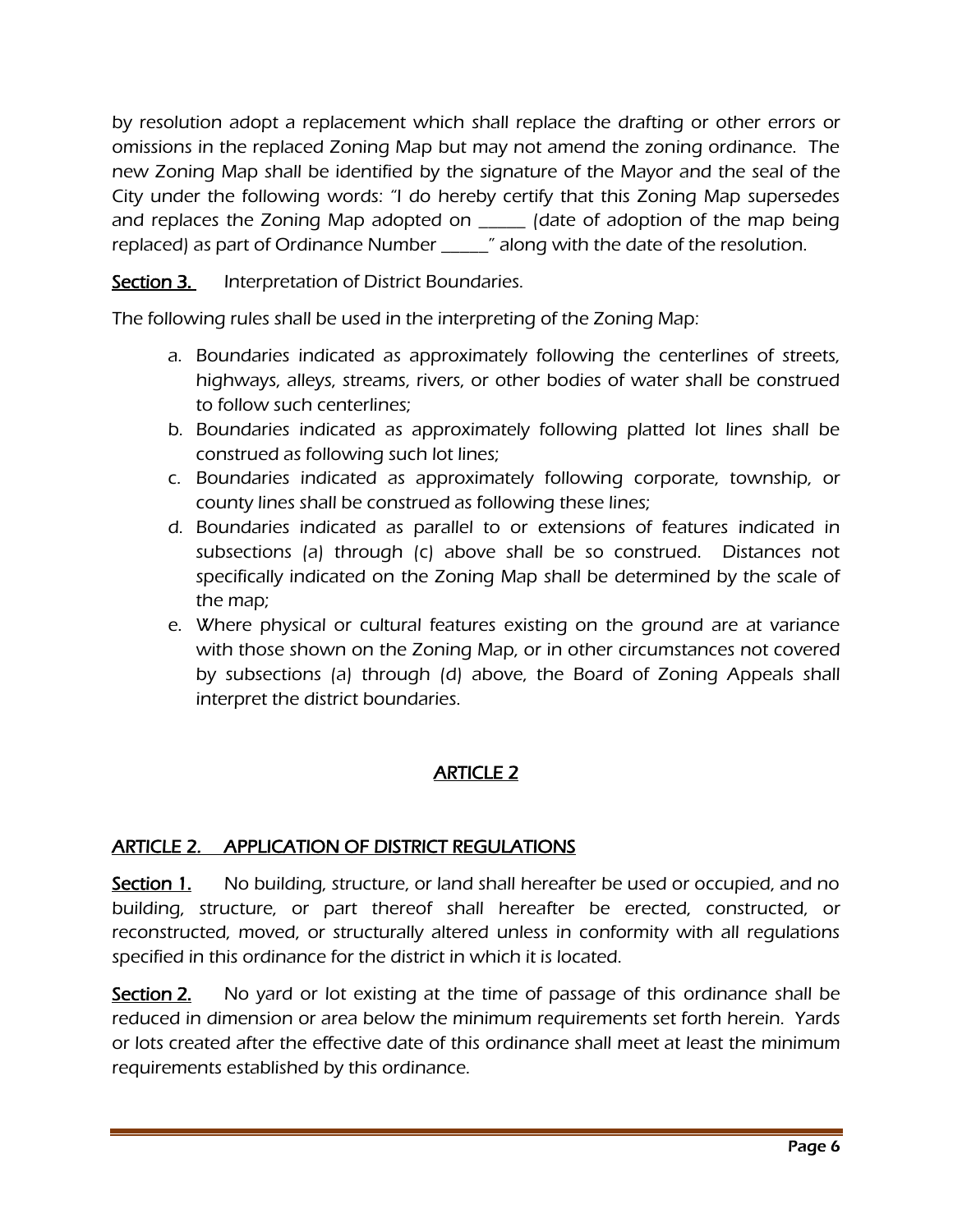No part of a yard, or other open space, or off-street parking or loading space required in connection with any building for the purpose of complying with this ordinance, shall be included as part of a yard, open space, or off-street parking or loading space similarly required for any other building or use.

Section 3. The regulations established by this ordinance are the minimum requirements for the promotion of the public health, safety, comfort, morale, convenience, and general public welfare. Whenever the requirements of this ordinance are at variance with any other lawfully adopted rules, regulations, ordinances, deed restrictions or covenants, the most restrictive or that imposing the higher standards, shall govern.

# ARTICLE 3.

# ARTICLE 3. SCHEDULE OF DISTRICT REGULATIONS

# Section 1. U-1 Urban Residential District

- a. Permitted Uses and Structures:
	- 1. Single-family dwelling.
	- 2. Public parks, playgrounds recreation areas and public golf courses, and country clubs.
	- 3. Public elementary, junior high, and high schools, and public buildings for town, city, county, State, and Federal Government uses.
	- 4. Churches and community buildings.
	- 5. Planned developments, residential, on tracts of land of 5 acres or more in area in accordance with Article 4, Section 19.
	- 6. Mobile home when located in a mobile home park.
	- 7. Temporary real estate offices for sale or rental of real estate on the premises.
	- 8. Temporary buildings and structures incidental to construction work only for the period of such work.
	- 9. Storage of a continually unoccupied recreational vehicle in a private garage or rear or side yard.
	- 10.Uses, buildings, and structures customarily accessory and clearly incidental to the above permitted uses.
- b. Uses permitted as Special Exception by Board of Zoning Appeals:
	- 1. Private clubs and religious and charitable institutions.
	- 2. Home occupations.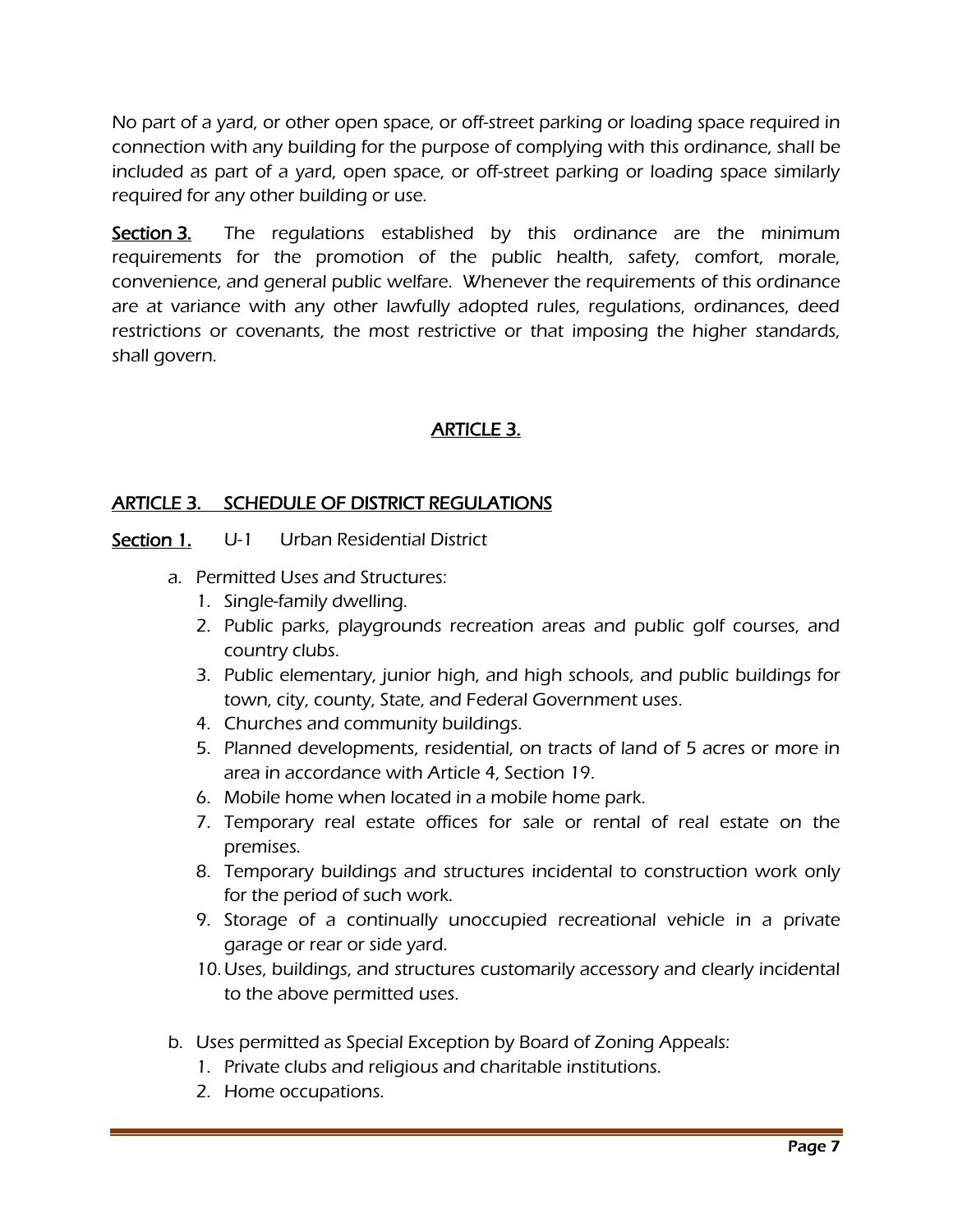- 3. Nursery schools.
- 4. Nursing or rest homes.
- 5. Governmental and public utility uses.
- 6. Mobile home parks in accordance with the Mobile Home Parks Act of 1955, as amended, Indiana State Board of Health Regulations, as amended, and Article 4, Section 15 of this ordinance.
- 7. Hospitals and medical clinics.
- 8. Two-family and multiple-family dwellings.
- 9. Compact homes in accordance with Article 4, Section 13.
- 10.Uses, buildings, and structures customarily accessory and clearly incidental to the above uses.
- 11.Bed and Breakfast.
- c. Minimum Lot Sizes:

|                         | Area/dwelling unit<br>(Sq. ft.) | Lot Width<br>(Feet) |
|-------------------------|---------------------------------|---------------------|
| Single-family -         |                                 |                     |
| With sanitary sewers    | 6,000                           | 60                  |
| Without sanitary sewers | 14,000                          | 80                  |
| Two-family -            |                                 |                     |
| With sanitary sewers    | 4,000                           | 70                  |
| Without sanitary sewers | 9,000                           | 90                  |
| Multiple-family -       |                                 |                     |
| With sanitary sewers    | 2,500                           | 75                  |
| Without sanitary sewers | 6,000                           | 100                 |

d. Minimum Yard Sizes:

| Front Yard | $\sim 1000$                     | 35 ft. along Major and Collector Highways and 25 ft. |
|------------|---------------------------------|------------------------------------------------------|
|            |                                 | along all other streets.                             |
| Rear Yard  | $\sim$ 100 $\mu$                | -20 ft.                                              |
| Side Yard  | $\frac{1}{2}$ and $\frac{1}{2}$ | 7 ft. (each side)                                    |

#### e. Maximum Height of Structures:

- 1. Single-family and two-family dwellings 2-1/2 stories or 35 ft. whichever is lower.
- 2. Multiple-family dwellings 3 stories or 35 ft. whichever is lower, except this height may be increased provided that for each 1 foot of building height over 35 ft. each required side and rear yard shall be increased by 2 ft.
- f. Minimum Off-Street Parking Requirements:
	- 1. Multiple-family dwellings 1-1/2 spaces for each dwelling unit.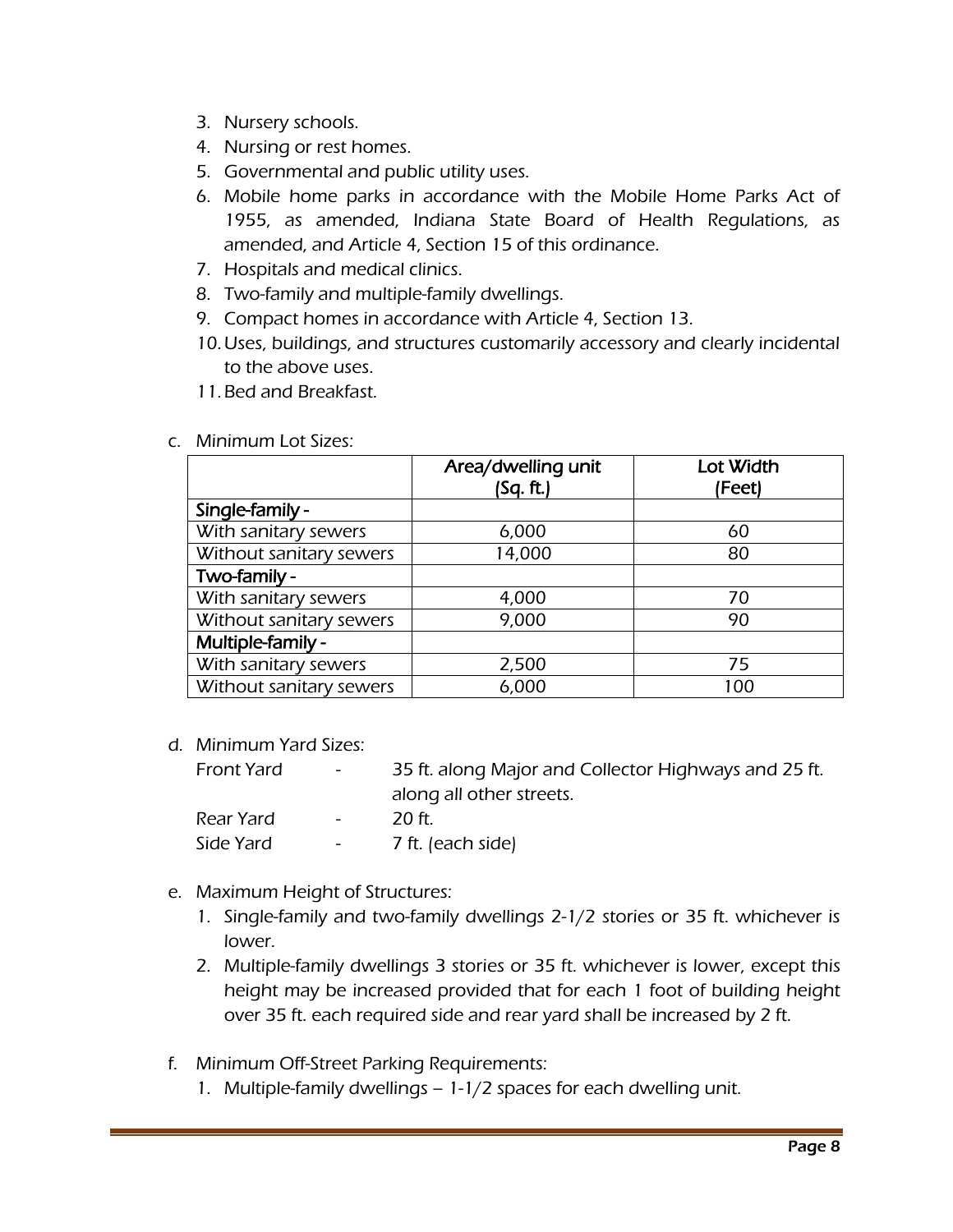- 2. Single-family dwelling and mobile homes 1 space for each dwelling.
- 3. Public elementary or junior/senior high schools 1 space for each 3 faculty members and other full-time employees.
- 4. School and institutional auditoriums and churches 1 space for each 2 persons employed on the premises, and 1 additional space for each 6 seats based on maximum seating capacity, including fixed and removable seats.
- 5. Meeting halls and private clubs spaces equal to 30 percent of the maximum number of people that can be accommodated in accordance with the design capacity.
- 6. Recreational and community centers 1 space for each 3 employees, plus adequate spaces as determined by the Board to serve the visiting public.
- 7. Public utility and public service uses 1 space for each 2 employees, plus adequate spaces as determined by the Board to serve the visiting public.
- 8. Home occupations 1 space in addition to residence requirements.
- 9. Planned developments at least the total number of spaces on the basis of the required spaces for each individual use.
- 10.Hospital and nursing and rest homes 1 space per 3 beds and 1 for each 2 employees on the maximum working shift.
- 11.Mobile Home Park 1 space for each mobile home site, plus 1 space for each four sites for guest parking.
- 12.All other permitted or special exception uses spaces as determined by the Board.
- g. Limitations on Signs:

For each use no sign intended to be read from off the premises shall be permitted except non-flashing signs in accordance with the following provisions:

- 1. Nameplate and identifications signs:
	- a. Residential uses not more than 1 nameplate, not exceeding 1 sq. ft. in area for each dwelling unit indicating the name or address of the occupant or a permitted occupation.
	- b. Other uses not more than 1 identification sign, not exceeding 16 sq. ft. in area which indicates only the name and address of the building or use.
	- c. On a corner lot 2 such signs, one facing each street shall be permitted.
	- d. No sign shall be closer than 15 ft. to a lot line adjoining a street.
	- e. No sign shall project higher than 1 story or 15 ft. above curb level, whichever is lower.
	- f. Such signs shall be non-flashing and illuminated with white light only.
- 2. For Sale and to rent signs: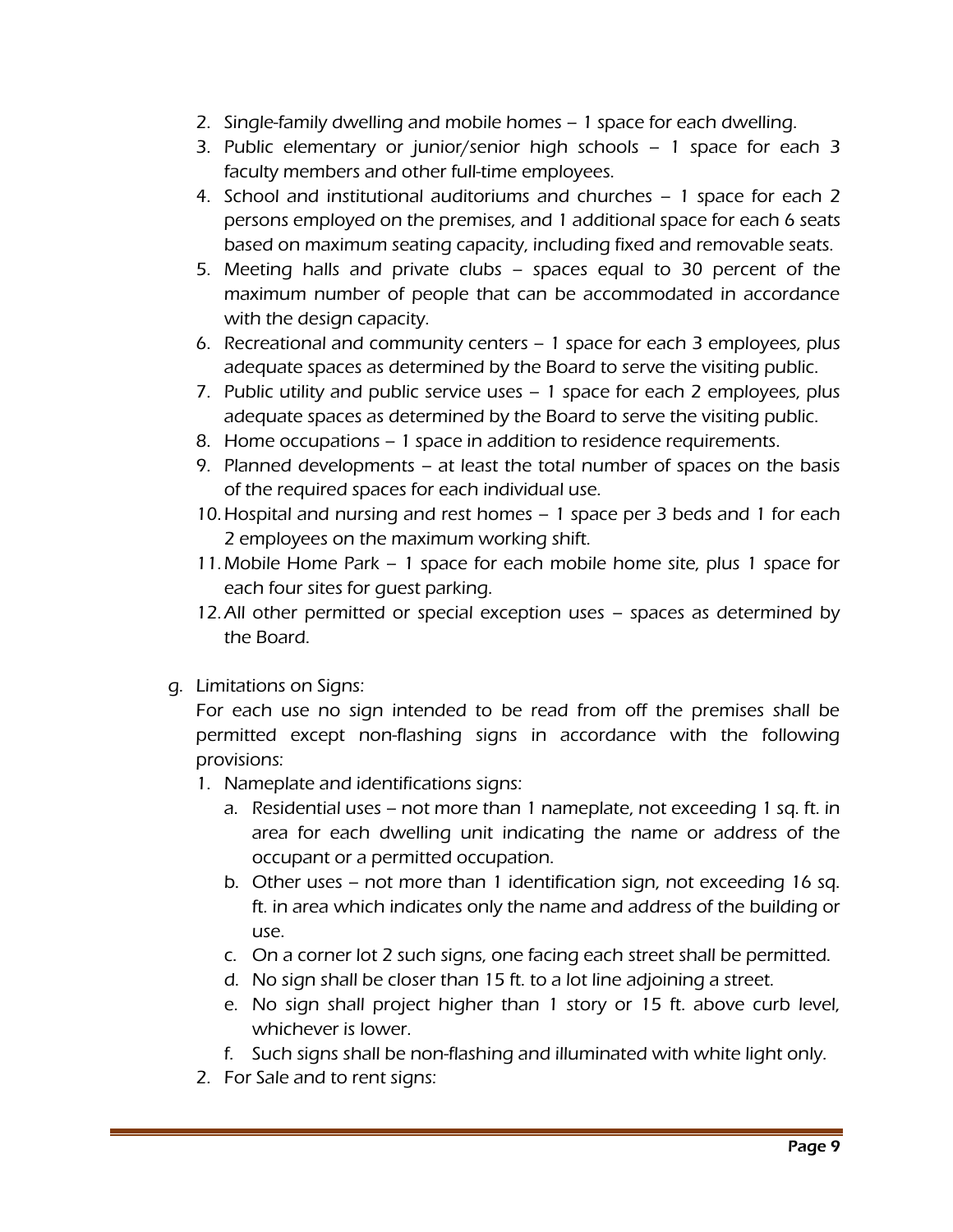- a. Not more than 1 sign per lot, not exceeding 12 sq. ft. in area and no closer than 8 ft. to any other lot.
- b. During the construction and sale of lots in a subdivision containing at least 10 acres, a temporary sign may be erected along each side of the subdivision fronting on the street, provided each sign contains not more than 120 sq. ft. of surface area.
- c. On a corner lot 2 such signs, one facing each street shall be permitted.
- d. No sign shall project beyond the property line into the public right-ofway.
- e. No sign shall project higher than 1 story or 15 ft. above curb level, whichever is lower.
- 3. Signs accessory to parking areas:
	- a. Non-residential uses signs designating entrances or exits are limited to 1 sign for each such entrance or exit and to a maximum size of 2 sq. ft. each. 1 sign per parking area designating the identity or conditions of use and limited to a maximum size of 9 sq. ft. shall be permitted.
	- b. On a corner lot 2 such signs, one facing each street shall be permitted.
	- c. No sign shall project beyond the property line into the public right-ofway.
	- d. No sign shall project higher than 7 ft. above curb level.
- h. Bed and Breakfast:

A room or group of rooms forming a single habitable unit used or intended to be used for living and sleeping, but not for cooking or eating purposes in individual rooms. The operator occupied residence that (1) provides sleeping accommodations to the public for a fee; (2) has no more than fourteen (14) guest rooms; (3) provides breakfast to its guest as part of the fee; and (4) provides sleeping accommodations for not more than thirty (30) consecutive days to a particular guest. This does not include hotels, motels, boarding houses, or food service establishments.

- 1. The residence shall be occupied as a residence by at least one of the bed and breakfast staff, but not necessarily the property owner.
- 2. The bed and breakfast use shall be confined to the principal residential structure, and other existing structures which can be successfully converted to bed and breakfast units.
- 3. No structural additions or enlargements shall be made to accommodate the bed and breakfast use, and no exterior alterations to the structure shall be made which will change the residential appearance of the structure.
- 4. The minimum total floor area of the principal residential structure needed to establish a bed and breakfast use shall be 1,500 sq. ft. Each bed and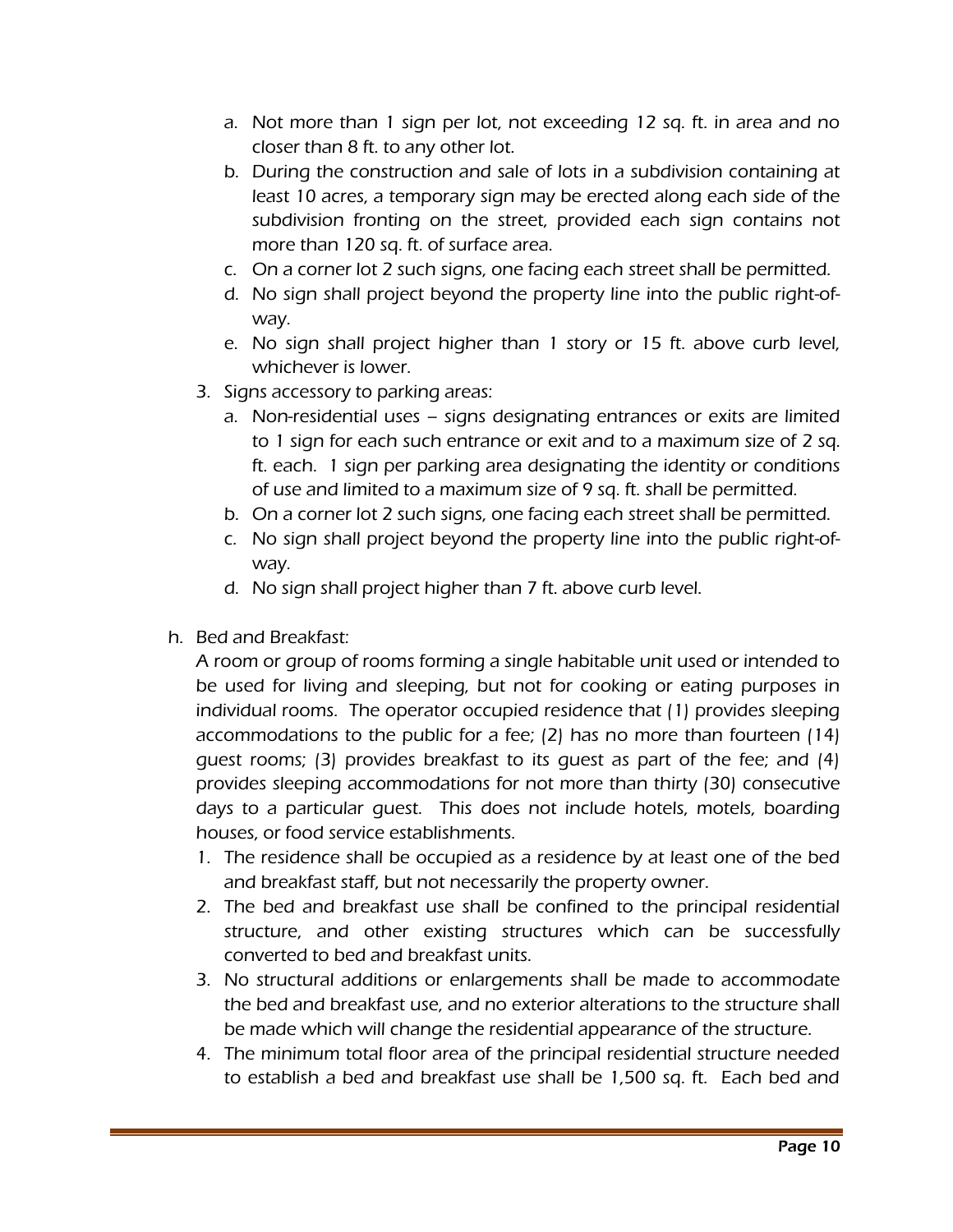breakfast unit in excess of one (1) shall require an additional 500 sq. ft. of total floor area.

- 5. Two off-street parking spaces shall be provided for the residential occupants. One (1) additional off-street parking space shall be provided for each bed and breakfast established; screening and buffering may be required.
- 6. Dining and other facilities shall not be open to the public but shall be exclusively for the use of the residents and registered bed and breakfast guests, unless the Board of Zoning Appeals finds that opening the facilities to the public will not have a negative impact on the surrounding area. The Board may set any additional regulations necessary to ensure that public use of the facilities will be in harmony with the surrounding area.
- 7. There shall be no more than the equivalent of one non-resident full-time employee hired solely for the purpose of working for the bed and breakfast use. However, if the dining and/or other facilities are open to the public, the Board may allow additional employees.
- 8. The applicant is responsible for obtaining all inspections, permits, licenses, etc. as may be required by law.
- 9. The applicant is responsible for determining the effect, if any, of the bed and breakfast use upon any subdivision restrictions, deed covenants, etc. that may encumber his/her property.
- 10. The Board shall determine that the bed and breakfast use will be compatible with the neighborhood, and will not interfere with the reasonable enjoyment of adjoining properties.

## Section 2. U-2 Urban Residential District

- a. Permitted Uses and Structures:
	- 1. The uses permitted and as regulated in number 1, 3, 4, 5, 8, 9, and U-1 Urban Residential District.
	- 2. Public parks and playgrounds
	- 3. Uses, buildings, and structures customarily accessory and clearly incidental to the above permitted uses.
	- b. Uses Permitted as Special Exceptions by Board of Zoning Appeals:
		- 1. The special exceptions permitted and as regulated in numbers 1, 2, 3, 4, 5, 7, 8, 9, and U-1 Urban Residential District.
		- 2. Uses, buildings, and structures customarily accessory and clearly incidental to the above uses.
- c. Minimum Lot Size: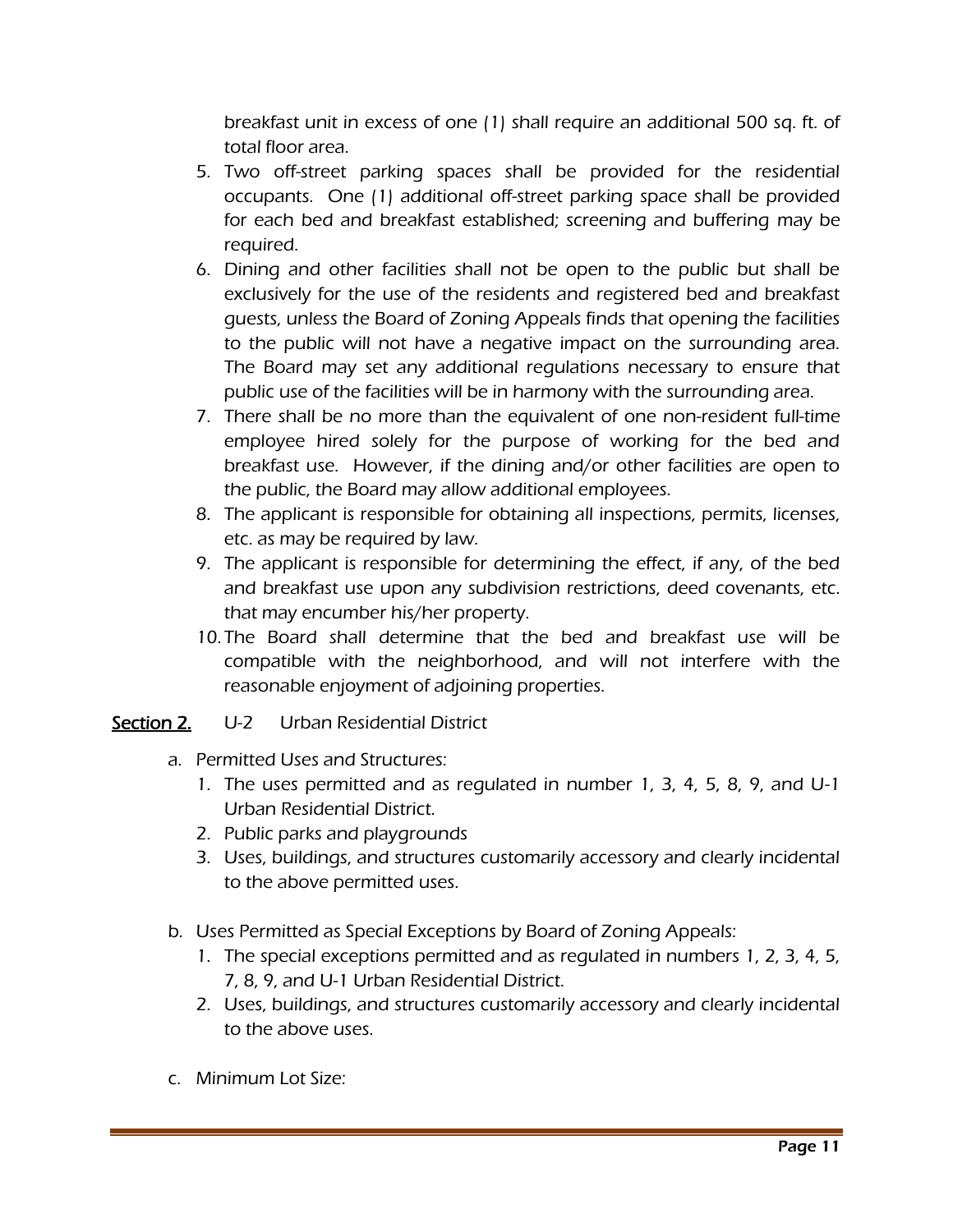Lot area per dwelling unit – single-family is 5,000 sq. ft.; two-family is 3,500 sq. ft.; and multiple-family is 2,500 sq. ft.

d. Minimum Lot Size:

| <b>Front Yard</b> | $\qquad \qquad$ | $20$ ft.          |
|-------------------|-----------------|-------------------|
| Rear Yard         |                 | 15 ft.            |
| Side Yards        |                 | 6 ft. (each side) |

- e. Maximum Height of Structures: Same as in U-1 Urban Residential District.
- f. Minimum Off-Street Parking and Loading Requirements: Same as in U-1 Urban Residential District.
- g. Limitations on Signs: Same as in U-1 Urban Residential District.

#### Section 3. B-1 General Business District:

- a. Permitted Uses and Structures:
	- 1. The same uses and structures permitted in District B-2 shall be permitted in District B-1, except garages for storage, repair and servicing of motor vehicles shall not be required within a completely enclosed building.
	- 2. Farm service centers shall be permitted.
- b. The uses permitted by Special Exception by the Board of Zoning Appeals shall be the same as in District B-2.
- c. There shall be no minimum lot size.
- d. The minimum yard size shall be the same as in District B-2.
- e. The maximum height of structures shall be the same as in District B-2.
- f. The minimum off-street parking and loading requirements shall be the same as in District B-2.
- g. The limitations on sign shall be the same as in District B-2.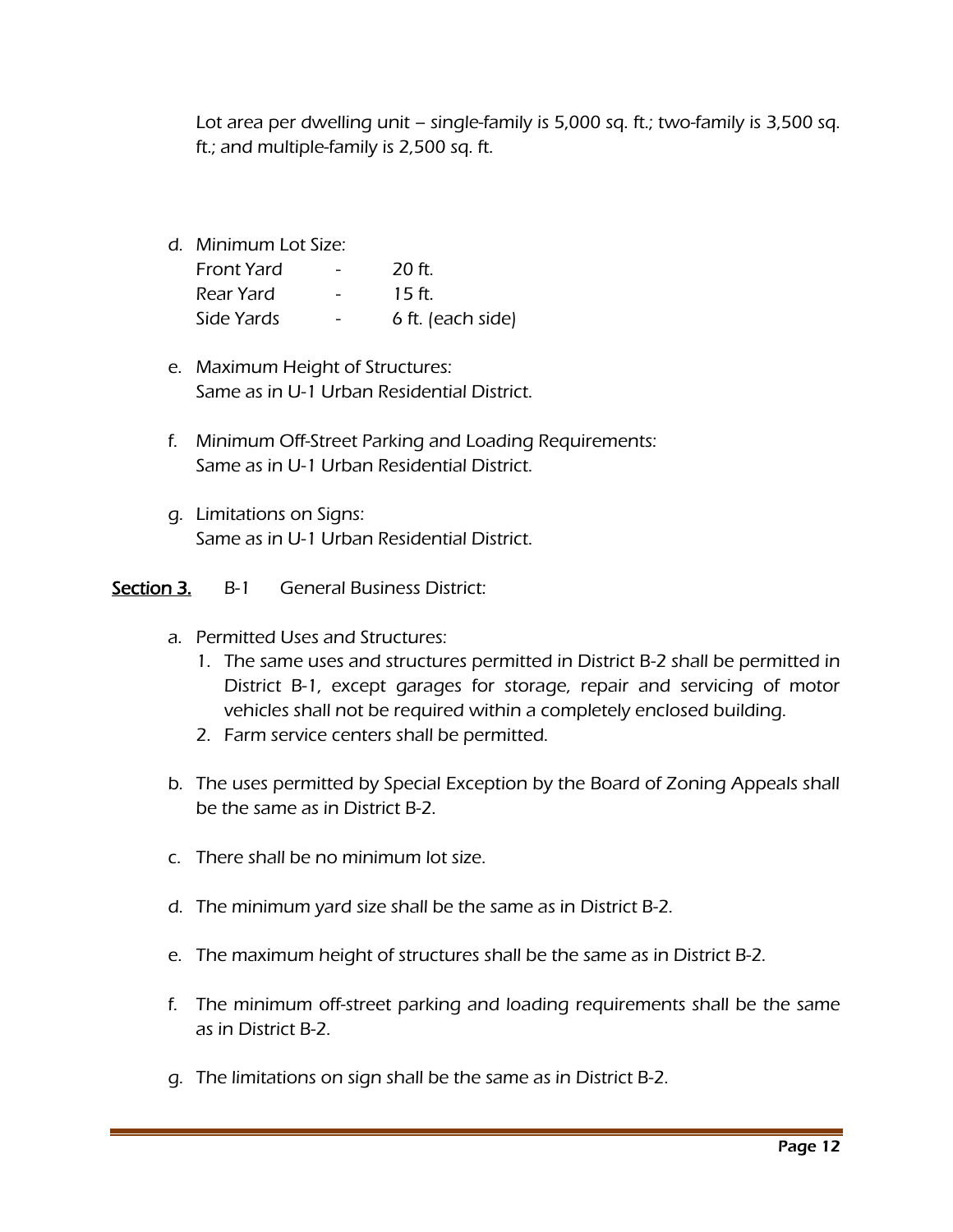#### Section 4. B-2 Local Business District

- a. Permitted Uses and Structures:
	- 1. Retail businesses and customary accessory service activities.
	- 2. Personal, business, financial, and professional services.
	- 3. Governmental and public utility uses.
	- 4. A dwelling unit or lodging room as an accessory use in the principal building.
	- 5. Temporary buildings and structures incidental to construction work only for the period of such work.
	- 6. Planned developments, business, on tracts of 4 acres or more in area in accordance with Article 4, Section 19 of this ordinance.
	- 7. Amusement establishments such as bowling alleys, pool halls, dance halls, amusement parks, and other outdoor amusement facilities.
	- 8. Automobile service stations; boat sales, rentals, storage and repair; greenhouses, retail; machinery sales; monument sales; motor vehicle sales; plumbing and heating showrooms and shops; restaurants and taverns; second-hand stores and rummage shops, excluding building materials or salvage goods; theaters, indoor; trailer sales and rental, for use with private passenger cars; mobile home sales; and drive-in food establishments.
	- 9. Storage of a continually unoccupied mobile home or recreational vehicle.
	- 10.Garages for storage, repair, and servicing of motor vehicles, providing such work is conducted within a completely enclosed building.
	- 11.Clubs and lodges, non-profit; motel.
	- 12.Parking lots, open and other than accessory and subject to the provisions of Article 4, Section 17 of this ordinance.
	- 13.Uses, buildings and structures customarily accessory and clearly incidental to the above permitted uses when located on the same lot as the principal use.
- b. Uses Permitted as Special Exceptions by the Board of Zoning Appeals:
	- 1. Undertaking establishment.
	- 2. Veterinary hospital, excluding kennels.
	- 3. Uses, buildings, and structures customarily accessory and clearly incidental to the above permitted uses when located on the same lot as the principal use.
- c. Minimum Lot Size: None required.
- d. Minimum Yard Sizes: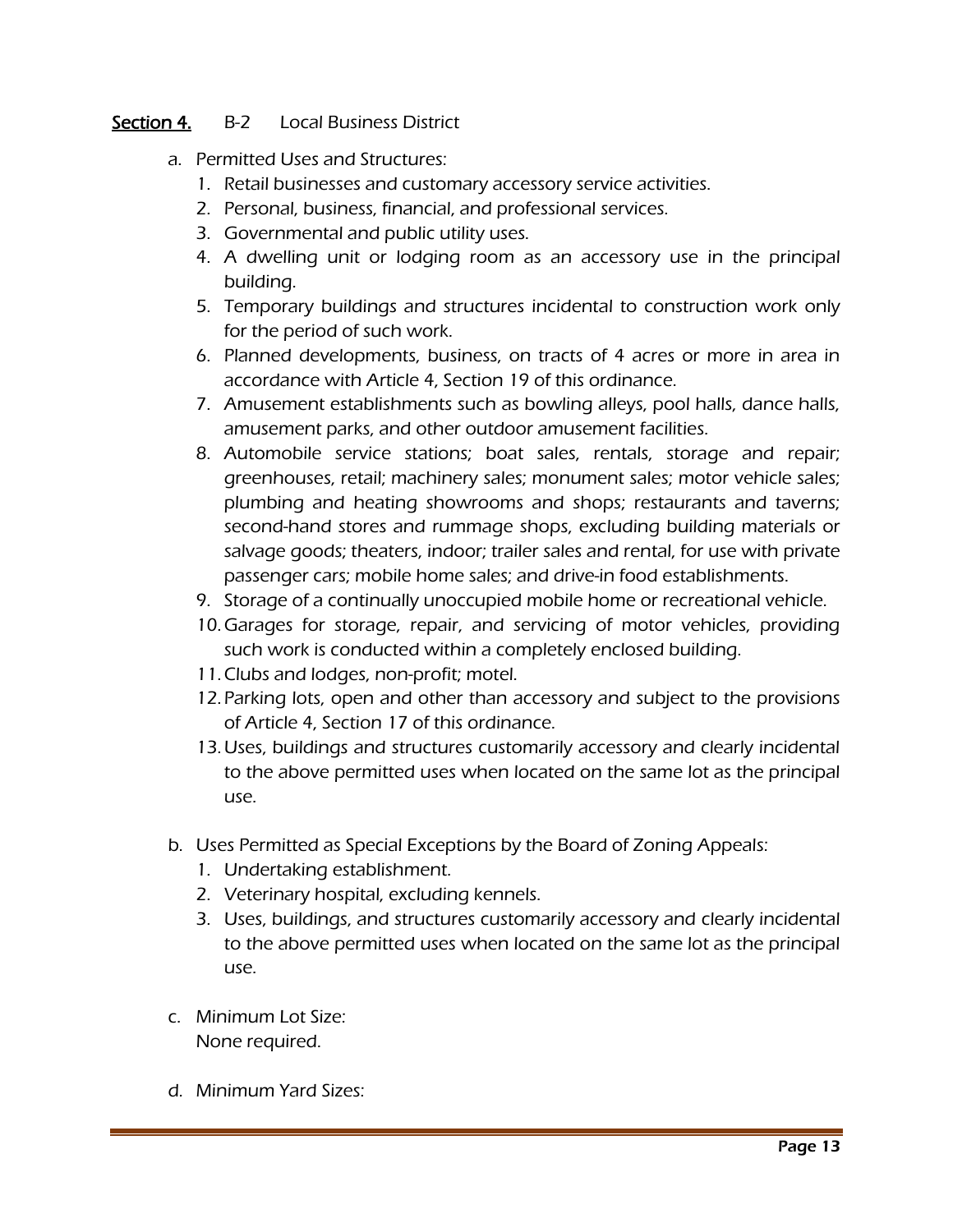| <b>Front Yard</b>           |        | 25 ft.                                                    |
|-----------------------------|--------|-----------------------------------------------------------|
| Rear Yard                   |        | 20 ft.                                                    |
| Side Yards                  | $\sim$ | Not required along an interior lot line but, if provided, |
|                             |        | shall be not less than 5 ft.                              |
|                             |        | On a corner Lot adjoining a street – 25 ft.               |
| <b>Transitional Yards -</b> |        | along a side lot line which coincides with a side or      |
| rear                        |        | lot line of a lot in a residence district, a yard         |
| shall be                    |        | provided equal in width to the side yard                  |
| required for a              |        | lot in the residence district.                            |
|                             |        |                                                           |

- e. Maximum Height of Structures: Three stories or 45 ft.
- f. Minimum Off-Street Parking and Loading Requirements:
	- 1. Off-Street Parking:
		- a. Same as is U-1 Urban Residential District.
		- b. Private clubs and lodges 1 space for each lodging room and 1 space for each 6 seats in accordance with the design capacity of the main meeting room.
		- c. Motels 1 space for each dwelling unit.
		- d. Schools, commercial or trade and music, dance or business, -- 1 pace for each 2 employees, plus 1 space for each 5 students based on the maximum design capacity.
		- e. Bowling alleys 7 spaces for each alley, plus such additional spaces as may be required herein for affiliated uses.
		- f. Gymnasiums, health salons, swimming pools, skating rinks, and dance halls, commercial – 1 space for each 3 person based upon maximum design capacity plus 1 space for each 5 employees.
		- g. Automobile service stations 1 space for each employee, plus 2 spaces for each service stall.
		- h. Motor vehicle sales and wholesale stores 1 space for each 400 sq. ft. of floor area.
		- i. Undertaking establishments 8 spaces for each chapel or parlor, plus 1 space for each funeral vehicle maintained on the premises.
		- j. Auto laundries 1 space for each 3 employees, plus 1 space for the owner or manager and reservoir parking spaces equal in number to 5 times the maximum capacity of the auto laundry.
		- k. Warehouse, storage, and mail order establishments 1 space for each 2 employees based on the maximum number of persons employed on the premises.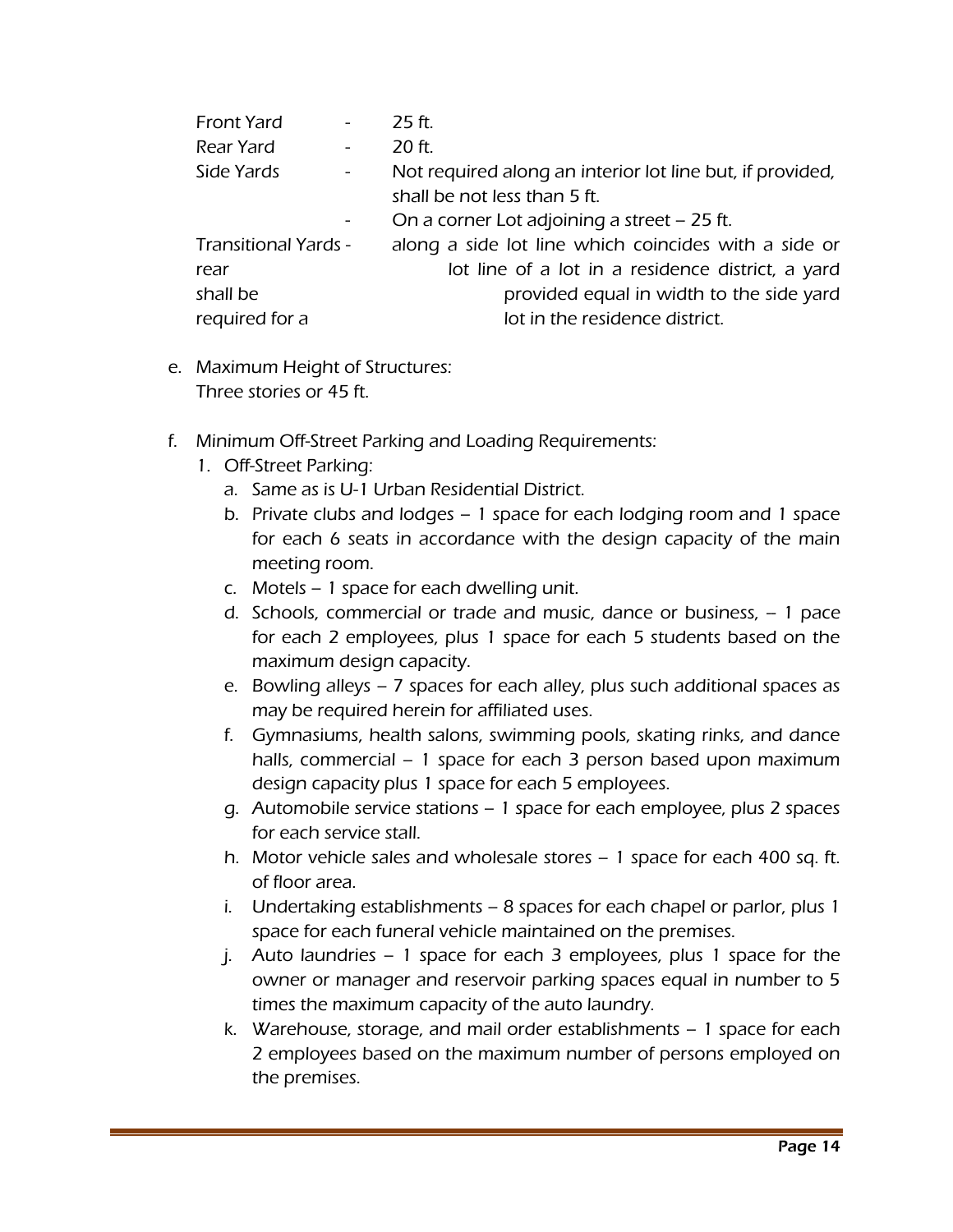- l. Medical and dental clinics 3 spaces for each examining or treatment room, plus 1 space for each doctor and each employee in the building.
- m. Restaurants and taverns 1 space for each 3 persons based upon the maximum number of persons that can be accommodated at the same time in accordance with the design capacity.
- n. Banks 1 space for each 300 sq. ft. of floor area.
- o. Business, professional, and public administration or service office buildings – 1 space for each 500 sq. ft. of floor area.
- p. Furniture and appliance stores 1 space for each 400 sq. ft. of floor area.
- q. Other business and commercial establishments 1 space for each 300 sq. ft. of gross floor area.
- r. All other permitted or special exception uses spaces determined by the Board.

| Use                               | <b>Gross Floor Area</b>     | No. of Berths              |
|-----------------------------------|-----------------------------|----------------------------|
|                                   | 5,000 to 10,000 sq. ft.     | $(10' \times 25')$         |
|                                   | 10,000 to 25,000 sq. ft.    | 2 (10' x 25' each)         |
| <b>Business or commercial</b>     | 25,000 to 40,000 sq. ft.    | 2 (10' x 50' each)         |
| uses                              | 40,000 to 100,000 sq. ft.   | 3 (10' x 50' each)         |
|                                   | Each additional 200,000     |                            |
|                                   | sq. ft. or fraction thereof |                            |
|                                   | over 100,000 sq. ft.        | $(10' \times 50')$         |
|                                   |                             | The total of the required  |
| Planned developments,<br>business |                             | berths for each individual |
|                                   |                             | use.                       |

2. Off-Street Loading and Unloading:

## g. Limitations on Signs:

For each use no sign intended to be read from off the premises shall be permitted except in accordance with the following provisions:

- 1. Business signs and advertising signs in accordance with the following provisions.
	- a. The gross surface area in sq. ft. of all signs on a lot shall not exceed 6 times the lineal ft. of frontage of the lot. Each side of the lot which adjoins a street shall be considered a separate frontage.
	- b. A business sign when affixed to a building shall not project therefrom more than 8 ft. A business sign not affixed to a building shall be no nearer than 5 ft. to a street right-of-way line.
	- c. A business sign affixed to a building shall project no higher than 6 ft. above building height. A business sign not affixed to a building shall project no higher than 30 ft.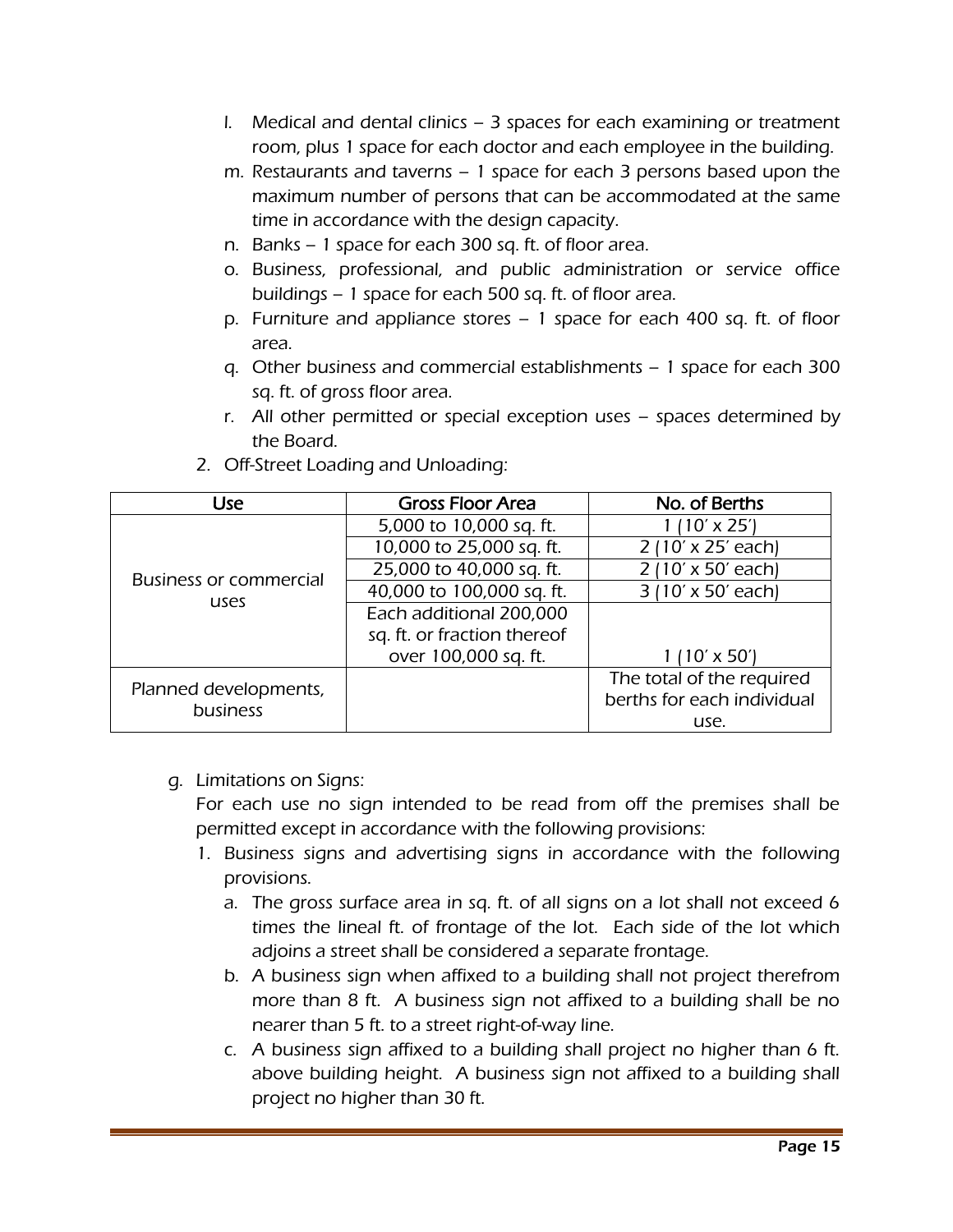- d. Any sign not affixed to a building and located within 3 ft. of a driveway or parking area or within 50 ft. of the intersection of two or more streets shall have its lowest elevation at least 9 ft. above the mean of the finished grade of the adjoining ground or pavement.
- e. Signs may have constant or flashing illumination, provided that where a sign is illuminated by light reflected upon it direct rays of light shall be shielded from residential buildings and the street.

## Section 5. B-3 Central Business District

- a. Permitted Uses and Structures:
	- 1. The uses permitted and as regulated in numbers 1, 2, 4, 5, and B-2 Local Business District.
	- 2. Fire and police stations, public buildings, parks and public and private utility uses, but not including outside service or storage yards.
	- 3. Amusement establishments such as bowling alleys, pool halls, dance halls, theaters, and other indoor amusement uses.
	- 4. Automobile, implement, and boat sales and service; plumbing and electrical showrooms and shops; restaurants and taverns; second- hand and rummage stores, excluding building materials or salvage goods; hotels; and commercial schools.
	- 5. Clubs and lodges, non-profit; convention and meeting halls; exhibition halls; charitable institutions; and parking lots, open and other than accessory and subject to the provisions of Article 4, Section 17 of the ordinance.
	- 6. Uses, buildings, and structures customarily accessory and clearly incidental to the above permitted uses when located on the same lot as the principal use.
- b. Uses Permitted as Special Exceptions by Board of Zoning Appeals:
	- 1. Churches
	- 2. Blue-printing and photo stating, automobile service stations, dry cleaning and laundry establishments, printing and publishing, and garages for repair and servicing.
	- 3. Uses, buildings, and structures customarily accessory and clearly incidental to the above permitted uses when located on the same lot as the principal use.
- c. Minimum Lot Size: None required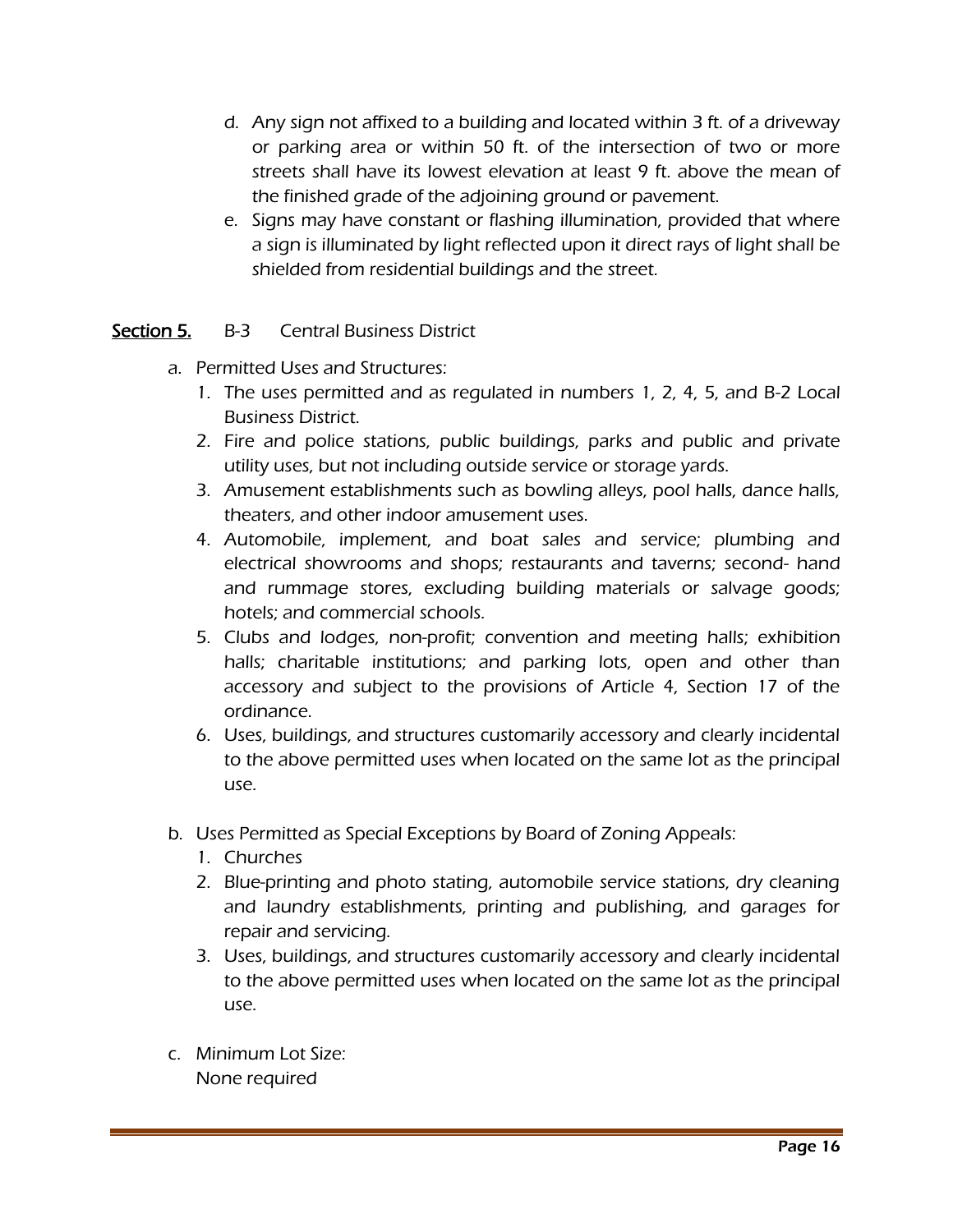d. Minimum Yard Sizes:

| Front Yard                  | $\frac{1}{2}$ and $\frac{1}{2}$ | None required                                              |
|-----------------------------|---------------------------------|------------------------------------------------------------|
| Rear Yard                   | $\omega_{\rm{max}}$             | None required                                              |
| Side Yards                  | $\frac{1}{2}$ and $\frac{1}{2}$ | Not required along an interior lot line, but, if provided, |
|                             |                                 | shall be not less than 5 ft.                               |
| <b>Transitional Yards -</b> |                                 | along a side lot line which coincides with a side or       |
| rear                        |                                 | lot line of a lot in a residence district, a yard          |
| shall be                    |                                 | provided equal in width to the side yard                   |
| required for a              |                                 | lot in the residence district.                             |
|                             |                                 |                                                            |

- e. Maximum Height of Structures: Three stories of 45 ft.
- f. Minimum Off-Street Parking and Loading Requirements: Same as in B-2 Local Business District.
- g. Limitations on Signs: Same as in B-2 Local Business District.

#### Section 6. I-1 Industrial District

- a. Permitted Uses and Structures:
	- 1. The following uses provided the principal use is conducted within a completely enclosed building and conforms to the performance standards and general requirements of Article 4, Section 21 of this ordinance:
		- a. Light manufacturing, including processing, refining, fabricating, assembling, cleaning, testing or repairing of goods, materials, or products.
		- b. Engineering or research laboratories, vocational or industrial training facilities, data processing, or analysis.
		- c. Wholesaling, warehousing, packaging, storage or distribution facilities.
		- d. General offices associated with an industrial use, including service facilities for employees or guests.
		- e. Printing, lithographing, publishing, or photography establishments.
	- 2. Governmental and public utility uses.
	- 3. Planned developments, manufacturing, on tracts of land of 20 acres or more in area in accordance with Article 4, Section 19.
	- 4. Lumber yards, building materials, millwork, storage and sale; contractor's storage yard.
	- 5. Vehicle and implement repair and painting shops.
	- 6. Uses, buildings, and structures customarily accessory and clearly incidental to the above permitted uses when located on the same lot as the principal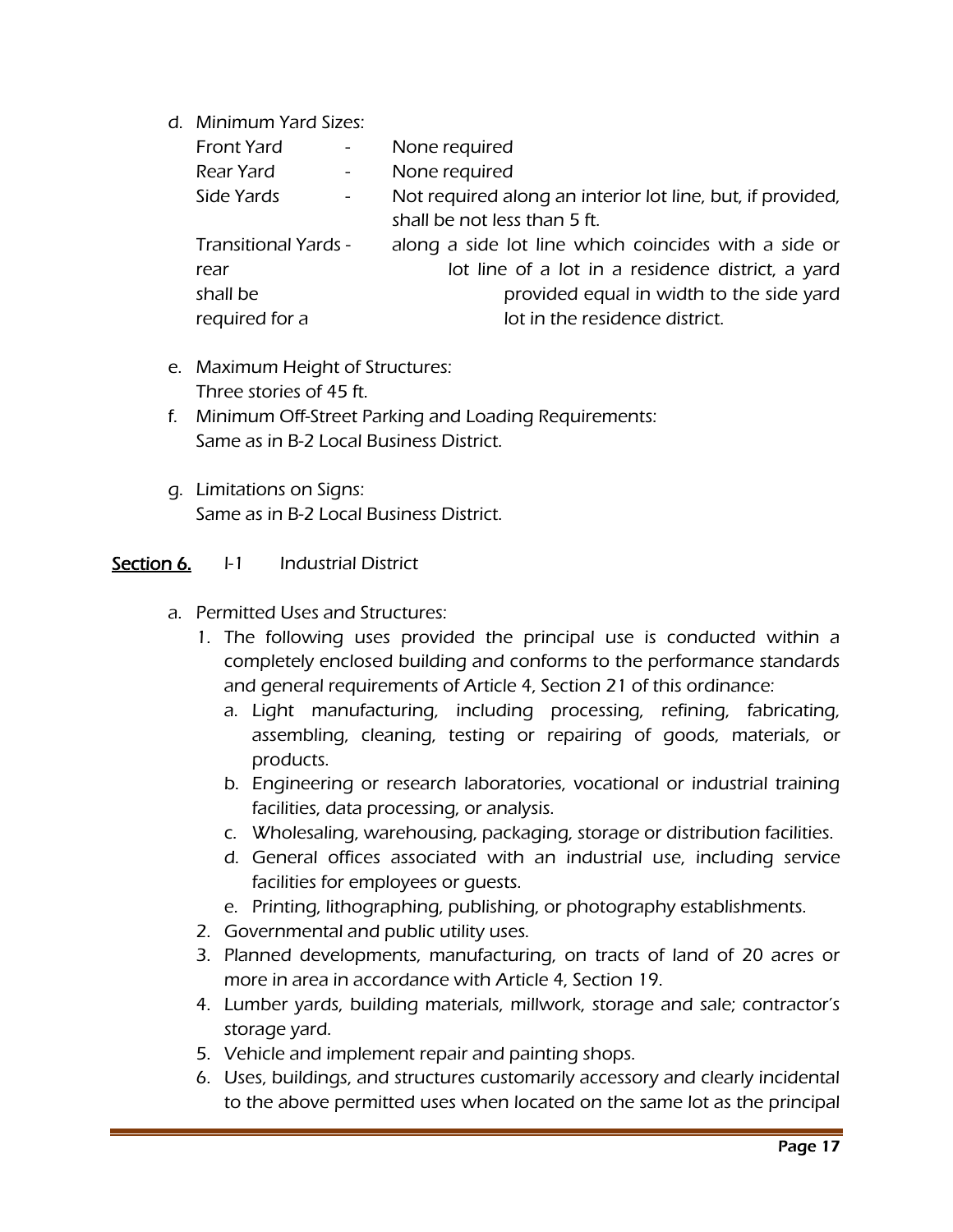use, including recreational areas for employees, and lodging facilities for owners, guards, or caretakers.

- b. Uses permitted as Special Exceptions by Board of Zoning Appeals:
	- 1. Storage and use of explosive materials, bulk fuel storage.
	- 2. Trucking terminals.
	- 3. Grain elevators and supply yards.
	- 4. Uses, buildings, and structures customarily accessory and clearly incidental to the above uses.
- c. Minimum Lot Size: None required
- d. Minimum Yard Sizes:

| $\sim$         | 20 ft.                                                   |
|----------------|----------------------------------------------------------|
| $\blacksquare$ | Except where abutting a railroad right-of-way, 10 ft.    |
| $\blacksquare$ | 15 ft. (each side), when adjoining an interior lot line; |
|                | 25 ft. when adjoining a street; and 50 ft. where a side  |
|                | lot line coincides with a side or rear lot line in an    |
|                | adjacent residential or business district.               |
|                |                                                          |

- e. Maximum Height of Structures: 45 ft.
- f. Minimum Off-Street Parking and Loading Requirements:
	- 1. Off-Street Parking

Same as in B-3 Central Business District.

- 1. Manufacturing, fabricating, processing, assembly, disassembly, cleaning, servicing, testing or repairing of materials, goods, or products – 1 parking space for each 3 employees based upon the working period when the maximum number of persons are employed on the premises.
- 2. Off-Street Loading and Unloading Same as in B-3 Central Business District.

| Use.                             | <b>Gross Floor Area</b>     | No. of Berths              |
|----------------------------------|-----------------------------|----------------------------|
| Any manufacturing, fabricating,  | 5,000 to 40,000 sq. ft.     |                            |
| processing, cleaning, servicing, | 40,000 to 100,000 sq. ft.   |                            |
| testing, repair, or storage of   | Each additional 100,000     |                            |
| materials, goods, or products    | sq. ft. or fraction thereof |                            |
|                                  |                             | The total of the required  |
|                                  |                             | berths for each individual |
| Planned developments, industrial |                             | use.                       |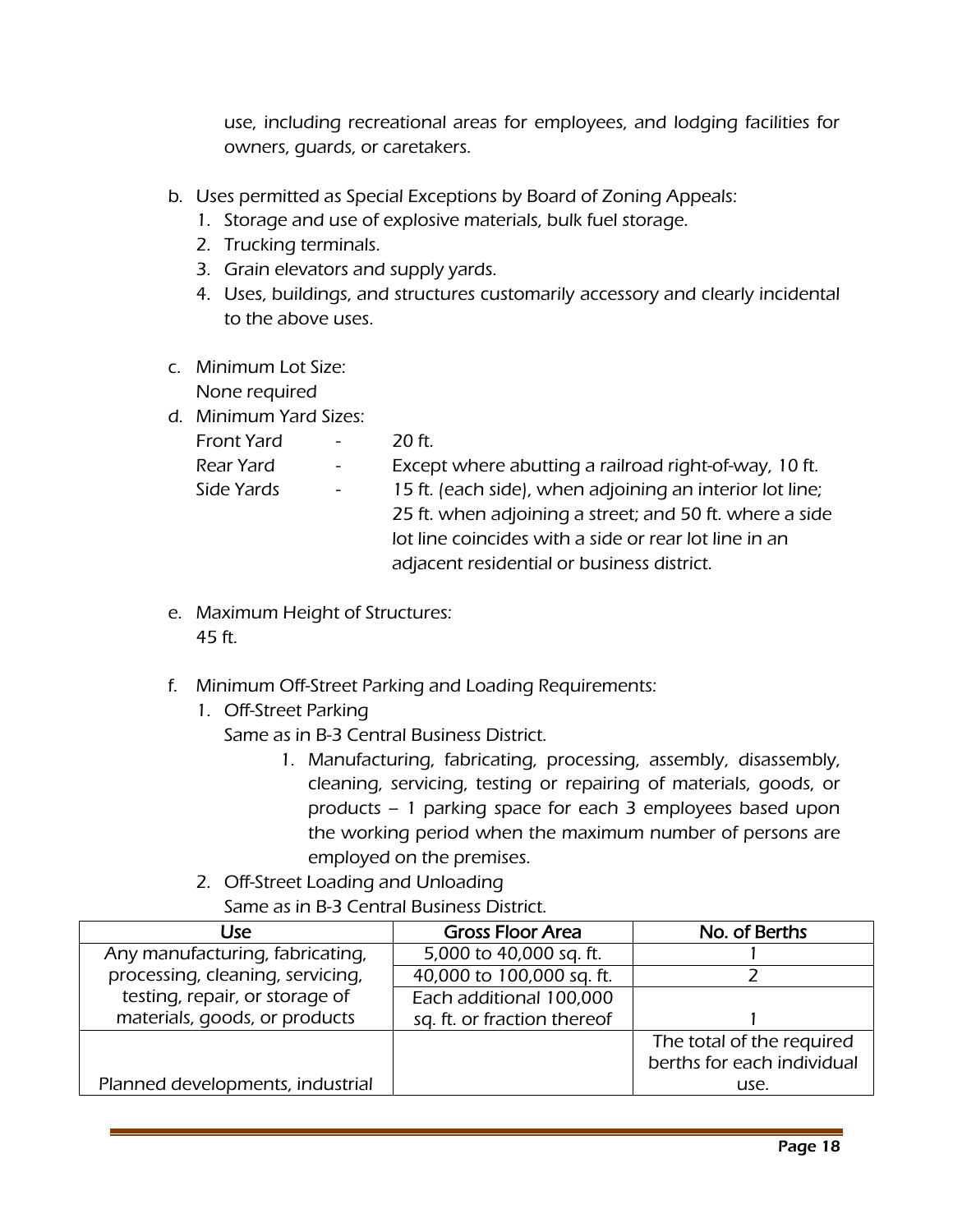## g. Limitations on Signs:

For each use no sign intended to be read from off the premises shall be permitted except in accordance with the following provisions:

- 1. Business signs and advertising signs in accordance with the following provisions.
	- a. The gross surface area in sq. ft. of all signs on a lot shall not exceed 6 times the lineal ft. of frontage of the lot. Each side of the lot which adjoins a street shall be considered a separate frontage.
	- b. The gross surface area of all advertising signs shall not exceed one half the gross surface area of all signs permitted on a lot. Each side of the lot which adjoins a street shall be considered a separate frontage.
	- c. A business sign when affixed to a building shall not project therefrom more than 8 ft. A business sign not affixed to a building shall be no nearer than 5 ft. to a street right-of-way line.
	- d. A business sign affixed to a building shall project no higher than 6 ft. above building height. A business sign not affixed to a building shall project no higher than 30 ft.
	- e. Advertising signs affixed to a building wall shall not project therefrom more than 2 ft., nor project higher than the building height. Freestanding advertising signs shall be located no closer than 40 ft. to a street right-of-way line, 20 ft. to a rear property line, 5 ft. to a side lot line, and 100 ft. to a residence district boundary line, nor project higher than 20 ft. above the mean elevation of the finished grade of the adjoining ground or pavement.
	- f. Any sign not affixed to a building and located within 3 ft. of a driveway or parking area or within 50 ft. of the intersection of two or more streets shall have its lowest elevation at least 9 ft. above the mean elevation of the finished grade of the adjoining ground or pavement.
	- g. Signs may have constant or flashing illumination, provided that where a sign is illuminated by light reflected upon it direct rays of light shall be shielded from residential buildings and the street.
- 2. For industrial parks, 1 additional sign on each street frontage—other than those regulated in 1. above – shall be permitted, subject to the following:
	- a. Such sign shall advertise only the name and location of such park and the name and type of business of each occupant of the park.
	- b. The gross area in sq. ft. of the additional sign shall not exceed 3 times the lineal ft. of frontage of the lot.
	- c. Such a sign shall be set back at least 15 ft. from the front lot line of such park.
	- d. No sign shall project higher than 30 ft. above curb level.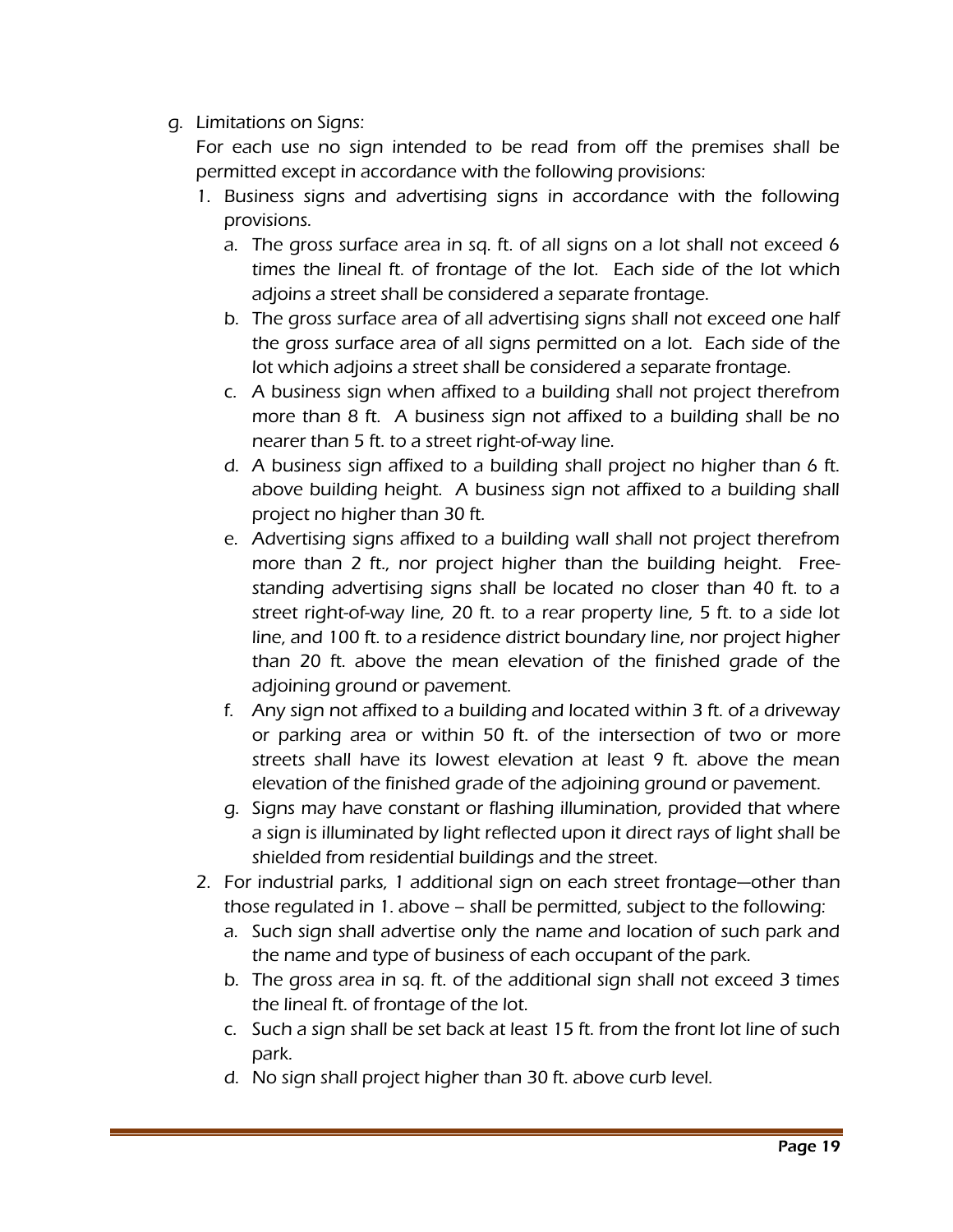#### Section 7. I-2 Industrial District

- a. Permitted Uses and Structures:
	- 1. The uses permitted in I-1 Industrial District and the following uses provided they conform to the performance standards and general requirements of Article 4, Section 21, of this ordinance.
	- 2. Bakery, secondary food processing, milk processing, manufacture and bottling of dairy products and beverages.
	- 3. Manufacture and assembly of glass, plastic, paper, cloth, jewelry, and leather products.
	- 4. Manufacture of colors, dye, paint, and other coatings (excluding tar products).
	- 5. Machine, welding, tool and die shops; electroplating operations.
	- 6. Manufacture of pharmaceutical, biological, medical, cosmetic, and candy products.
	- 7. Manufacture and assembly of optical goods, musical and recording instruments, office machinery, electrical and mechanical goods, and farm machinery.
	- 8. Manufacture and assembly of marine, office, and household furniture and appliances; communication and automobile equipment; air conditioning, heating and refrigeration equipment.
	- 9. Can and container manufacture and processing and milling of forest products.
	- 10.Canning, bottling, processing and packaging of food and beverages; grain elevators; grain processing and starch manufacture.
	- 11.Dyeing and cleaning works; and services such as freight movers, communication and canteen operations.
	- 12.Upholstering and feather goods manufacture.
	- 13. Trucking terminals.
	- 14.Vehicle and implement repair and painting, storage and sale; contractor's storage yards.
	- 15. Lumber yards, building materials, millwork, storage and sale; contractor's storage yards.
- b. Uses Permitted as Special Exceptions by Board of Zoning Appeals, provided they conform to the performance standards and general requirements of Article 4, Section 21.
	- 1. Storage, use, or manufacture of explosive materials.
	- 2. Creosote manufacturing and treatment.
	- 3. Bulk storage of petroleum products.
	- 4. Foundries, smelting operations, metal forging, rolling and stamping plants.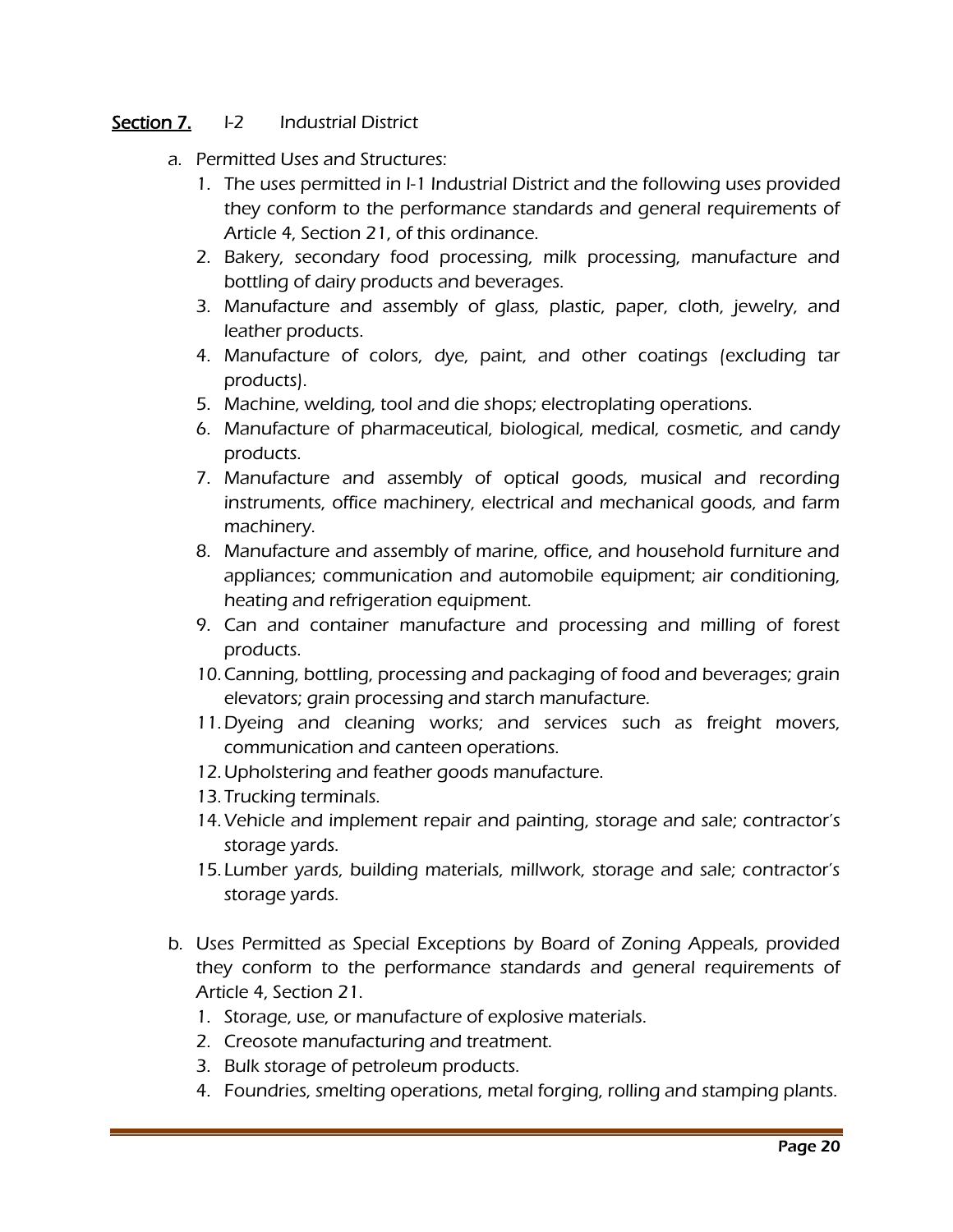- 5. Manufacture of detergents and soaps.
- 6. Monument works and stone cutting.
- 7. Concrete mixing, production of concrete blocks, cinder blocks and similar building materials.
- 8. Cement, lime, and gypsum manufacturing; oil processing, refining and manufacturing.
- 9. Fat rendering and fertilizer manufacturing; stock yards, slaughtering, and allied food processing; leather curing and tanning.
- 10. Tar, Tar paper, and tar products manufacturing and processing; manufacture of matches and fireworks.
- 11.Production of emulsified asphalt and asphaltic concrete paving material.
- 12.Manufacture of chemicals and gases, poisons and insecticides.
- 13. Storage or processing salvage, scrap, or junk.
- 14.Uses, buildings, and structures customarily accessory and clearly incidental to the above uses.

#### c. Minimum Lot Size:

| Lot Area  | - | 1 acre  |
|-----------|---|---------|
| Lot Width |   | 150 ft. |

d. Minimum Yard Sizes:

| Front Yard | $\sim$          | 40 ft                                        |
|------------|-----------------|----------------------------------------------|
| Rear Yard  | $\sim$ 10 $\pm$ | Same as I-1 Industrial District.             |
| Side Yards | $\sim 100$      | (each side) same as I-1 Industrial District. |

- e. Maximum Height of Structures: Same as I-1 Industrial District.
- f. Minimum Off-Street Parking and Loading Requirements: Same as I-1 Industrial District.
- g. Limitations on Signs: Business and advertising signs as permitted and regulated in the I-1 Industrial District.

## Section 8. FP Floodplain Overlay District

a. Purpose:

The purpose of the FP District is to guide development in those areas subject to flooding by the 100-year frequency flood, and to minimize the expense and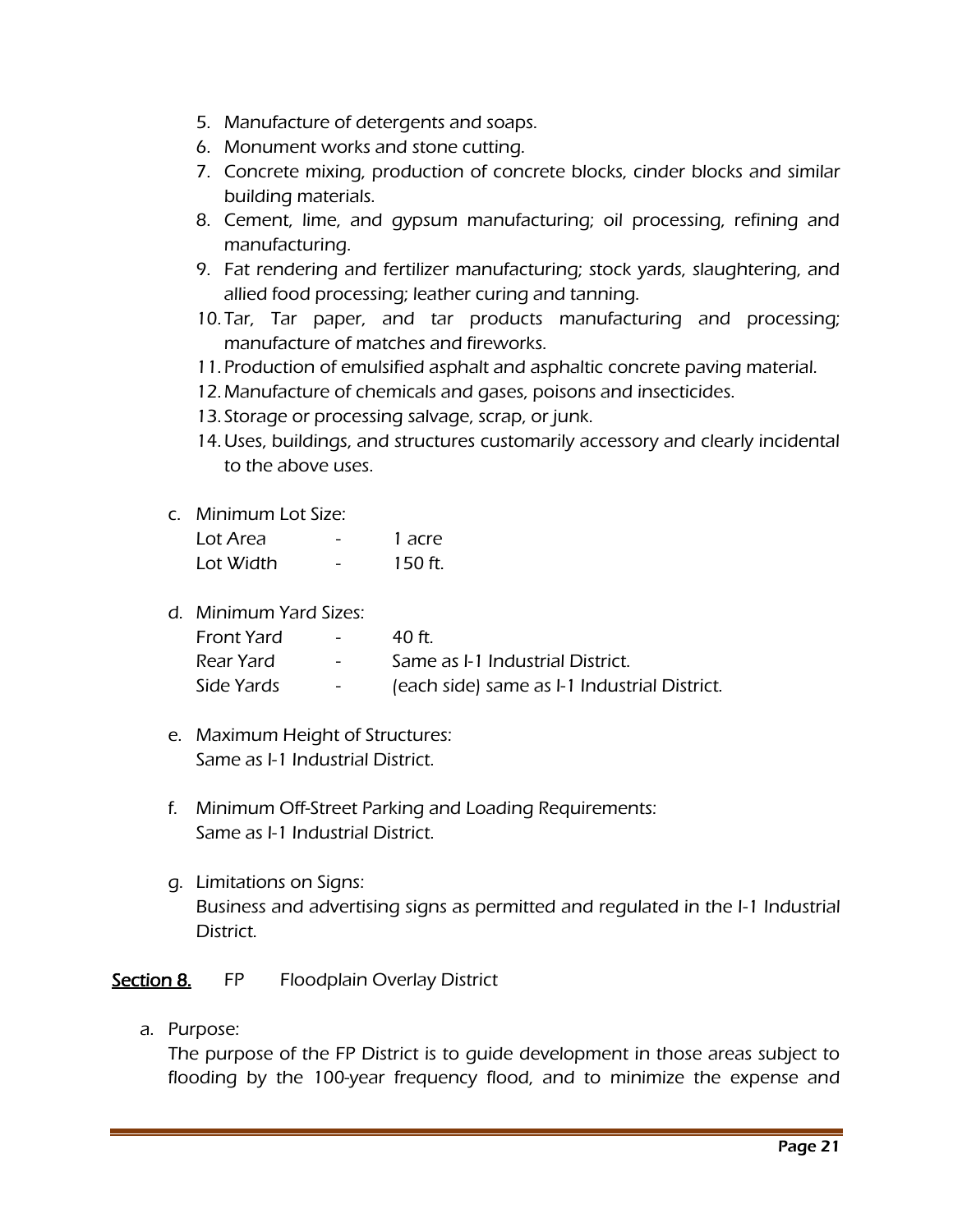inconveniences to the individual property owners and the general public through flooding. The FP District is superimposed over other districts.

b. Permitted Uses:

The following uses have a low flood damage potential and do not obstruct flood flows. These uses shall be permitted by right within the Flood Plain Overlay District to the extent that they are not prohibited by any other ordinance and provided they do not require structures, fil, or storage of materials or equipment.

- 1. Agricultural uses such as general farming, pasture grazing, orchards, plant nurseries, and vineyards.
- 2. Forestry, wildlife areas and nature preserves.
- 3. Parks and recreational uses, such as golf courses, driving ranges and play areas.
- c. Special Exception Uses:

Those uses which are permitted outright and by special exception in the respective districts upon which the FP District is overlain shall be permitted by special exception in the FP District. The permit issuance process required by subsection d. of this section shall be followed in the granting of such special exception in addition to other requirements of special exceptions set forth elsewhere in this ordinance.

d. Permits:

An Improvement Location Permit for a use or structure, in the FP District including filling and construction of improvements intended to reduce the danger of flood shall be required before commencement of such use of development.

- 1. A scale drawing identifying the location, dimensions and elevations related to USGS datum of the land for which the permit is sought shall be part of the request and shall be provided to the Zoning Administrator by the applicant of such permit.
- 2. A request for review and written report shall be forwarded by the Zoning Administrator to the Indiana Natural Resources Commission. All terms and conditions imposed by the Natural Resources Commission shall be incorporated into the issuance of any local permit.
- 3. Requests for variances shall be submitted in the same manner as paragraph 2 of this subsection.
- e. Non-Conforming Uses: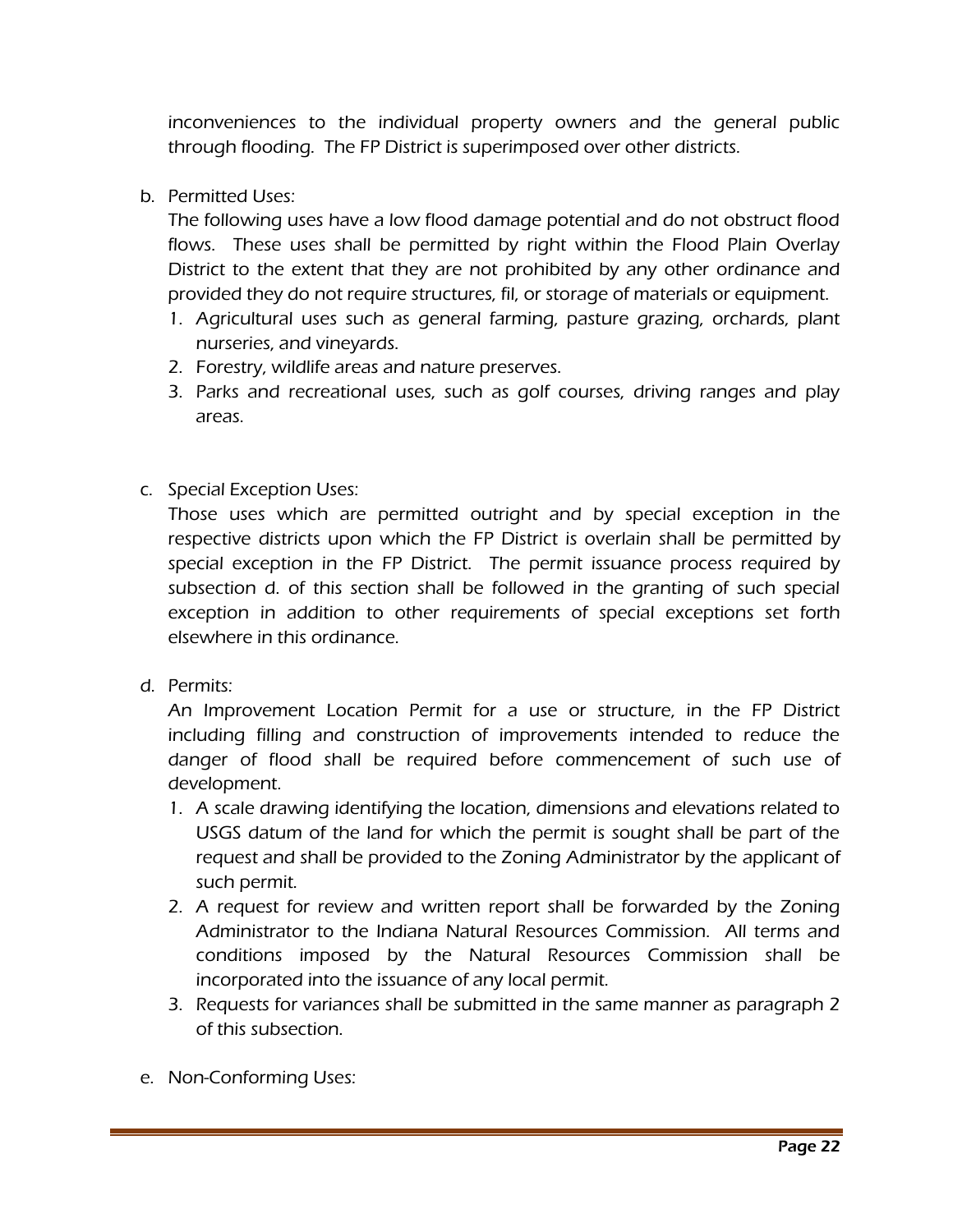Any building, structure or use of land in the Flood Plain District which is not in conformance with this ordinance constitutes a non-conforming use. All application to repair, extend, enlarge, or otherwise modify a non-conforming use shall be forwarded to the Natural Resources for review and comment. All terms and conditions imposed by the Natural Resources Commission shall be incorporated into the issuance of any local permit.

f. Basis for Delineating FP Districts:

The FP District shall conform to those areas identified on the official maps of the Federal Insurance Administration as being subject to a flood having a probability of occurrence of one percent any given year.

g. Disclaimer:

Larger floods can and will occur on rare occasions. Therefore, this ordinance does not create any liability on the part of the community, the Natural Resources Commission or the State of Indiana for any damages that result from reliance on this ordinance or any administrative decisions lawfully made thereunder.

# ARTICLE 4.

## ARTICLE 4. SUPPLEMENTARY DISTRICT REGULATIONS

#### Section 1. Buildings on a Lot:

Except as otherwise provided, every building hereafter erected or structurally altered to provide dwelling units shall be located on a lot and in no case shall there be more than one such building on a lot.

## Section 2. Division of Lots:

No lot improved with a building or buildings shall hereafter be divided into two or more lots and no portion of any such improved lot shall be sold, unless all improved lots resulting from each such division or sale shall conform to and with all of the bulk regulations of the zoning districts in which the property is located.

## Section 3. Access to Public Streets:

Each principal building hereafter erected shall be on a lot which adjoins a public street or a permanent easement of access, at least twenty (20) ft. wide, connecting to a public street.

Section 4. Access to Business or Industrial Districts: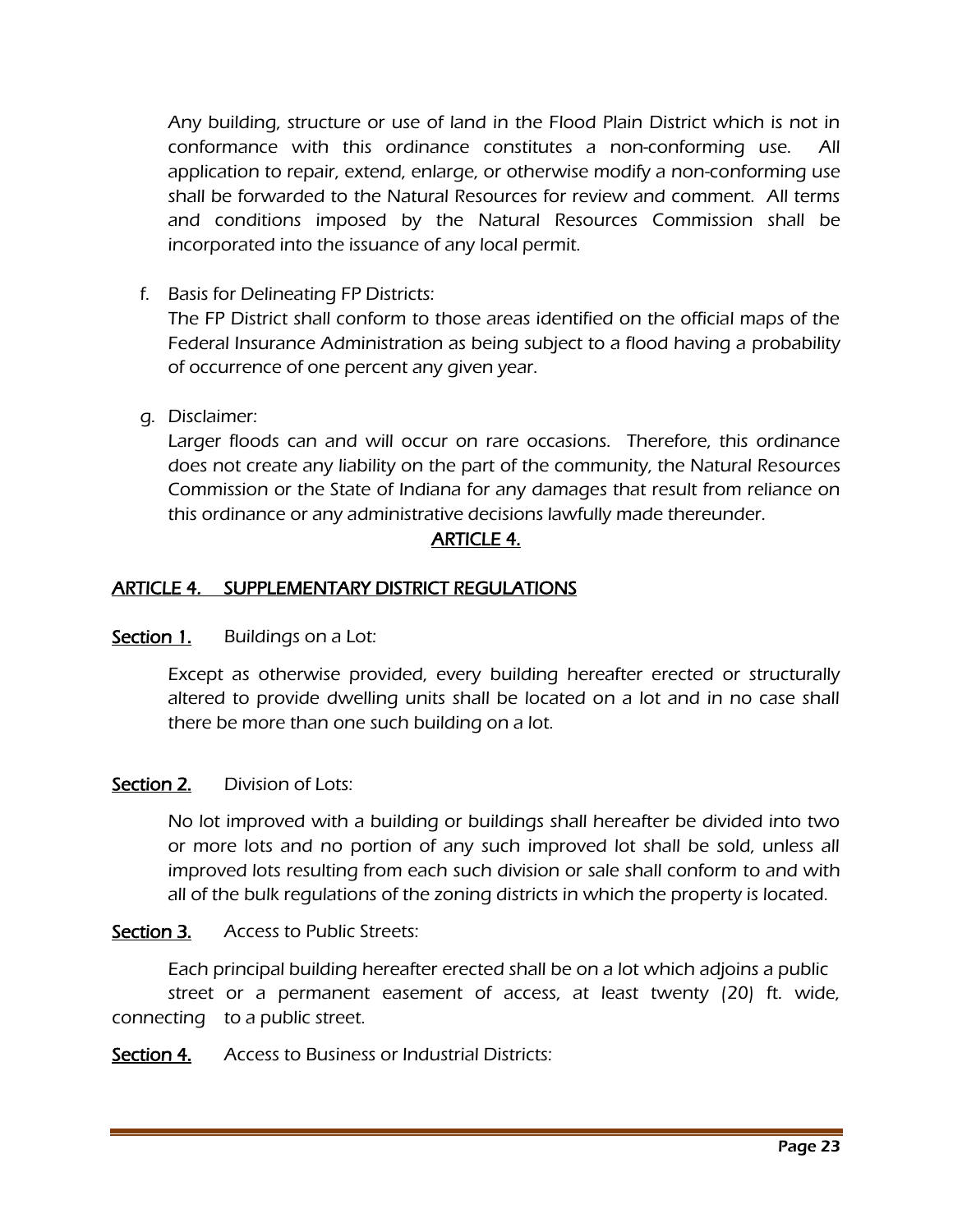No land which is located in a Residence District shall be used for drive-way or vehicular access purposes to any land which is located in a Business or Industrial District.

# Section 5. Visual Clearance on Corner Lots:

On a corner lost in any residential district nothing shall be erected, placed, planted, or allowed to grow in such a manner as to materially impede vision between a **height of two and a half (2-1/2)** and ten (10) ft. above the centerline grades of the intersecting streets, in the area bounded by the street rightof-way lines of the corner lot and a line joining two points on the street right-ofway line thirty-five (35) ft. from the point of their intersection.

Section 6. Fences, Walls, and Hedges:

Fences, walls and hedges may be permitted in any required yard, or along the edge of any yard, provided all other provisions of this ordinance are complied with.

# Section 7. Accessory Buildings, Structures, and Uses:

- a. Notwithstanding other provisions of this ordinance walks, driveways, curbs , retaining walls, lattice-work screens, trees, shrubs, flowers, plants, mail boxes, name plates, lamp posts, bird baths, benches, and structures of a like nature are permitted in any required front, side, or rear yard provided they do not violate the requirements of Section 5, Article 4.
- b. Accessory buildings, structures, and uses, other than those set forth in a. shall be permitted in any required rear yard provided they are located no closer than five (5) ft. to any property line.
- c. No accessory building or structure shall be constructed on any lot prior to the time of construction of the principal building to which it is accessory.

## Section 8. Essential Services:

The regulations of this ordinance shall not be interpreted so as to limit or interfere with the construction, installations, operation and maintenance for public utility purposes of water and gas pipes, mains and conduits, electric light and electric power transmission and distribution lines, telephones and telegraph lines, oil pipe lines and sewer mains.

#### Section 9. Height Modification:

Church spires, belfries, and domes, silos, monuments, water towers, observation towers, transmission towers, chimneys, smoke stacks, flag poles, television and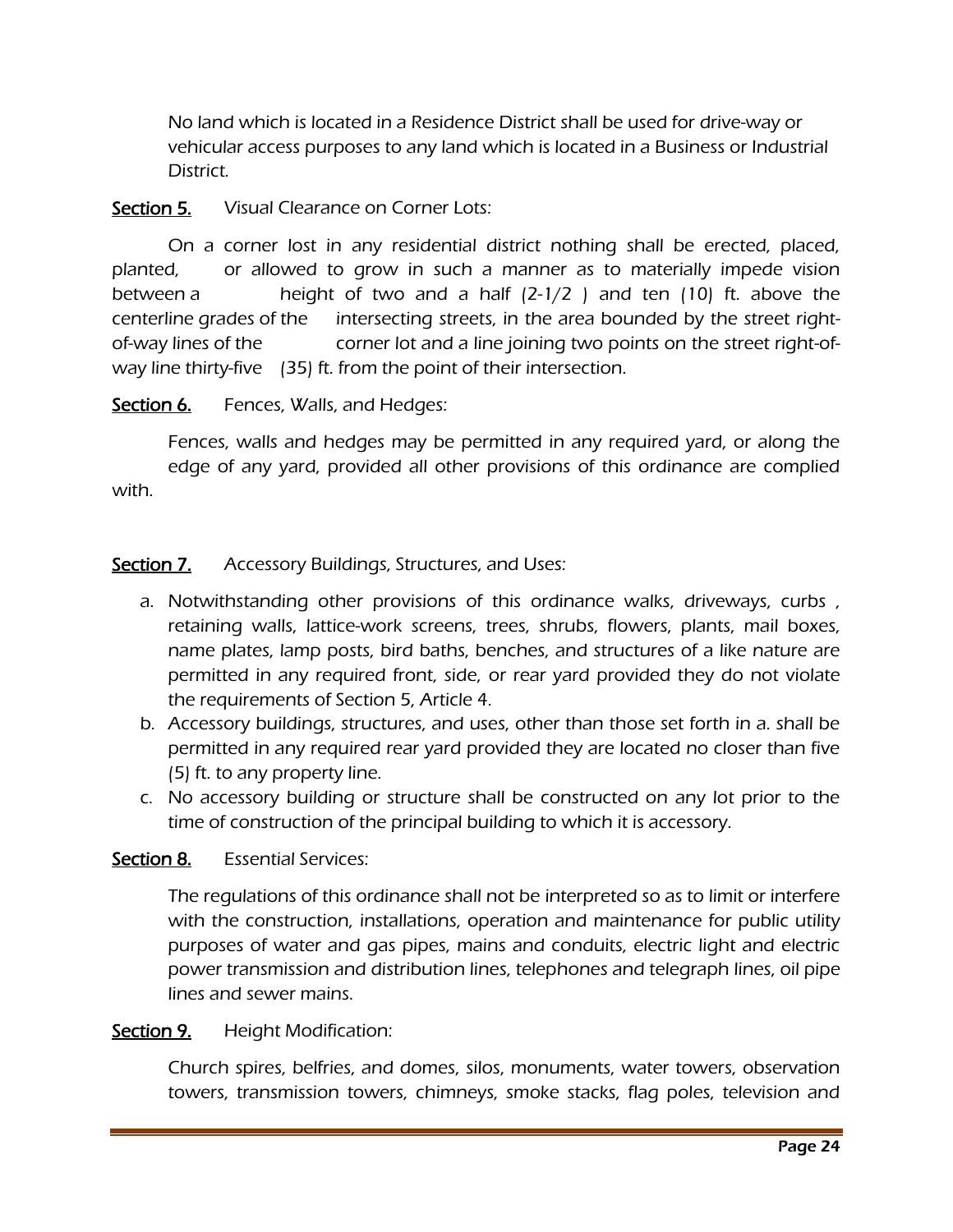radio towers, masts and aerials, cooling towers, elevator bulkheads, scenery lofts, tanks, skylights or mechanical appurtenances necessary to the building may be erected above the height limits herein specified.

#### Section 10. Front Yards:

Where 25% or more of the lots on one side of the street within a block or within a distance of 1,800 ft. whichever is less, are occupied by buildings on the effective date of this ordinance, no building or other structure shall be erected, reconstructed, altered, or moved so as to project closer to the right-of-way line of the street on which it faces than the average building setback line established by such buildings. Where no front yard line has been thus established, the front

yard requirements set forth in the Schedule of District Regulations shall be complied with.

#### Section 11. Projections into Yards:

Every part of a required yard shall be open and unobstructed except for accessory buildings and uses.

#### Section 12. Signs:

Signs erected by governmental agencies are exempt from the regulations set forth under the Limitations on Signs in the Schedule of District Regulations.

#### Section 13. Compact Homes:

In any district in which compact homes are permitted the following minimum requirements shall apply:

- a. Each compact home shall be located on a lot and shall be the only principal building on the lot.
- b. A compact home shall comply with the minimum lot size, minimum yard sizes, and other single-family dwelling requirements of the district in which it is located.
- c. The wheels shall be removed from each compact home.
- d. All compact homes shall be supported under all exterior walls by a permanent foundation completely enclosing the undercarriage as approved by the Zoning Administrator.
- e. Each compact home shall be oriented on the lot in such manner as is most compatible with other dwelling in the immediate neighborhood.

Section 14. Recreational Vehicle Parks: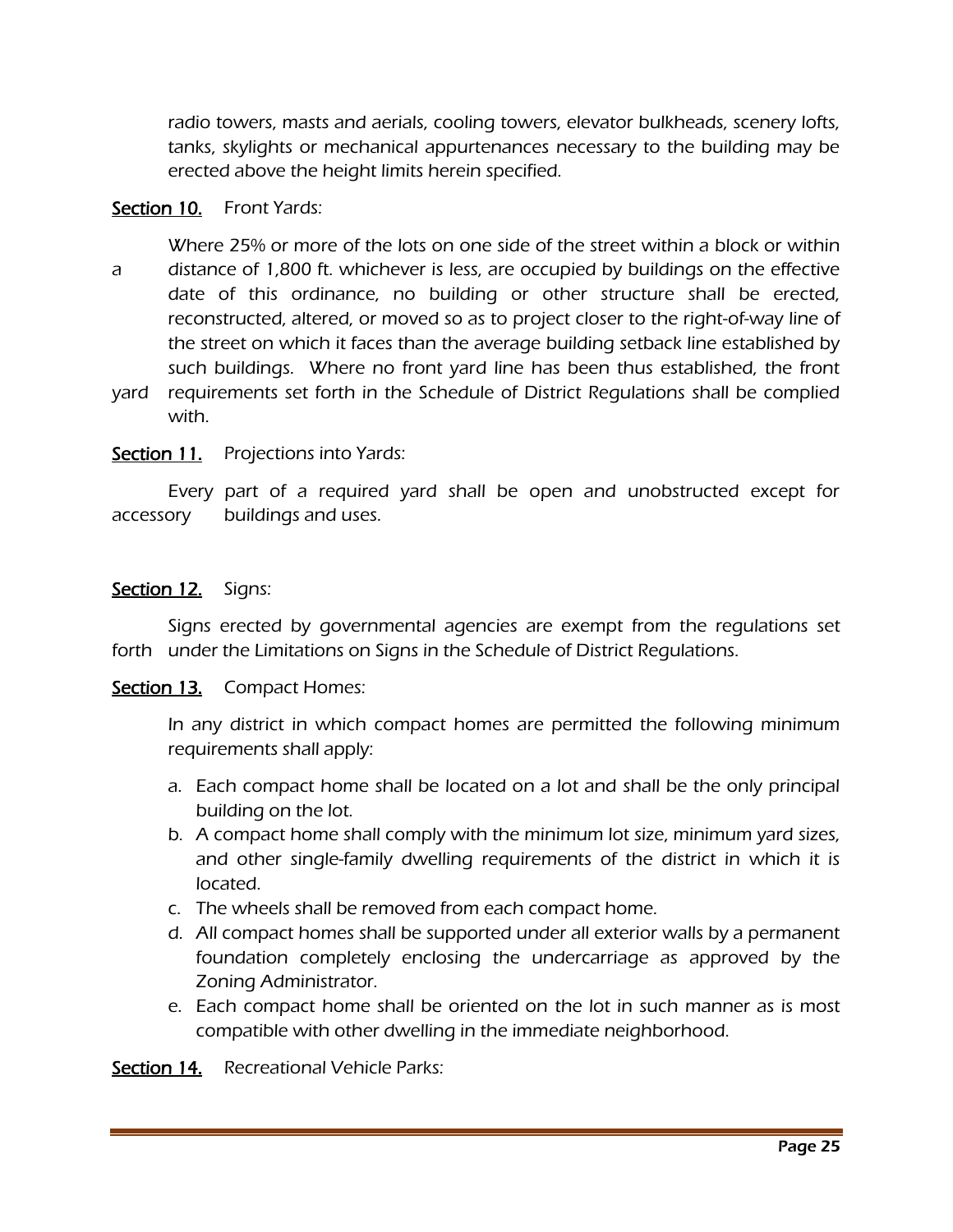In any district in which Recreational Vehicle Parks are permitted the following requirements shall apply:

- a. Recreational vehicle parks shall have direct access to a public street with sufficient frontage thereon for the proper construction of entrances and exits. Such entrances and exits shall be designed for the safe movement of recreational vehicles into and out of the park.
- b. Conditions of soil, groundwater level, drainage, geologic structure and topography shall not create hazards to the park site or to the health and safety of occupants, nor shall the site be subject to the hazards of objectionable smoke, odor, or noise, or the possibility of subsidence, sudden flooding or severe erosion.
- c. The density of a park shall not exceed 17 recreational vehicle spaces per acre of gross site area.
- d. Recreational vehicles shall be separated from each other and from other park buildings or structures by at least 10 ft.
- e. In addition to complying with any required side or rear yard provisions of the district in which the park is located: (1) no recreational vehicle space shall be nearer than 50 ft. to the right-of-way line of a Major or Collector Highway or nearer than 25 ft. to the right-of-way line to other streets; and (2) where the boundary line of a recreational vehicle park coincides with that of a residential district other than along a thoroughfare or alley, a yard of a least 25 ft. in width shall be required.
- f. At least one centrally located recreation area equal in size to 8% of the gross park area shall be provided in each recreational vehicle park. Streets, parking areas and park service facility areas shall not be included in the required recreational area.
- g. Management offices and storage, playground and picnic equipment, sanitation and laundry facilities, information signs and other structures customarily incidental to a recreational vehicle park shall be permitted as accessory uses.
- h. A dense greenbelt of evergreen trees and/or shrubs, not less than 3 ft. high after one full growing season and which at maturity is not less than 10 ft. high, shall be located and effectively maintained at all times along all park boundary lines where deemed necessary by the Board to protect occupants from adverse influences outside the park or nearby neighbors from adverse effects of the park.
- i. Recreational vehicle spaces shall be rented by the day or week only and each recreational vehicle occupying a space shall remain in the same park no longer than 120 days.

## Section 15. Mobile Home Parks:

In any district in which Mobile Home Parks are permitted the following minimum requirements shall apply: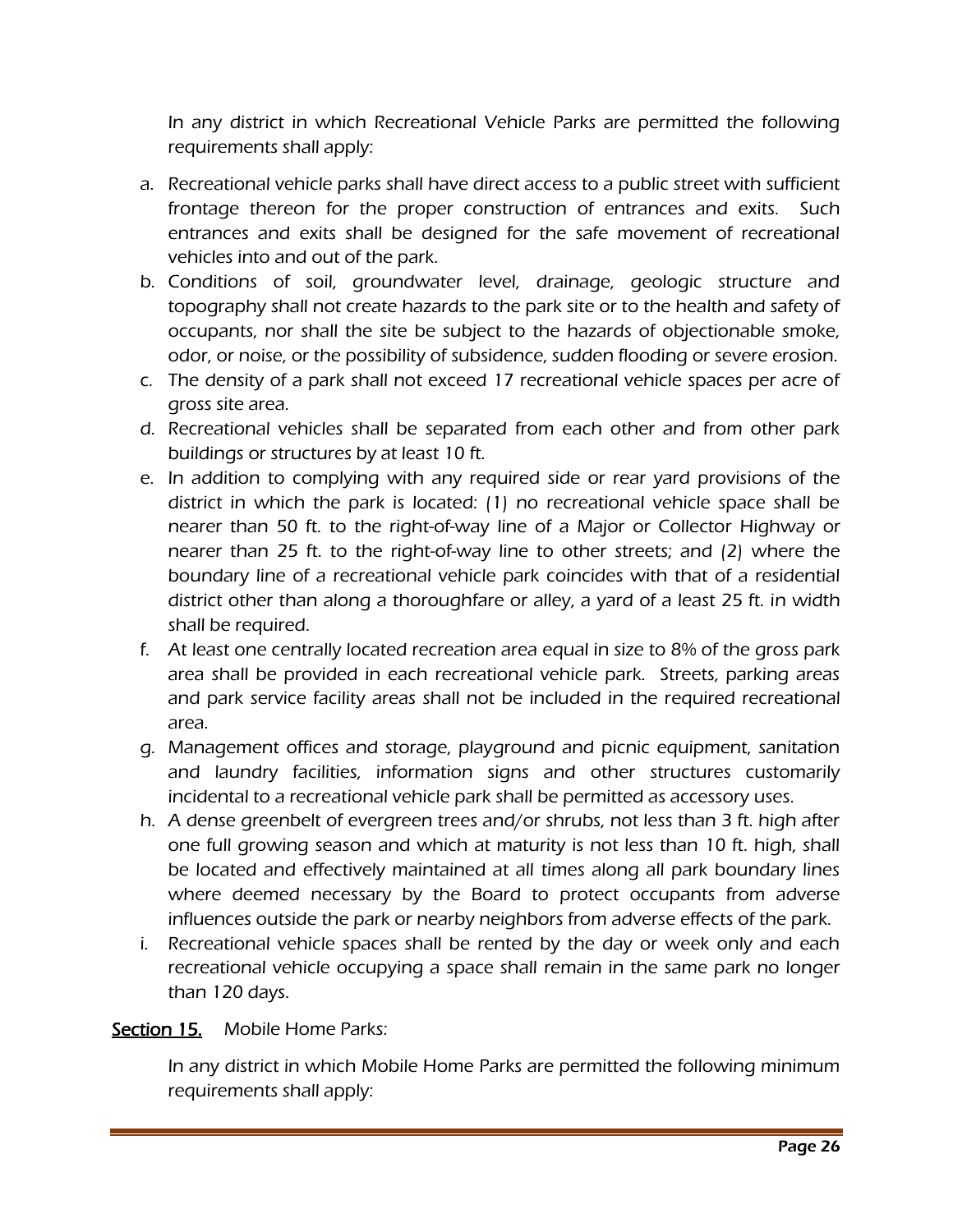- a. The minimum area of a mobile home park shall be 2 acres.
- b. No mobile home site shall be rented in any park except for periods of 30 days or longer.
- c. No mobile home shall be nearer than 100 ft. to the right-of-way line of any Major or Collector Highway.
- d. A dense greenbelt of evergreen trees and/or shrubs, not less than 3 ft. high after one full growing season and which at maturity is not less than 10 ft. high, shall be located and effectively maintained at all times along all park boundary lines where deemed necessary by the Board.
- e. Each park shall provide a recreational area or areas equal in size to at least 8% of the area of the park. Streets, parking areas, and park service facility areas shall not be included in the required recreational area.
- f. Coin-operated laundries, laundry and dry-cleaning pick-up stations and other commercial convenience establishments may be permitted in mobile home parks provided:
	- 1. They are subordinate to the residential character of the park;
	- 2. They are located, designed and intended to serve only the needs of persons living in the park;
	- 3. The establishments and the parking areas related to their use shall not occupy more than 10% of the total are of the park; and
	- 4. The establishments shall present no visible evidence of their commercial nature to areas outside the park.
- g. Each park shall provide either one central water-proof structure available to all mobile home sites or single water-proof structure for each mobile home sire suitable for storage of goods and the usual effects of persons occupying the park.
- h. All exterior park lights shall be so located and shielded as to prevent direct illumination of any areas outside the park.
- i. Mobile home sites shall be a minimum of 3,600 sq. ft. in area.
- j. Each mobile home site shall have a minimum width of 40 ft.
- k. The minimum distance between a mobile home and another mobile home or structure shall be 15 ft. Each mobile home shall be located at least 10 ft. from the greenbelt.
- l. Each mobile home site shall be provided with a stand consisting of either a solid concrete slab or two concrete ribbons of a thickness and size adequate to support the maximum anticipated loads during all seasons. When concrete ribbons are used, the area between the ribbons shall be filled with a layer of crushed rock.

## Section 16. Temporary Uses of Land or Structures: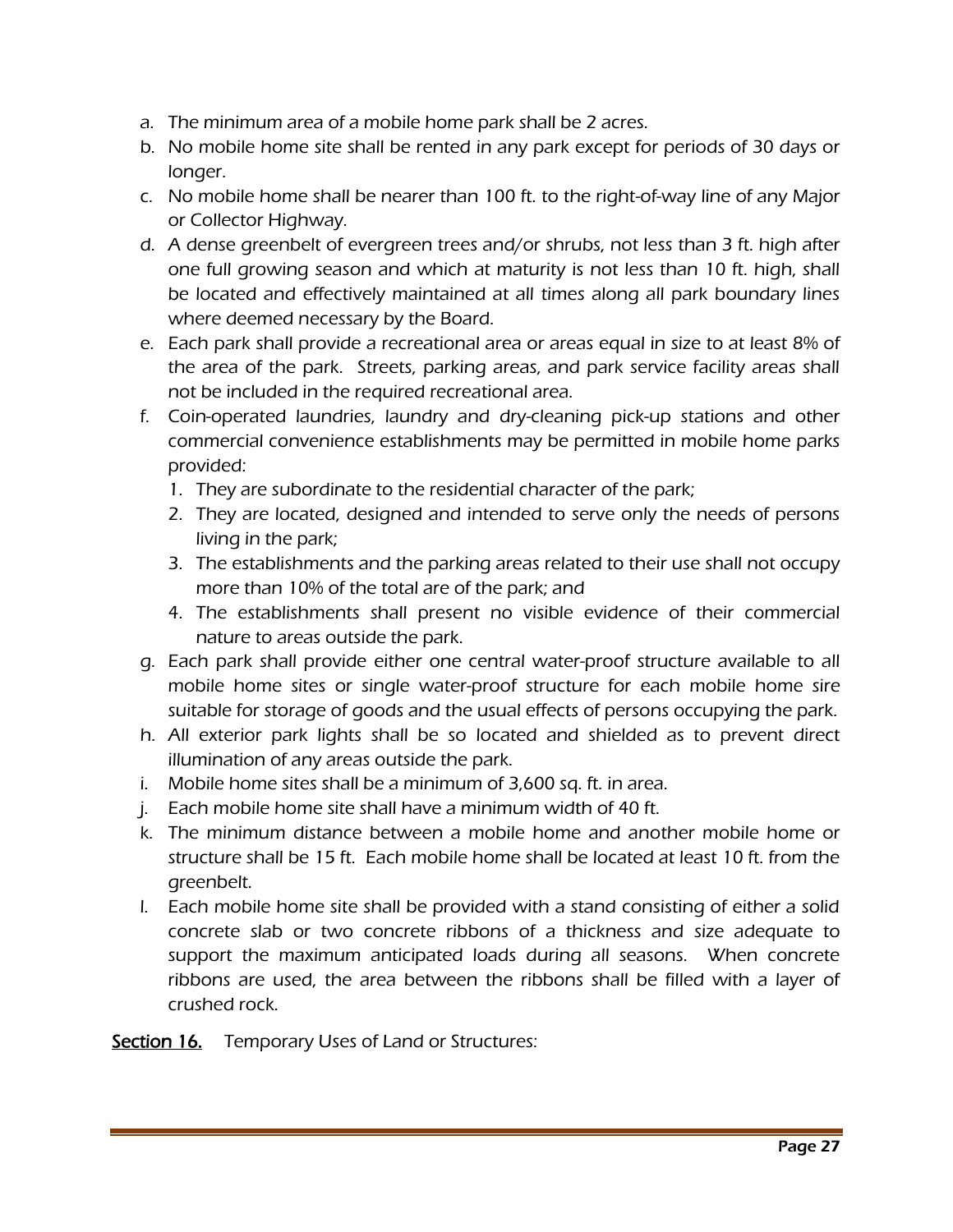A permit for temporary uses such as carnivals, revival meetings and uses of a similar nature may be issued by the Zoning Administrator provided the following

- conditions are met:
- a. The use is, in fact, temporary and will terminate at a specific time.
- b. The proposed site is of adequate size to accommodate the use without creating congestion in the streets or inadequate circulation for fire and other emergency vehicles.
- c. Adequate parking, both off-street and on-street, is available within 1,400 ft. of the proposed site.
- d. Outdoor lighting will be shielded or directed away from adjoining residential property and streets.
- e. The sign regulations of Article 3, Schedule of District Regulations, for the district in which such temporary use is located shall be observed.

## Section 17. Off-Street Parking:

The off-street parking provisions of this ordinance shall apply as follows:

- a. All buildings and structures erected and all uses of land established after the adoption of this ordinance shall be provided with off-street parking and loading spaces as set forth for each district in Article 3 - Schedule of District Regulations and in this Section.
- b. When the intensity of use of any building, structure, or premises is increased by additional dwelling units, floor area, seating capacity, or employment, off-street parking and loading spaces shall be provided for such increase in intensity of use.
- c. Accessory off-street parking facilities in existence on the effective date of this ordinance and located on the same lot as the building or use served shall not hereafter be reduced below, or if already less than, shall not be further reduced below the requirements for a similar new building or use under the provisions of this ordinance.
- d. All off-street parking spaces required by this ordinance shall be provided on the same lot with the building, structure, or use unless the Board of Zoning Appeals approves a detached location.
- e. A required off-street parking space shall be at least nine (9) ft. in width and twenty (20) ft. in length, exclusive of access drives or aisles, ramps, columns, or office or work areas.
- f. Off-street parking spaces may be located in any yard except a front yard and a side yard adjoining a street.
- g. The required off-street parking spaces for any number of separate buildings, structures, or uses may be provided collectively on one lot providing the total number of such space shall not be less than the sum of requirements for the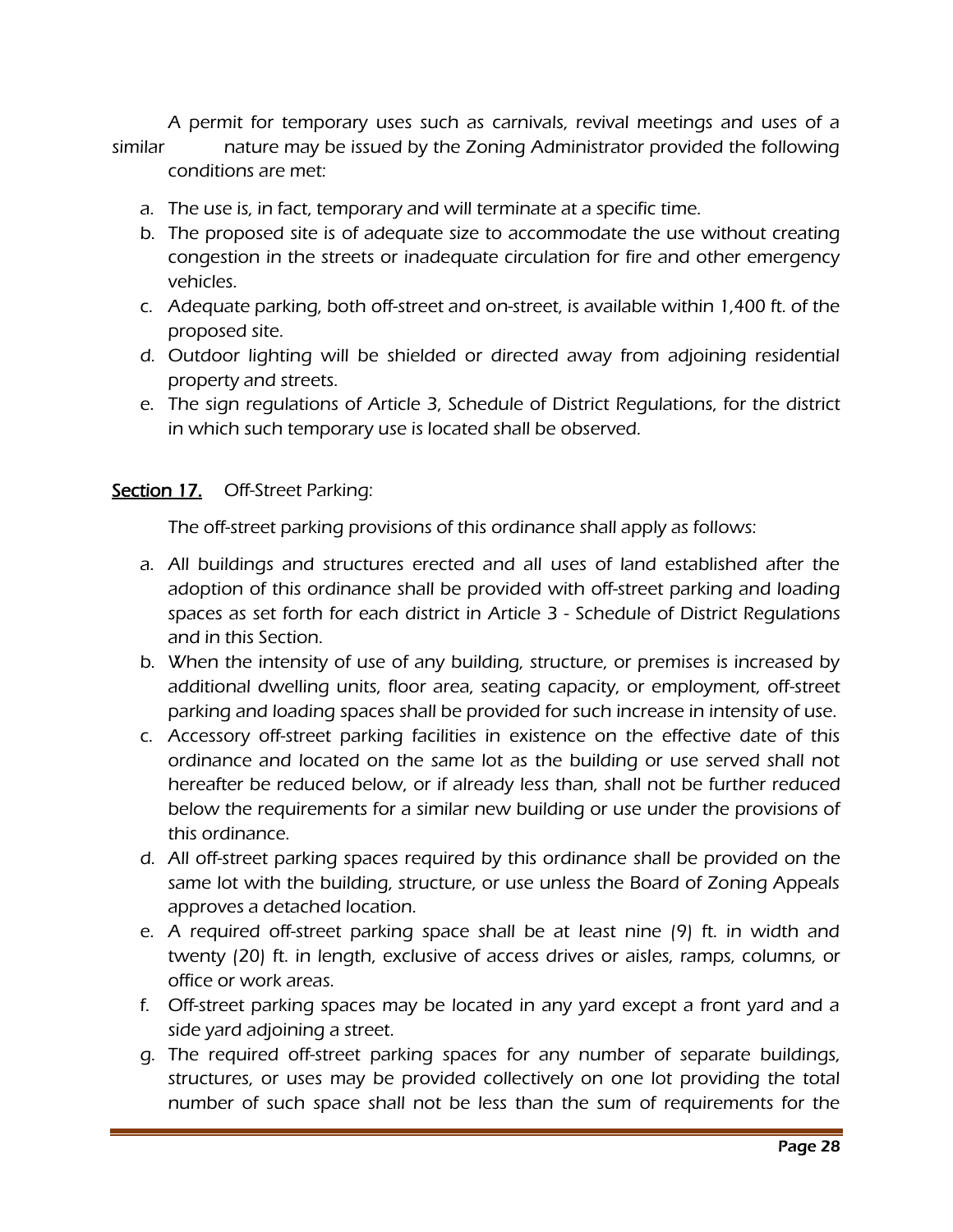various individual buildings, structures, or uses computed separately in accordance with Article 3.

- h. When two or more uses are located within the same building or structure, offstreet parking spaces equal in number to the sum of the separate requirements for each use shall be provided.
- i. All off-street parking areas required by this ordinance shall be used only for the parking of vehicles of occupants, patrons, visitors, or employees and shall not be used for any kind of loading, sales, servicing, or continuous storage of a vehicle for more than forty-eight (48) hours.
- j. Every parcel of land hereafter used as a public or private off-street parking area capable of accommodating five (5) or more vehicles shall be developed and maintained in accordance with the following requirements:
	- 1. Each required off-street parking space shall have direct access to an aisle or driveway and all required off-street parking areas shall have vehicular access to a street or alley so designed to minimize interference with pedestrian and traffic movement.
	- 2. All required off-street parking areas shall be paved with bituminous, concrete, or other all weather, dustproof surfacing and shall be provided with the bumper guards or barrier curbs where needed.
	- 3. Any lighting used to illuminate a required off-street parking area shall be shielded from residential properties.
	- 4. All open off-street parking areas shall be effectively screened on each side adjoining or fronting on any property situated in a Residence District or any institutional premises by a wall, fence, or densely planted compact hedge, not less than five (5) ft. nor more than eight (8) ft. in height.

## Section 18: Off-street Loading:

The off-street loading provisions of this ordinance shall apply as follows:

- a. All required loading berths shall be located on the same lot as the use served. No permitted or required loading berth shall be located within forty (40) ft. of the nearest point of intersection of any two streets. No loading berth shall be located in a required front or side yard.
- b. Unless otherwise specified, a required off-street loading berth shall be at least ten (10) ft. in width by at least fifty (50) ft. in length, exclusive of aisle and maneuvering space, and shall have a vertical clearance of at least fourteen (14) ft.
- c. All open off-street loading berths shall be improved with a cement concrete pavement or a comparable hard surface pavement.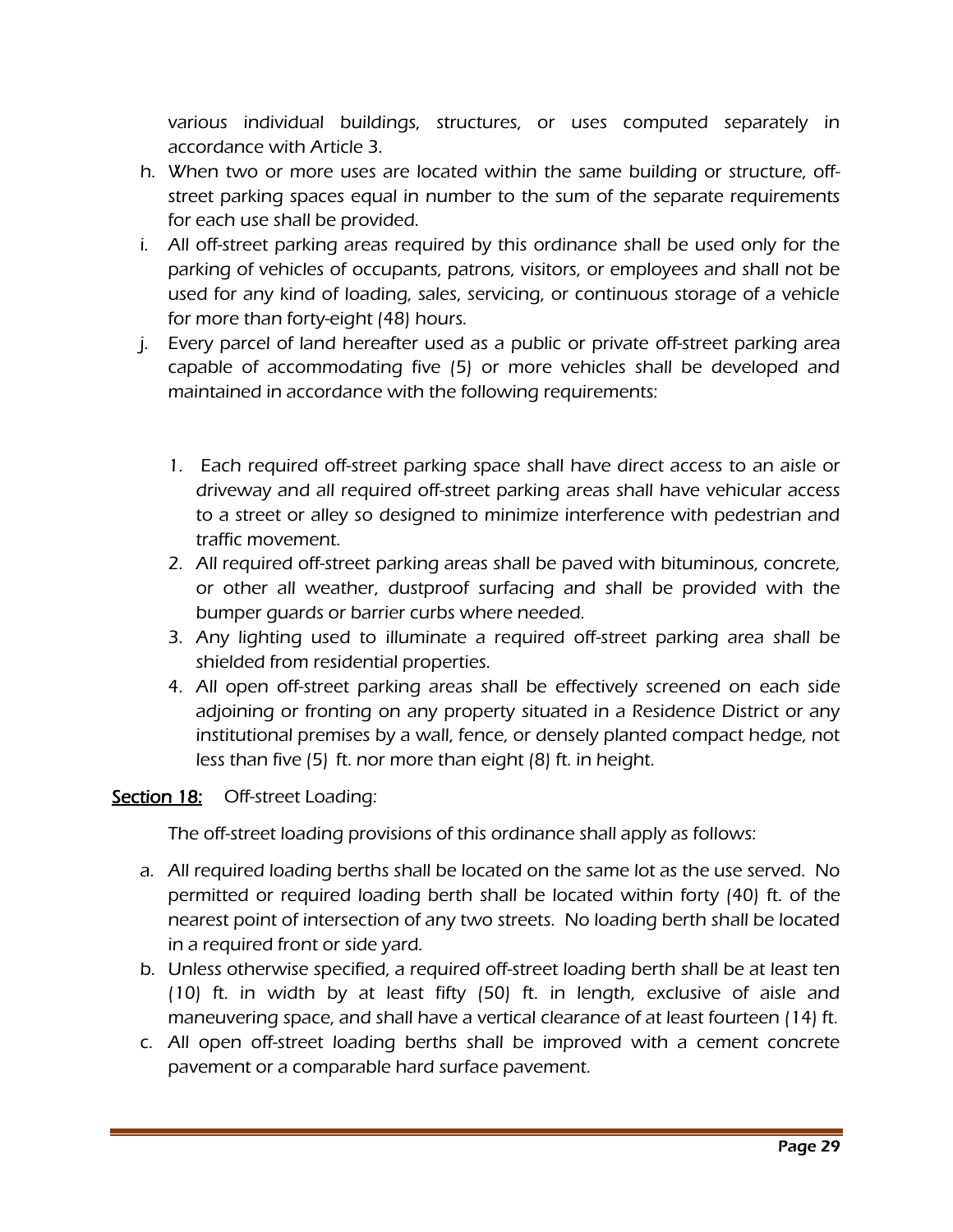- d. No motor vehicle repair work or service of any kind shall be permitted in conjunction with loading facilities.
- e. Space allocated to any off-street loading berth shall not, while so allocated, be used to satisfy the space requirements for any off-street parking facilities or portions thereof.
- f. Uses for which off-street loading space is required herein but which are located in buildings of less floor area than the minimum prescribed for such required facilities, shall be provided with adequate receiving facilities, accessible by motor vehicle, off any adjacent alley, service drive, or open space on the same lot.

# Section 19. Planned Developments:

The Commission may authorize the unified development of tracts of land when such tracts: (a) are to be developed by a single owner or a group of owners acting jointly, (b) meet the minimum acreage requirements set forth for Planned Developments in Article 3, Schedule of District Regulations, and (c) are located in a U-1, U-2, B-1, I-1, or I-2 District.

In exercising this authority, the Commission may vary the strict application of the district regulations within the planned development on the basis of an approved and recorded plan and program for development as follows:

- a. Uses Exceptions: The Commission may permit in the planned development, and for the duration of such development, specified uses not permitted by the use regulations of the district in which said development is located, provided that the Commission shall find:
	- 1. That the uses permitted by such exception are necessary or desirable and are appropriate with respect to the primary purpose of the development;
	- 2. That any business or manufacturing uses permitted by such exception are not of such a nature or so located as to create a detrimental influence on surrounding residential areas, both within and outside of the planned development;
	- 3. That not more than twenty (20) percent of the ground area or of the gross floor area of such development shall be devoted to the uses permitted by such exception; and
	- 4. That in a manufacturing planned development, such additional uses allowed by exception shall conform with the performance standards set forth herein, applicable to the industrial district where the development is located.
- b. Bulk Regulation Exceptions: The Commission may permit exceptions to the applicable bulk regulations of this ordinance within the boundaries of planned developments, provided the Commission shall find:
	- 1. That such exception shall be solely for the purpose of promoting an integrated site plan no less beneficial to the residents or occupants of such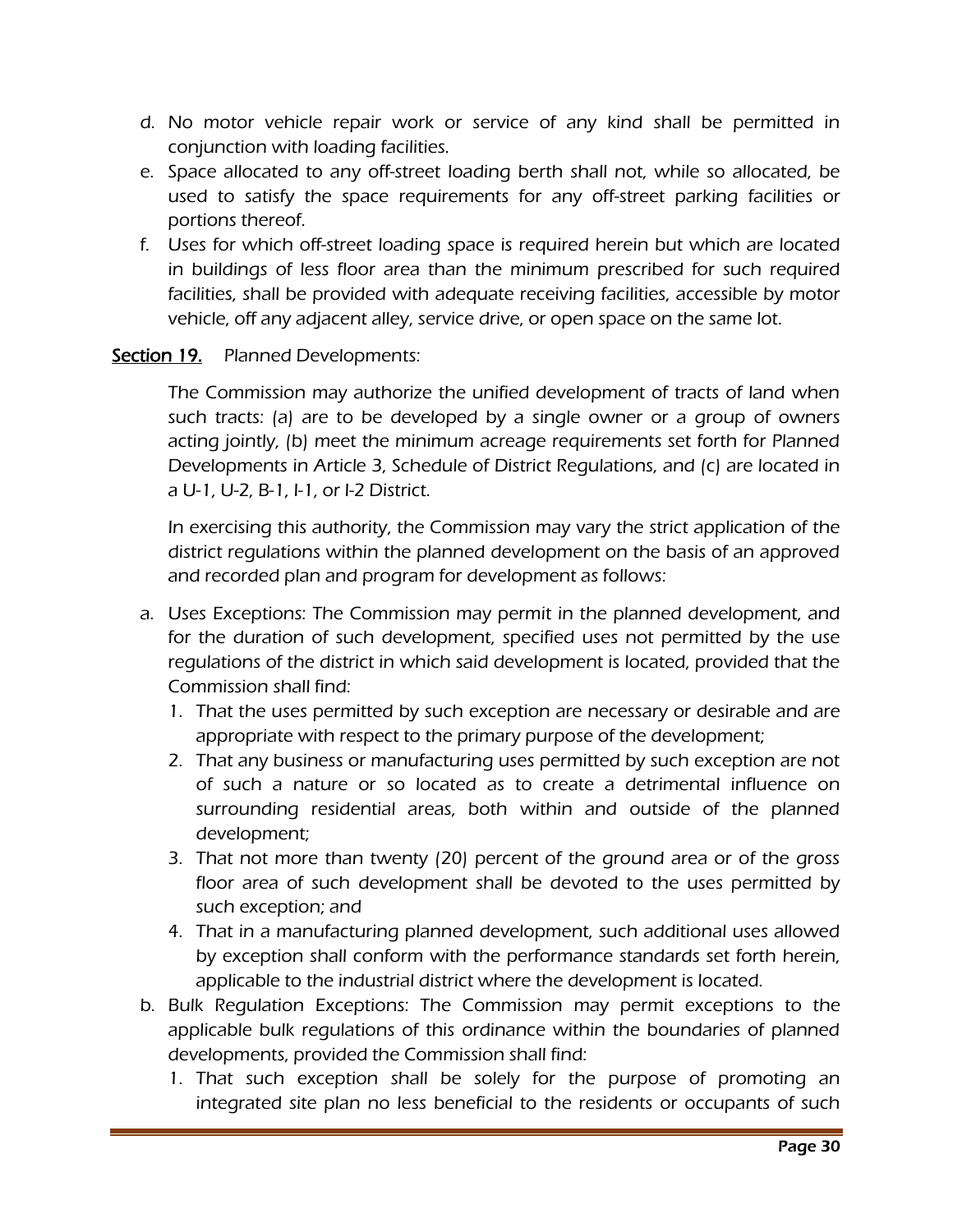development as well as the neighboring property, than would be obtained under the bulk regulations of this ordinance for buildings developed on separate lots;

- 2. That the minimum lot area per dwelling unit and the minimum lot width requirements of this ordinance may be reduced by the Plan Commission in any development containing residential uses, and that permanent open space or land, in an amount equivalent to that by which each residential lot or building site has been diminished under this provision, shall be provided in addition to the amount of public open space required by the subdivision regulations;
- 3. That the average density of dwelling units in the total unit plan shall not be higher than that permitted in the district in which the plan is located; and
- 4. That along the periphery of such planned developments, yards shall be provided as required by the regulations of the district in which said development is located.

The proponent of a Planned Development permit shall submit an Application for Permit to the Secretary of the Plan Commission together with a plat of the area involved in the application which shall show at least the following within the planned development area and within three hundred (300) ft. thereof:

- a. Existing Conditions:
	- 1. Accurate boundaries of the planned development area.
	- 2. Existing zoning.
	- 3. Rights-of-way of existing streets, roads, and easements.
	- 4. Existing water, sewer, electrical and other utility lines, facilities and easements.
	- 5. Existing buildings and structures and land and building use.
	- 6. Topography at a contour interval of five (5) ft. or less and other physical features such as streams, drainageways and other water areas, and wooded areas.
- b. Proposed Future Conditions: The proponent of a planned development shall also submit as part of the application, a plat or plan of development showing within the planned development area and within three (300) ft. thereof the following:
	- 1. Proposed zoning.
	- 2. Final grade and topography at a contour interval of five (5) ft. or less and all proposals for surface drainage including addition, alteration or relocation of streams, other drainageways, lakes and other water areas.
	- 3. Abandonment or relocation of existing utility lines and provision of new water, sewer, electrical and other utility lines and easements.
	- 4. Location and height of proposed buildings and building groups and the proposed use of each.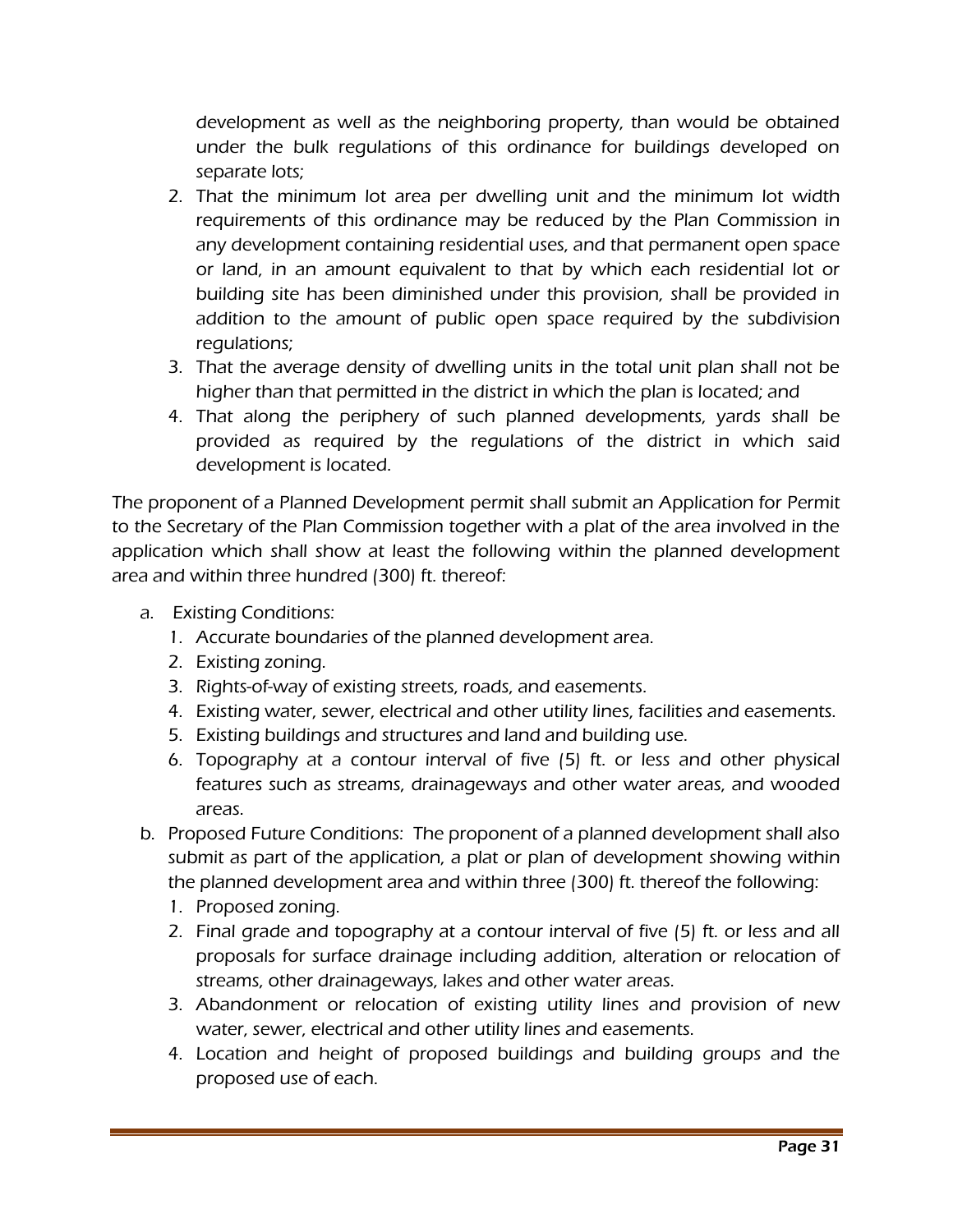- 5. Proposed street and lot layout including right-of-way and pavement showing the abandonment or relocation of existing streets and alleys and the provision of new streets, alleys, and easements for pedestrian and vehicular access; also the location capacity and proposed access and circulation of off-street parking areas.
- 6. The location of proposed parks, playfields, schools and other common public open space.
- 7. Proposed points of ingress and egress for the planned development.
- c. Additional Information: The proponent of a planned development shall also submit:
	- 1. Evidence of financial ability to carry out such development.
	- 2. Copies of proposed agreements for permanent unified control such as deed restrictions, covenants or other instruments by which development, improvements, or uses are regulated or limited.
	- 3. A realistic time-table within which the improvements contained in the planned development proposal can reasonably be expected to be completed.

The proposed planned development shall conform to the procedures and standards for subdivision approval as set forth in the Subdivision Control Ordinance.

The commission shall review the proposed planned development. Following review, the Commission may approve or reject the proposal. In rejecting, the Commission may recommend modifications or changes in the planned development which shall be a condition of subsequent approval. The effect of approval is as follows:

- a. In the event that no rezoning is necessary to carry out the planned development, Commission approval shall constitute approval of a preliminary plat of development and a favorable recommendation to the Town Board for the rezoning of the planned development area or areas proposed for rezoning. Final plat approval, in this case, is effective upon adoption of an ordinance by the Town Board approving the proposed rezoning.
- b. In the event that a change in zoning is necessary to carry out the planned development, Commission approval shall constitute approval of a preliminary plat of development and a favorable recommendation to the Town Board for the rezoning of the planned development area or areas proposed for rezoning. Final plat approval, in this case, is effective upon adoption of an ordinance by the Town Board approving the proposed rezoning.

Upon final approval of a planned development, it shall be recorded in the Office of the Recorder and shall be binding upon the applicants and owners of all areas contained within the planned development, their successors, heirs and assigns and shall limit and control the issuance and validity of all Certifications of Occupancy, Improvement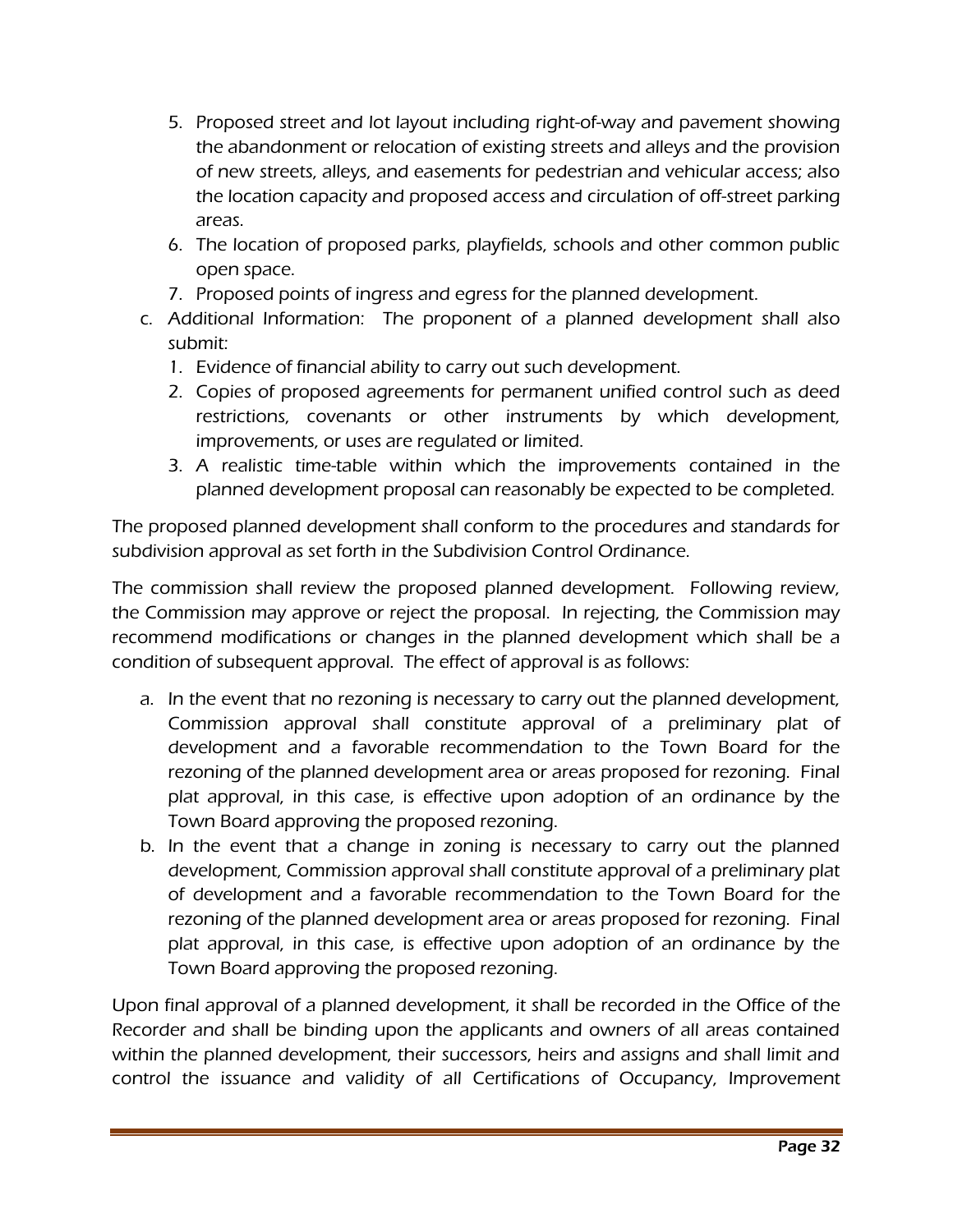Location Permits, construction or reconstruction, location or relocation, use and activity in all land, buildings, and structures located within the planned development area.

Any proposed modifications or amendments to the approved and recorded planned development shall be referred to the Commission and may be approved in the same manner as the original approval of the planned development and through the same procedures.

Failure of the applicant to develop a planned development reasonable within the time schedule submitted and approved as a part of the planned development and through the same procedures.

Section 20. Performance Standards and General Requirements for Industrial Districts.

- a. The storage or manufacture of materials or products which decompose by detonation are permitted only when specifically approved by the Board of Zoning Appeals. Storage or manufacture of such materials shall not be located within 1,000 ft. of the boundary line of any zoning district.
- b. Any use, hereafter established in an Industrial District requiring conformance with performance standards, shall be operated in such a manner as to conform with the regulations set forth in "a" above; other provisions of this ordinance; and applicable performance standards set forth below. No use lawfully established on the effective date of this ordinance shall be so altered or modified as to conflict with such regulations.
	- 1. Noise:
		- a. No use shall produce noise in such a manner as to be objectionable because of volume, frequency, or beat. Said noise shall be muffled or otherwise controlled so as not to become detrimental. Provided, however, fire sirens and related apparatus used solely for public purposes shall be exempt from this requirement.
	- 2. Vibration:
		- a. No industrial operation or activity shall cause at any time or at any point along the nearest adjacent lot line earth-borne vibrations which are detectable without the aid of instruments.
	- 3. Air Contaminants:
		- a. No person shall cause, let, permit, suffer, or allow to be discharged from any air contaminant source whatsoever any air contaminant for more than three minutes in any hour at the emission point which is:
			- 1. Greater than the density that is designated as No. 2 smoke on the Ringelmann Chart as published in the U.S. Bureau or Mines Information Circular 6888.
			- 2. If such opacity as to obscure an observer's view to a degree equal to or greater than does smoke described in (1) above.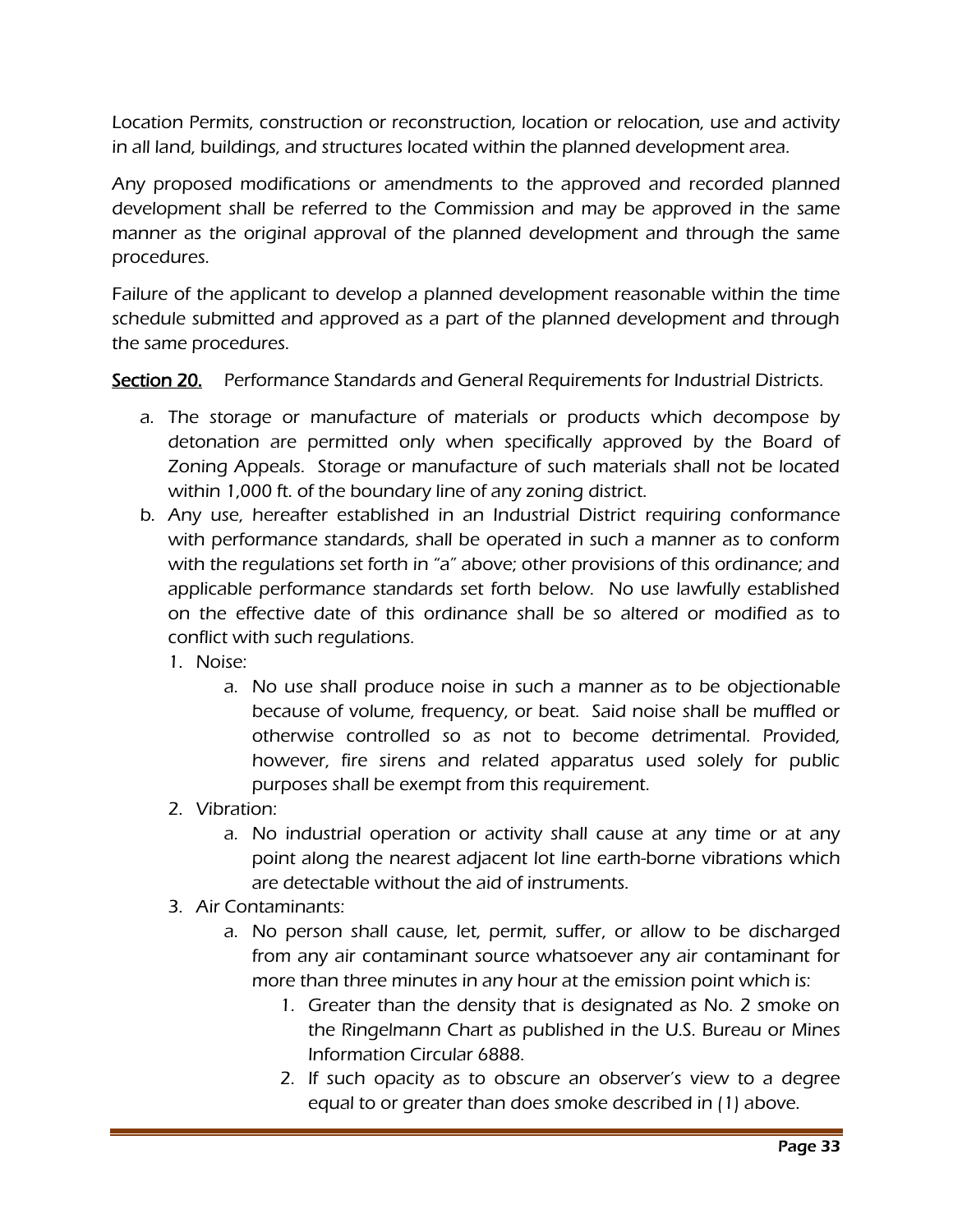The following exceptions to the above provisions of this Section shall be permitted:

- 1. Smoke the shade or appearance of which is equal to but not darker than No. 3 of the Ringelmann Chart for a period or periods aggregating six minutes in any one hour, when cleaning a fire or when building a new fire; or when breakdown of equipment occurs such as to make it evident that the emission was not reasonably preventable;
- 2. Where the presence of the uncombined water is the only reason for failure of an emission to meet the limitation of 3. (a), (2) above, such limitation shall not apply. The burden of proof that water is the only cause of violation shall rest with the person violating this ordinance.
- b. The discharge into the outdoor atmosphere of air contaminants so as to cause air pollution and create a public nuisance is contrary to the public policy of the county and the provisions of this ordinance.

No use shall discharge from any air contaminant source whatsoever air contaminants in sufficient quantities and of such characteristics and duration as to cause an injury, detriment, nuisance, or annoyance to any considerable numbers of persons or to the public or which may tend to endanger the comfort, repose, health, or safety of any such persons or the public or which cause or have a natural tendency to cause injury or damage to business or property. The escape of such material in addition to constituting a violation of this ordinance is also declared to be a public nuisance and action to abate the same may be taken by the Zoning Administrator.

- 4. Glare and Heat:
	- a. Any operation producing intense glare or heat shall be performed within a completely enclosed building in such a manner as not to create a public nuisance or hazard along lot lines. Exposed sources of light shall be shielded so as not to create a nuisance across lot lines. Determination of the nuisance factor in regard to glare or hear intensity shall be made by the Zoning Administrator.
- c. Due to the visual characteristics of some commercial and industrial activity sites and their impact upon adjacent, less intensive uses, appropriate screening, such as vegetation, a wall, uniformly painted fence, or topography may be required.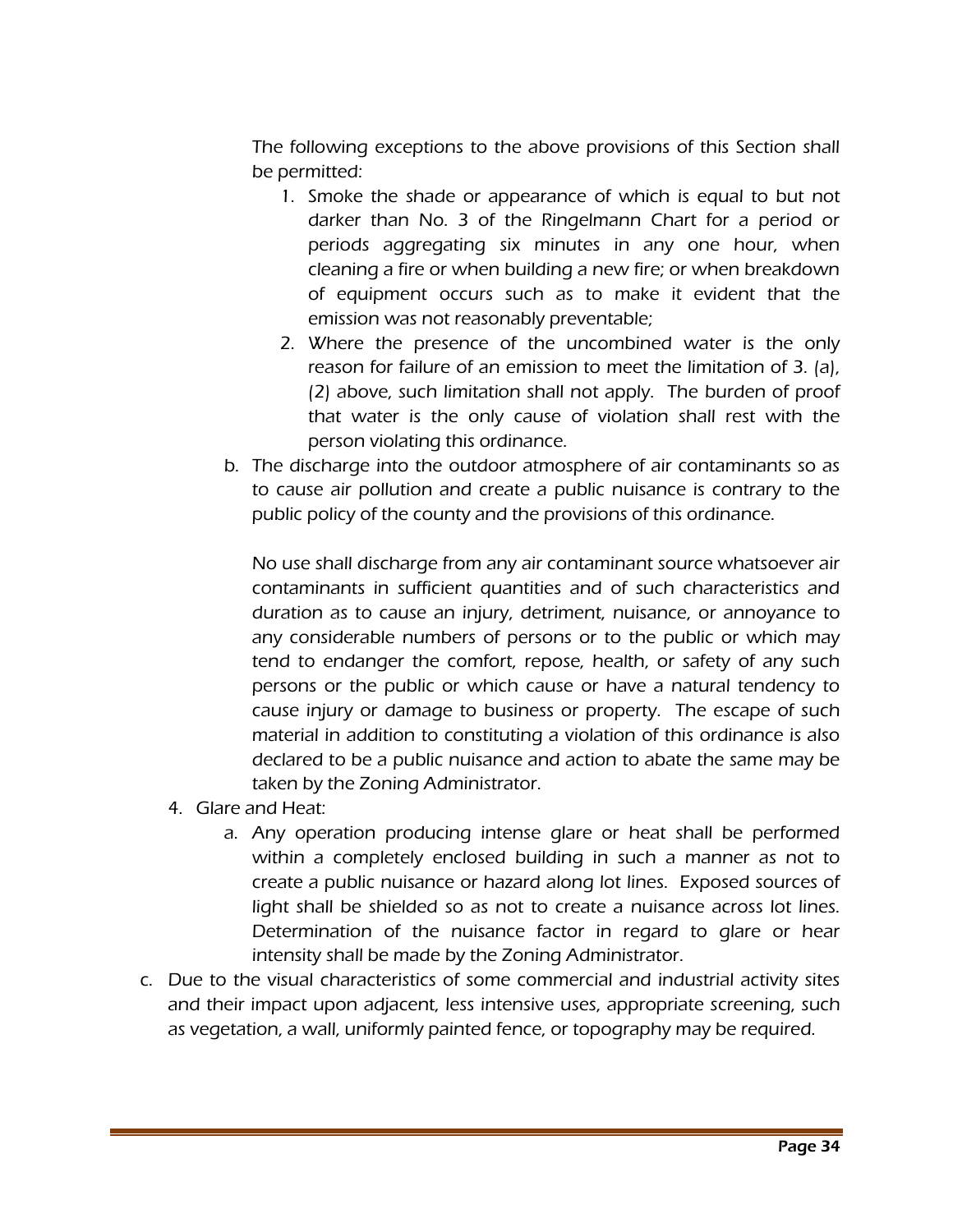## ARTICLE 5

# ARTICLE 5. NON-CONFORMING LOTS, NON-CONFORMING USES OF LAND, NON-CONFORMING STRUCTURES, AND NON-CONFORMING USES OF STRUCTURES AND **PREMISES**

#### Section 1. Buildings under construction.

To avoid undue hardship, nothing in this ordinance shall be deemed to require a change in the plans, construction, or designated use of any building on which actual construction was lawfully begun prior to the effective date of adoption or amendment of this ordinance and upon which actual building construction has been diligently carried on. Actual construction is hereby defined to include the placing of construction materials in permanent position and fastened in a permanent manner except that where demolition or removal of an existing building has been substantially begun preparatory to rebuilding, such as demolition or removal shall be deemed to be actual construction, provided work shall be diligently carried on until completion of the building involved.

#### **Section 2.** Non-Conforming Lots of Record.

In any district in which single-family dwellings are permitted, notwithstanding limitations imposed by other provisions of this ordinance, a single-family dwelling and customary accessory buildings may be erected on any single lot as shown in the records in the Office of the County Recorder on the effective date of adoption or amendment of this ordinance. Such lot must be in separate ownership and not of continuous frontage with other lots in the same ownership. This provision shall apply even though such lot fails to meet the requirements for area or width, or both, of the lot shall conform to the regulations for the district in which such lot is located.

If two or more lots or combinations of lots and portions of lots with continuous frontage in single ownership are of record at the time of passage or amendment of this ordinance, and if all or part of the lots do not meet the requirements for lot width and area as established by this ordinance, the lands involved shall be considered to be an undivided parcel for the purposes of this ordinance, and no portion of said parcel shall be used which does not meet lot width and are requirements established by this ordinance, nor shall any division of the parcel be made which leaves a remaining lot with width or area below the requirements stated in this ordinance.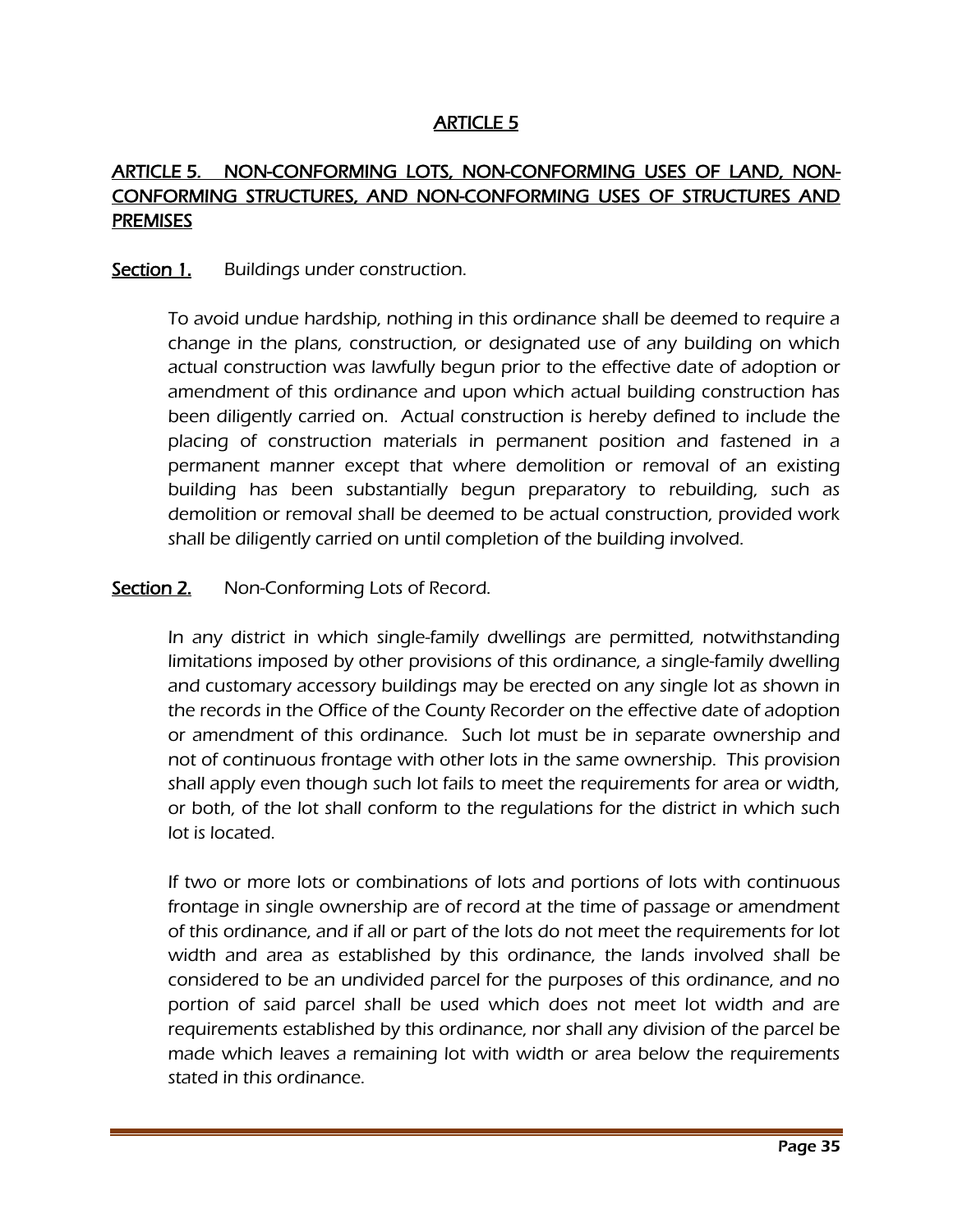## Section 3. Non-Conforming Uses of Land.

If at the effective date of adoption or amendment of this ordinance, lawful use of land exists that is made no longer permissible under the terms of this ordinance as enacted or amended, such use may be continued subject to the following provisions:

- 1. No non-conforming use shall be enlarged or increased, nor extended to occupy a greater area of land than was occupied at the effective date of adoption or amendment of this ordinance;
- 2. No non-conforming use shall be moved in whole or in part to any other portion of the lot or parcel occupied by such use at the effective date of adoption or amendment of this ordinance;
- 3. If any non-conforming use of land ceases for any reason for a period of more than six consecutive months, any subsequent use of such land shall conform to the regulations specified by this ordinance for the district in which the land is located.

Section 4. Non-Conforming Structures.

If a lawful structure exists at the effective date of adoption or amendment of this ordinance that could not be built under the terms of this ordinance by reason of restrictions on area, height, yards, or other characteristics of the structure or its location on the lot, such structure may be continued subject to the following provisions:

- a. No non-conforming structure may be enlarged or altered in a way which increases its non-conformity;
- b. If a non-conforming structure is destroyed by any means to an extent of more than 60 percent of its replacement cost at time of destruction, it may not be reconstructed except in conformity with the provisions of this ordinance.
- c. If a non-conforming structure is moved for any reason for any distance whatever. It shall thereafter conform to the regulations for the district in which it is located after it is moved.

#### Section 5. Non-Conforming Uses of Structures.

If a lawful use of a structure, or of structure and premises in combination, exists at the effective date of the adoption or amendment of this ordinance, that would not be allowed in the district under the terms of this ordinance; that use may be continued subject to the following provisions:

a. No existing structure devoted to a use not permitted by this ordinance in the district in which it is located shall be enlarged, extended, constructed,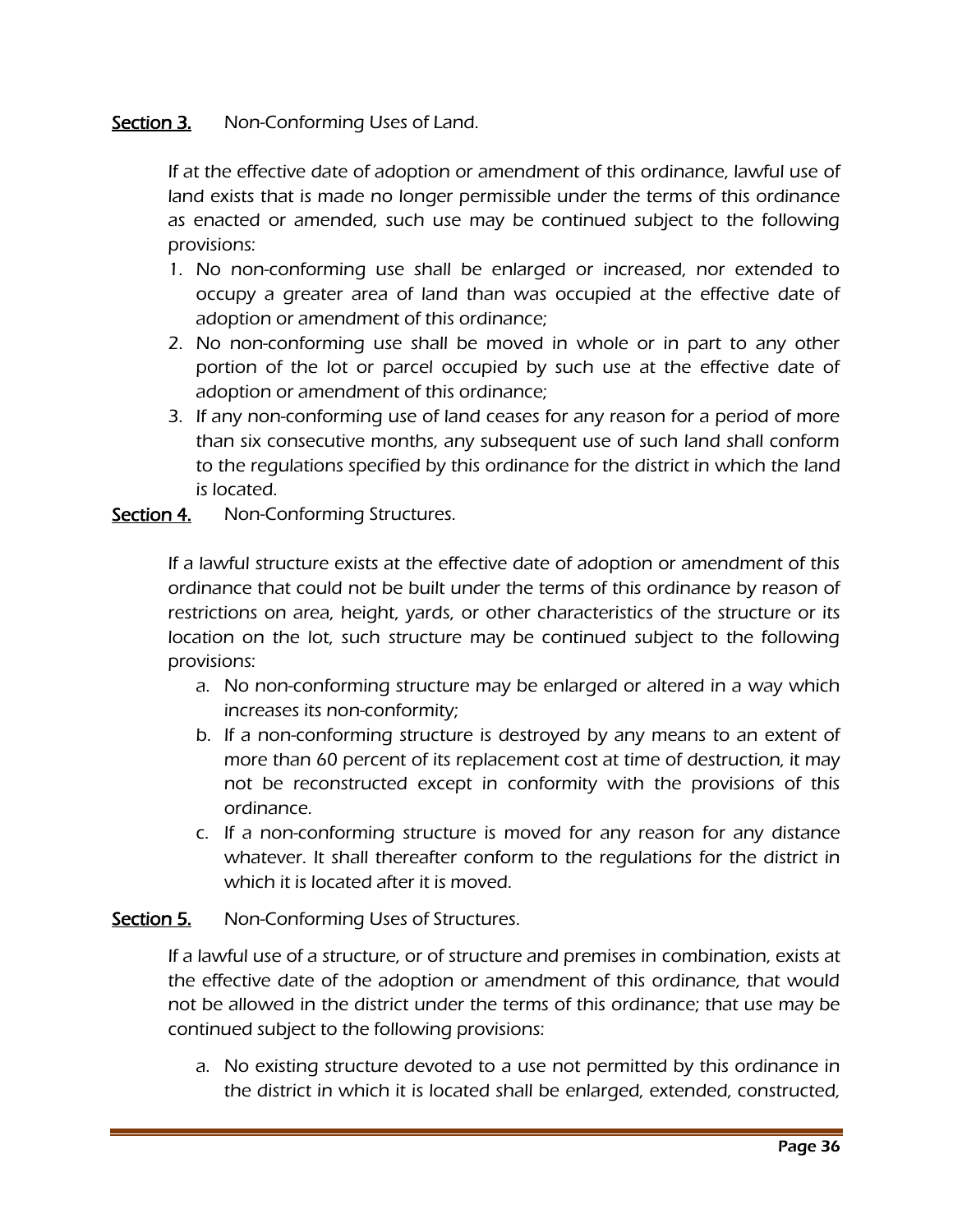reconstructed, moved, or structurally altered except in changing the use of the structure to a use permitted in the district in which it is located;

- b. Any non-conforming use may be extended throughout any parts of a building which were manifestly arranged or designed for such use at the time of adoption or amendment of this ordinance, but no use shall be extended to occupy any land outside such building;
- c. If no structural alterations are made, any non-conforming use of a structure, or structure and premises, may be changed to another nonconforming use provided that the Board of Zoning Appeals either by general rule or by making findings in the specific case, shall find that the proposed use is equally appropriate or more appropriate to the district than the existing non-conforming use. In permitting such change, the Board of Zoning Appeals may require appropriate conditions and safeguards in accord with the provisions of this ordinance.
- d. Any structure, or structure and land in combination, in or on which a nonforming use is superseded by a permitted use, shall thereafter conform to the regulations for the district in which such structure is located, and the non-conforming use may not thereafter be resumed;
- e. When a non-conforming use of a structure, or structure and premises in combination, is discontinued or abandoned for six (6) consecutive months, the structure, or structure and premises in combination, shall not thereafter be used except in conformance with the regulations of the district in which it is located;
- f. Where non-conforming use status applies to a structure and premises in combination, removal or destruction of the structure shall eliminate the non-conforming status of the land.

# Section 6. Repairs and Maintenance.

On any building devoted in whole or in part to any non-conforming use, work may be done on ordinary repairs, or on repair or replacement of non-bearing walls, fixtures, wiring or plumbing, to an extent not exceeding 10 percent of the current replacement value of the building, provided that the cubic content of the building as it existed at the time of passage or amendment of this ordinance shall not be increased.

Nothing in this ordinance shall be deemed to prevent the strengthening or restoring to a safe condition of any building or part thereof declared to be unsafe by any official charged with protecting the public safety, upon order of such official.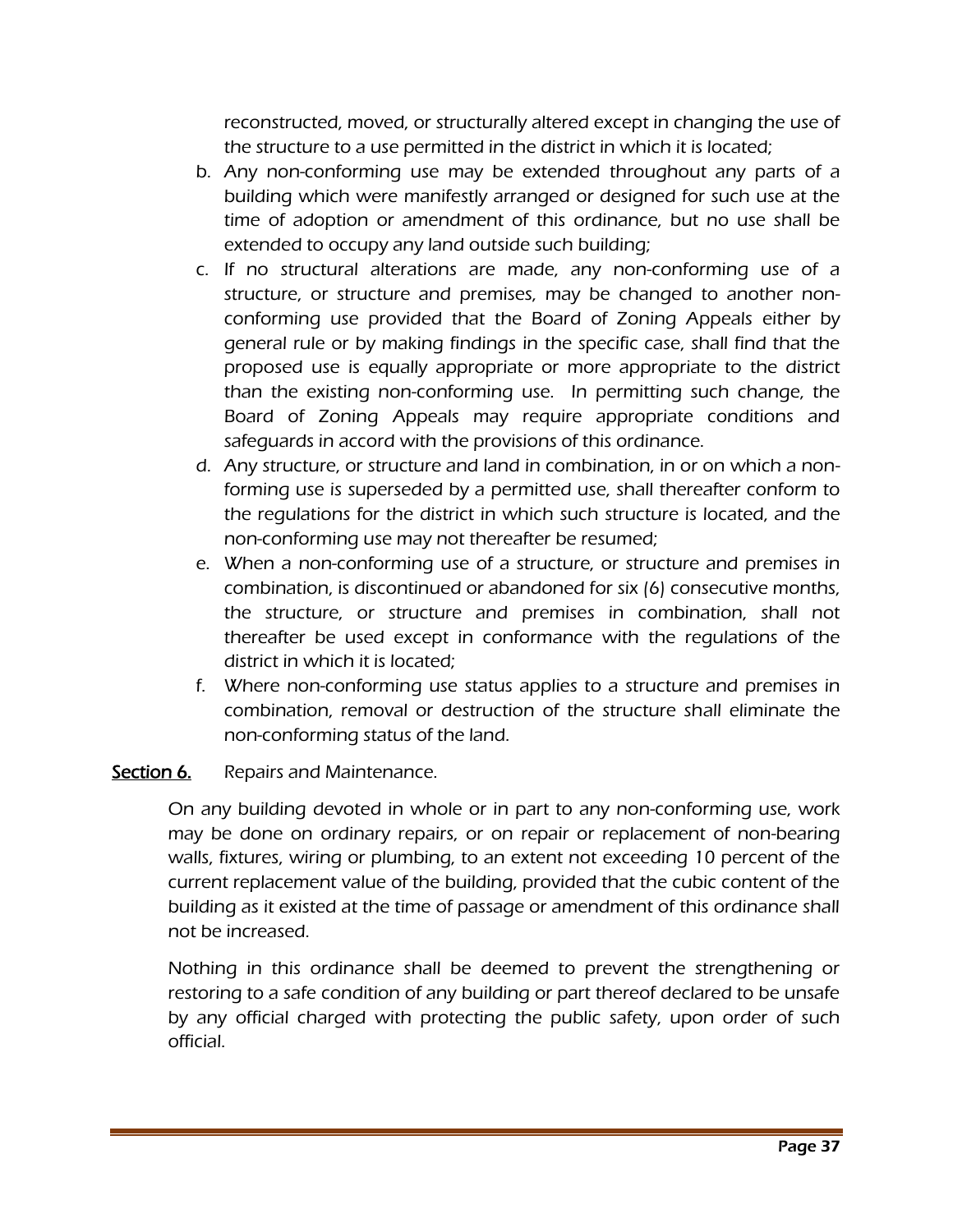## ARTICLE 6

# ARTICLE 6. ADMINISTRATION AND ENFORCEMENT – IMPROVEMENT LOCATION PERMITS AND CERTIFICATES OF OCCUPANCY.

#### Section 1. Administration and Enforcement.

The administration and enforcement of this ordinance is the responsibility of the Zoning Administrator.

#### Section 2. Improvement Location Permit.

No building or other structure may be erected, moved, or added to unless an improvement location permit has been issued by the Zoning Administrator in accordance with the provisions of this ordinance. A permit may be issued only if the building or structure for which the permit is sought will comply in all respects with this and all other applicable laws.

Section 3. Application for Improvement Location Permit.

Application for an improvement location permit must be made in duplicate and accompanied by a scale drawing, showing the dimensions and the shape of the lot to be built upon; the size and location of existing buildings; and the location and dimensions of the proposed building or alteration. The application must include any other information necessary for the administration and enforcement of this ordinance, including but not limited to existing or proposed uses of the building and land; the number of families, housekeeping units, or rental units the building is designed to accommodate; and conditions existing on the lot.

One copy of the application shall be returned to the applicant by the Zoning Administrator after he has indicated his approval or disapproval of it. The second copy, similarly marked, shall be retained by the Zoning Administrator. If an application is not approved, the Zoning Administrator shall state the reasons for his action on the application.

If the application for an improvement location permit is approved, the applicant shall post the permit in a conspicuous location on the site of a new, or altered building or structure, or an addition, or a building or structure moved from another location.

Section 4. Certificates of Occupancy for New, Altered, or Non-Conforming Uses.

It is unlawful to use or occupy or permit the use or occupancy of any building or premises, or both, or part thereof hereafter created, erected, changed, converted, or wholly or partly altered or enlarged in its use or structure until a Certificate of Occupancy has been issued by the Zoning Administrator stating that the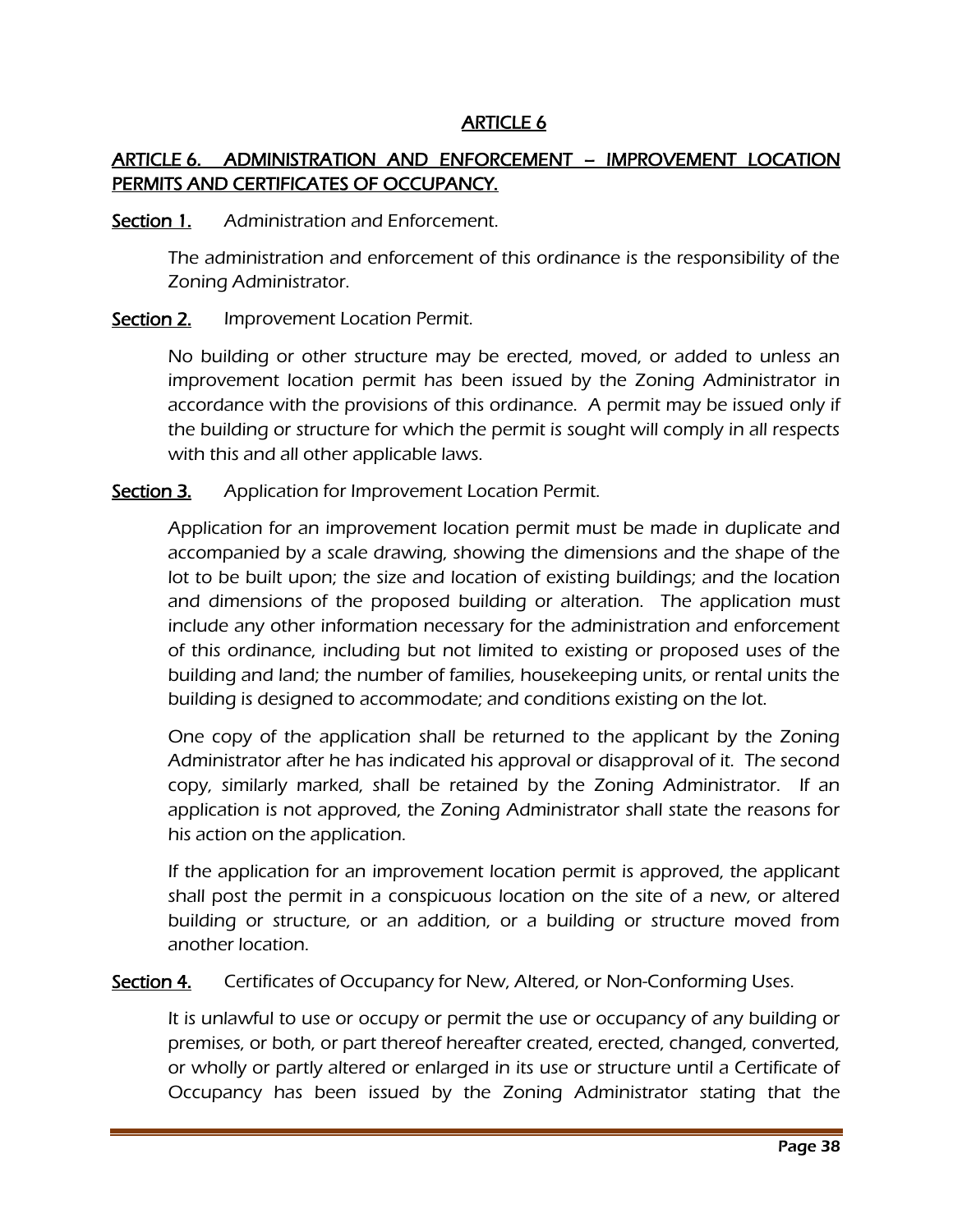proposed use of the building or land conforms to the requirements of this ordinance.

A non-conforming structure or use may be maintained, renewed, changed or extended only after a Certificate of Occupancy has been issued by the Zoning Administrator stating specifically how the non-conforming use differs from the provisions of this ordinance.

A temporary Certificate of Occupancy may be issued for a period not exceeding six (6) months during alteration or partial occupancy of building. The Zoning Administrator may require as a condition precedent safeguards that will reasonably protect the safety of the occupants and the public.

Section 5. Expiration of Improvement Location Permit.

If the work described in an improvement location permit has not been started within 90 days from the date it was issued, the permit shall expire and written notice thereof shall be given to the persons affected.

If the work described in any improvement location permit has not been substantially completed within two years of the date it was issued, the permit shall expire and written notice thereof shall be given to the persons affected, together with the notice that all work shall cease until anew permit has been obtained.

Section 6. Construction and Use to be as Provided in Applications, Plans, Permits, and Certifications of Occupancy.

Improvement Location Permits or Certificates of Occupancy issued on the basis of plans and applications approved by the Zoning Administrator authorize only the use, arrangement, and construction set forth in such approved plans and applications, and no other use, arrangements, or construction.

Section 7. No permits required.

No permit shall be required for the following:

- a. Routine maintenance, repair, or remodeling of existing structures not involving any change of use, additional lot coverage, or building size.
- b. Public utility uses set forth in Section 8, Article 4.
- c. Lots and yards improvements such as fences, drives, sidewalks, patios, retaining walls, play equipment, and landscaping provided they do not violate the requirements of Section 5, Article 4.
- d. Signs with a surface of less than four sq. ft.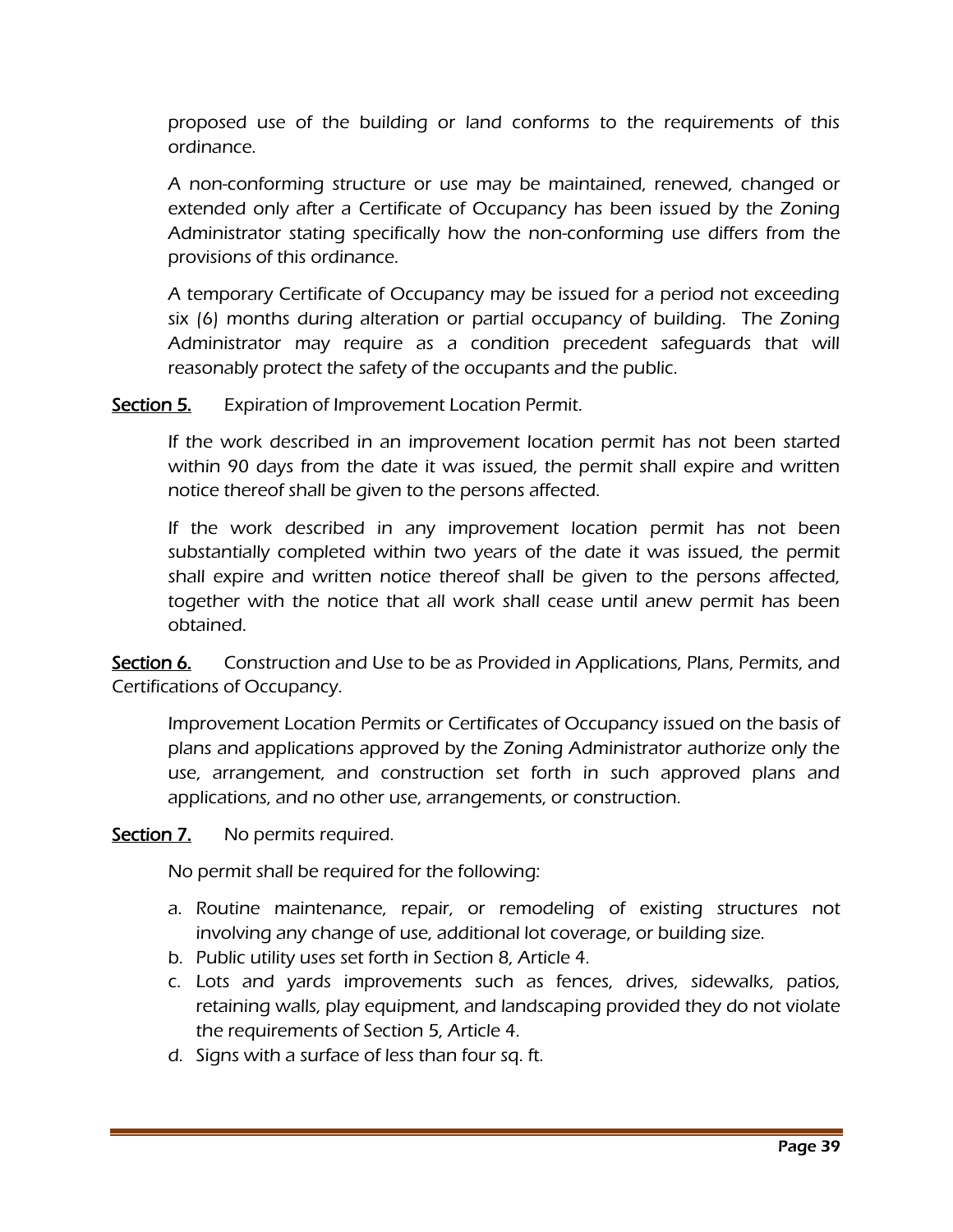#### ARTICLE 7. BOARD OF ZONING APPEALS

#### Section 1. Creation.

In accordance with State Law, a Board of Zoning Appeals shall be appointed, which Board may adopt rules to govern its procedure. The Board of Zoning Appeals shall hold meetings, keep minutes and, pursuant to notice, shall conduct hearings, compel the attendance of witnesses, take testimony, and render decisions in writing, all as required by law.

#### Section 2. Powers and Duties.

The Board shall:

- a. Authorize upon appeal in specific cases such variances from the rems of this ordinance that will not be contrary to the public interest, where, owing to specific conditions, a literal enforcement of provisions of this ordinance will result in unnecessary hardship, and so that the spirit of this ordinance shall be observed and substantial justice done.
	- 1. An appeal to the Board requesting a variance shall demonstrate:
		- a) That special conditions and circumstances exist which are peculiar to the land, structure, or building involved and which are not applicable to other lands, structures, or buildings in the same district;
		- b) That literal interpretation of the provisions of this ordinance would deprive the applicant of rights commonly enjoyed by other properties in the same district under the terms of this ordinance;
		- c) That the special conditions and circumstances do not result from the actions of the applicant;
		- d) That granting the variance requested will not confer on the applicant any special privilege that is denied by this ordinance to other lands, structures, or other buildings in the same district.
	- 2. No non-conforming use of neighboring land, structure, or buildings in the same district, and no permitted use of land, structures, or buildings in other districts shall be considered grounds for the issuance of a variance.
	- 3. In granting the variance the Board may prescribe such conditions and safeguards it deems appropriate in order to achieve the intent of this ordinance. Failure to comply with such conditions and safeguards, when made a part of the terms under which a variance is granted, shall void the variance granted and is a violation of this ordinance.
	- 4. Under no circumstances may the Board grant a variance to allow a use not permitted in Article 3 of this ordinance in the district involved.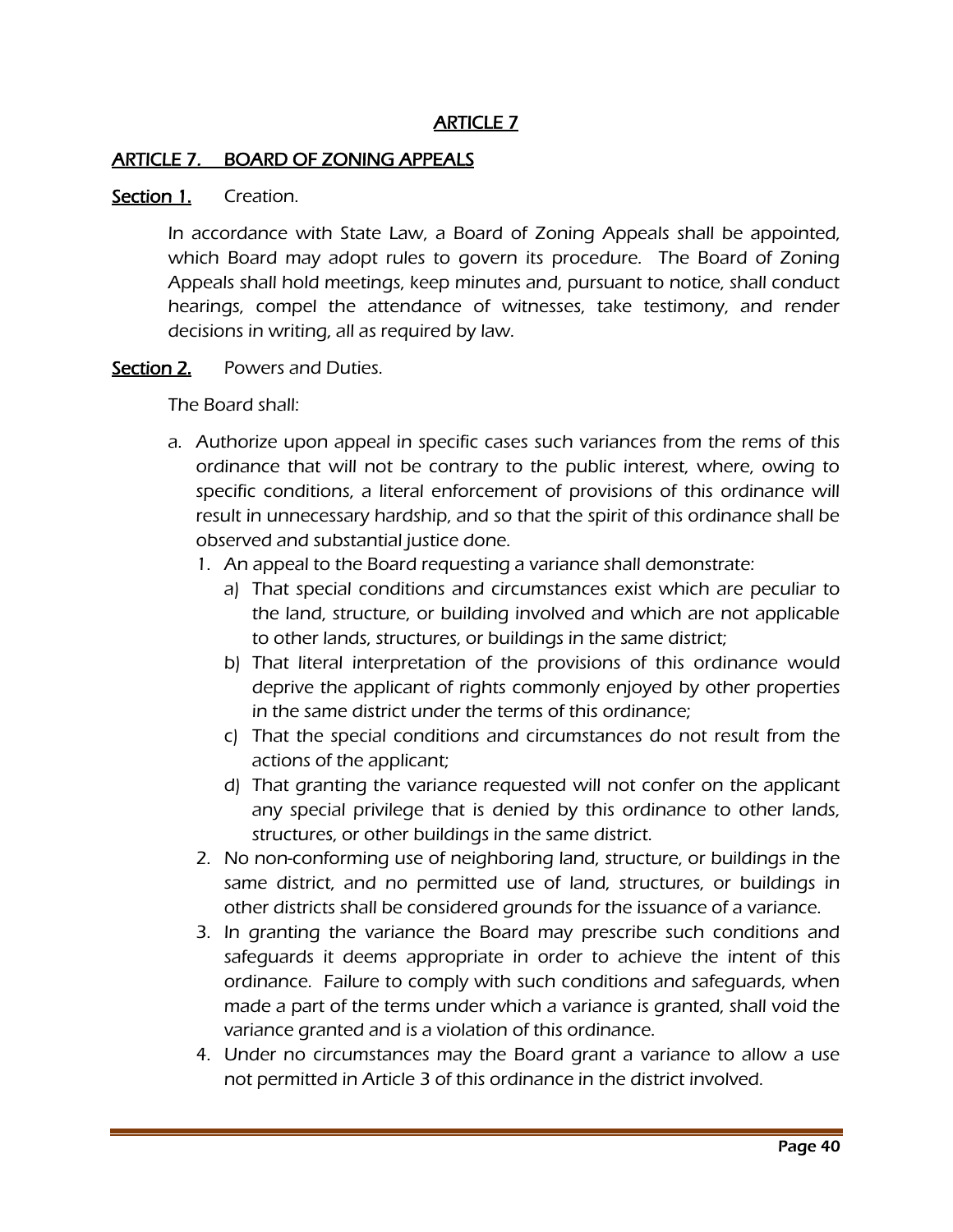b. In exercising its powers, the Board may reverse or affirm, wholly or partly, or may modify the order, requirement, decision or determination appealed from, and to that end shall have all the powers of the Zoning Administrator.

# ARTICLE 8

#### ARTICLE 8: AMENDMENTS

The Common Council may, from time to time, amend, supplement or change the regulations and districts fixed by this ordinance. Any such amendments, supplements, or changes shall only be made in accordance with the provisions of Chapter 138, of the Acts of the Indiana General Assembly 1957, as amended.

A proposed ordinance for the amendment or repeal of the zoning ordinance to rezone an area or to change the regulations must be referred to the Area Plan Commission for consideration and report before any final action is taken by the legislative body. On receiving or initiating such change, the Commission shall, within thirty (30) days, hold a public hearing and publish notice at least ten (10) day before such hearing. The applicant for rezoning shall post a sign provided by the Administrator and place t on the property at least ten days before the hearing, so as to give reasonable notice to neighboring landowners of the proceedings.

# **ARTICLE 9**

## ARTICLE 9: FEES AND EXPENSES FOR NOTICE

**SECTION 1.** Each application for an improvement location permit shall be accompanied by a check payable to the County in amount of on (\$1) per thousand of the estimated cost of the improvement. Such check shall be for not less than five (\$5) dollars nor more than five hundred (\$500) dollars.

**SECTION 2.** The applicant shall bear the expense of any notice required to be published.

# ARTICLE 10

## ARTICLE 10: ENFORCEMENT

**Section 1.** Violations a Common Nuisance. Any Building or structure erected, raised or converted or land or premises use in violation of any provision of this ordinance is hereby declared to be a common nuisance and the owner of the building or structure, land or premises liable for maintaining a common nuisance.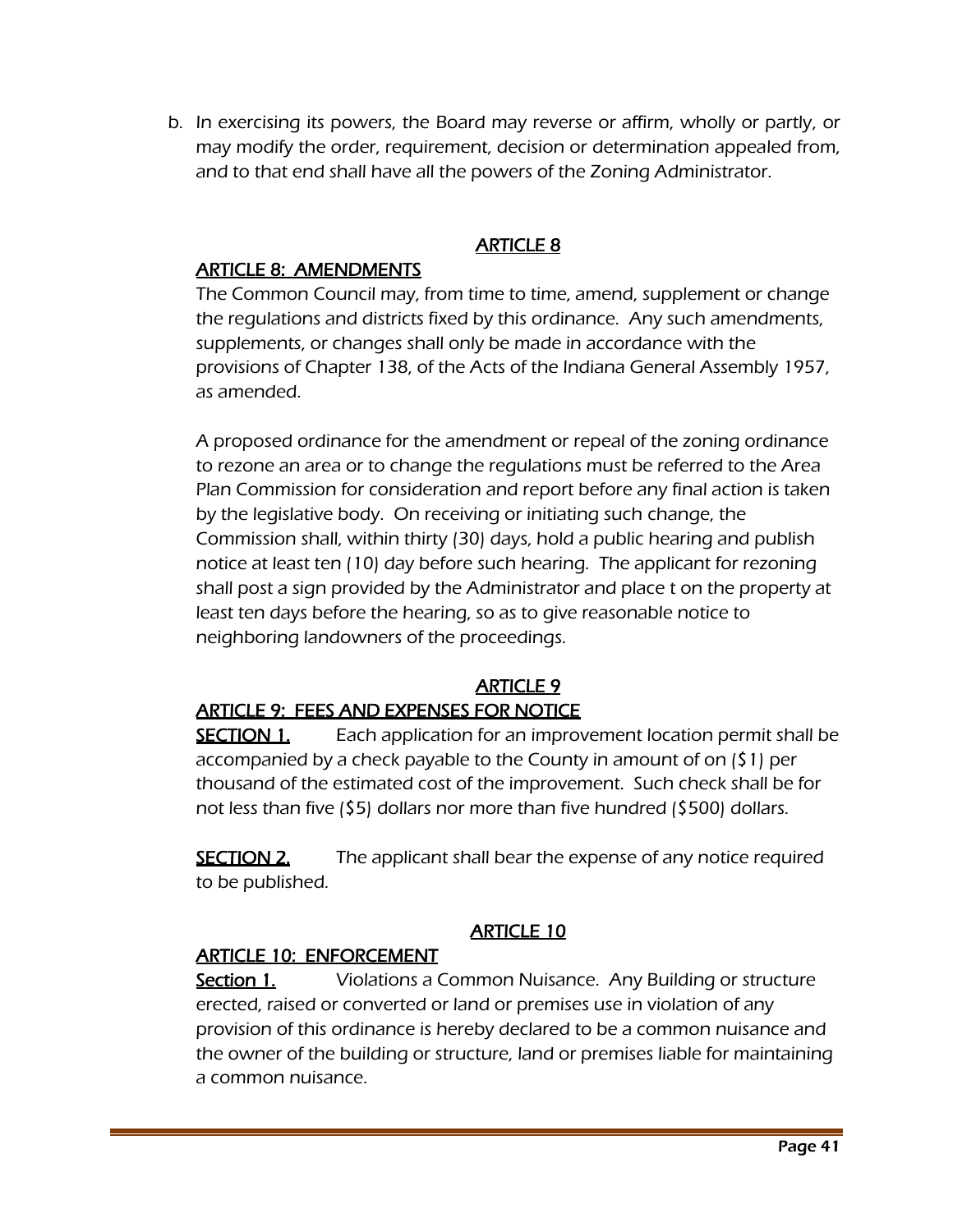**Section 2.** Injunction. The commission, the Board or the Zoning Administrator may institute a suit for injunction in the Circuit Court of the county to restrain an individual or a governmental unit from violating the provisions of this ordinance. The Commission or the Board may also institute a suit for a mandatory injunction directing an individual or a governmental unit to remove a structure erected in violation of the provisions of this ordinance.

**Section 3.** Penalty. A person who violates any provision of this ordinance shall be guilty of a Class C Infraction, and upon conviction, shall be fined not more than five hundred dollars (\$500). Each day that a violation is permitted to exist is a separate offense.

# ARTICLE 11

# ARTICLE 11. DEFINITIONS

For the purpose of this ordinance, the following terms have the meanings indicated below:

The present tense includes the future tense.

The singular number includes the plural and the plural includes the singular.

The word "shall" is mandatory; the word "may" is permissive.

The word "used" includes "designed" or "intended to be used."

Any words not defined as follows shall be construed in their general accepted meaning as defined by Webster's Dictionary.

Accessory Building, Structure or Use – One which: (a) is subordinate to and serves a principal building or principal use; (b) is subordinate in area, extent, or purpose to the principal building or principal use served; (c) contributes to the comfort, convenience, or necessity of occupants of the principal building or principal use served; and (d) is located on the same loty as the principal building or principal use served, with the single exception of such accessory off-street parking facilities as are permitted to locate elsewhere than on the same lot with the building or use served.

Agriculture – The use of a tract of land for agricultural purposes, including farming, dairying, pasturage, apiculture, horticulture, floriculture, viticulture, and animal and poultry husbandry, and the necessary accessory uses of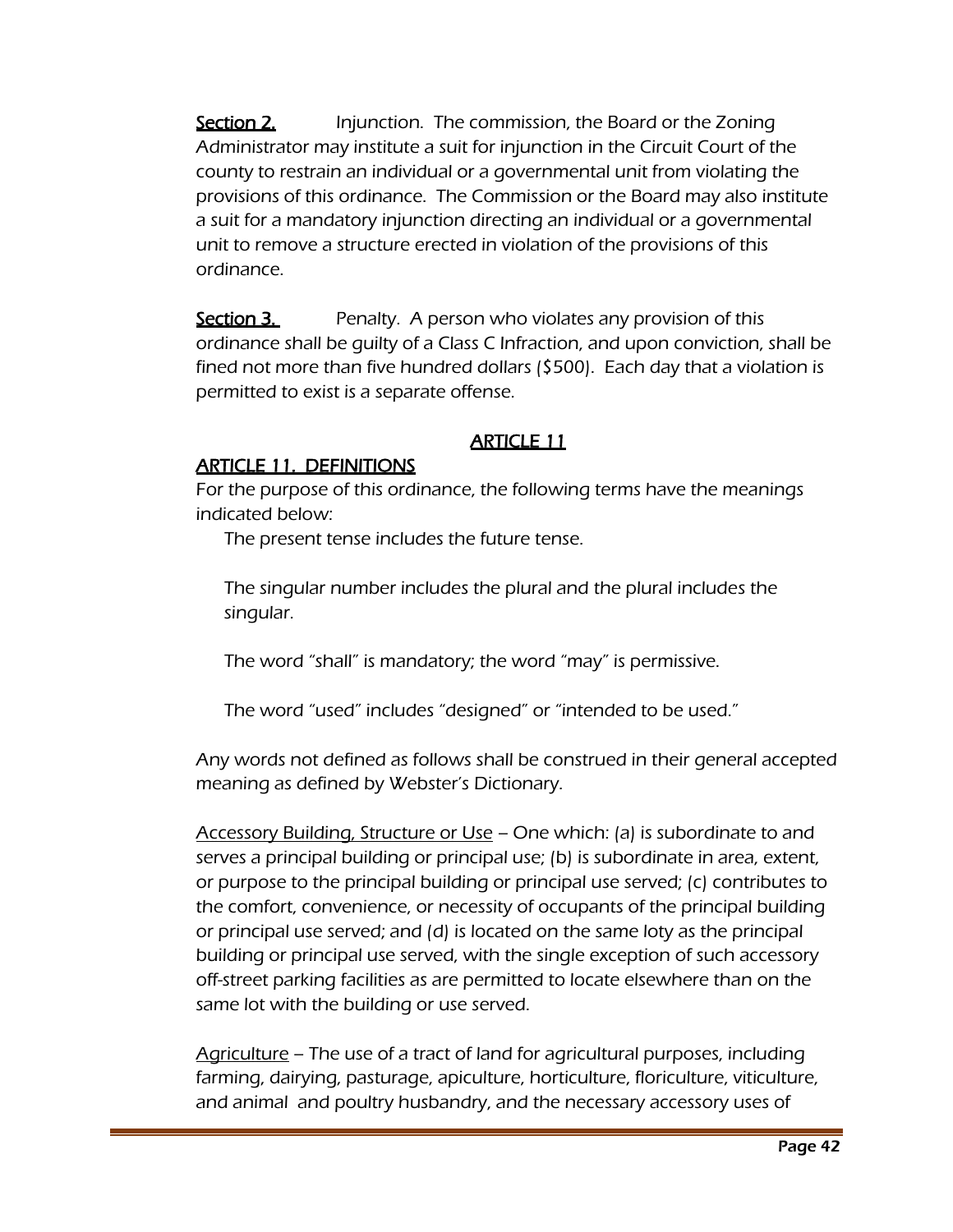tenant housing and for packing, treating, or storing the produce; provided however that the operation of any such accessory uses shall be secondary to that of the normal agricultural activities.

Air Contaminant - Dust, fumes, gas, mist, smoke, or vapor, or any combination thereof.

Air Contaminant Source – Any word and all sources of emission of air contaminants, whether privately or publicly owned or operated. Without limiting the generality of the foregoing, this term includes all types of business, commercial and industrial plants, works, shops and stores; heating and power plants and stations; buildings and other structures of all types, including single and multiple-family residences, apartments, houses, office buildings, hotels, restaurants, schools, hospitals, churches and other institutional buildings; automobiles, trucks, tractors, buses, and other motor vehicles; garages and vending and service locations and stations; railroad locomotives; ships, boats and other waterborne craft; portable fuel-burning equipment; incinerators of all types, indoor and outdoor; refuse dumps and piles; and all stack and other chimney outlets from any of the foregoing.

Air Pollution – Presence in the outdoor atmosphere of one or more air contaminants in sufficient quantities and of such characteristics and duration as to be injurious to human, plant or animal life, to property, or which unreasonably interfere with the comfortable enjoyment of life and property.

Alley – A public right-of-way which normally affords a secondary means of access to abutting property.

Bed and Breakfast - A room or group of rooms forming a single habitable unit used or intended to be used for living and sleeping, but not for cooking or eating purposes in individual rooms. The operator occupied residence that (1) provides sleeping accommodations to the public for a fee; (2) has no more than fourteen (14) guest rooms; (3) provides breakfast to its guest as part of the fee; and (4) provides sleeping accommodations for not more than thirty (30) consecutive days to a particular guest. This does not include hotels, motels, boarding houses, or food service establishments.

Block – A tract of land bounded by streets, or by a street or streets and any combination of boundary lines of public or institutionally-owned lands, railroad rights-of-way, rivers and lakes, and other lines of demarcation.

Board – The Board of Zoning Appeals.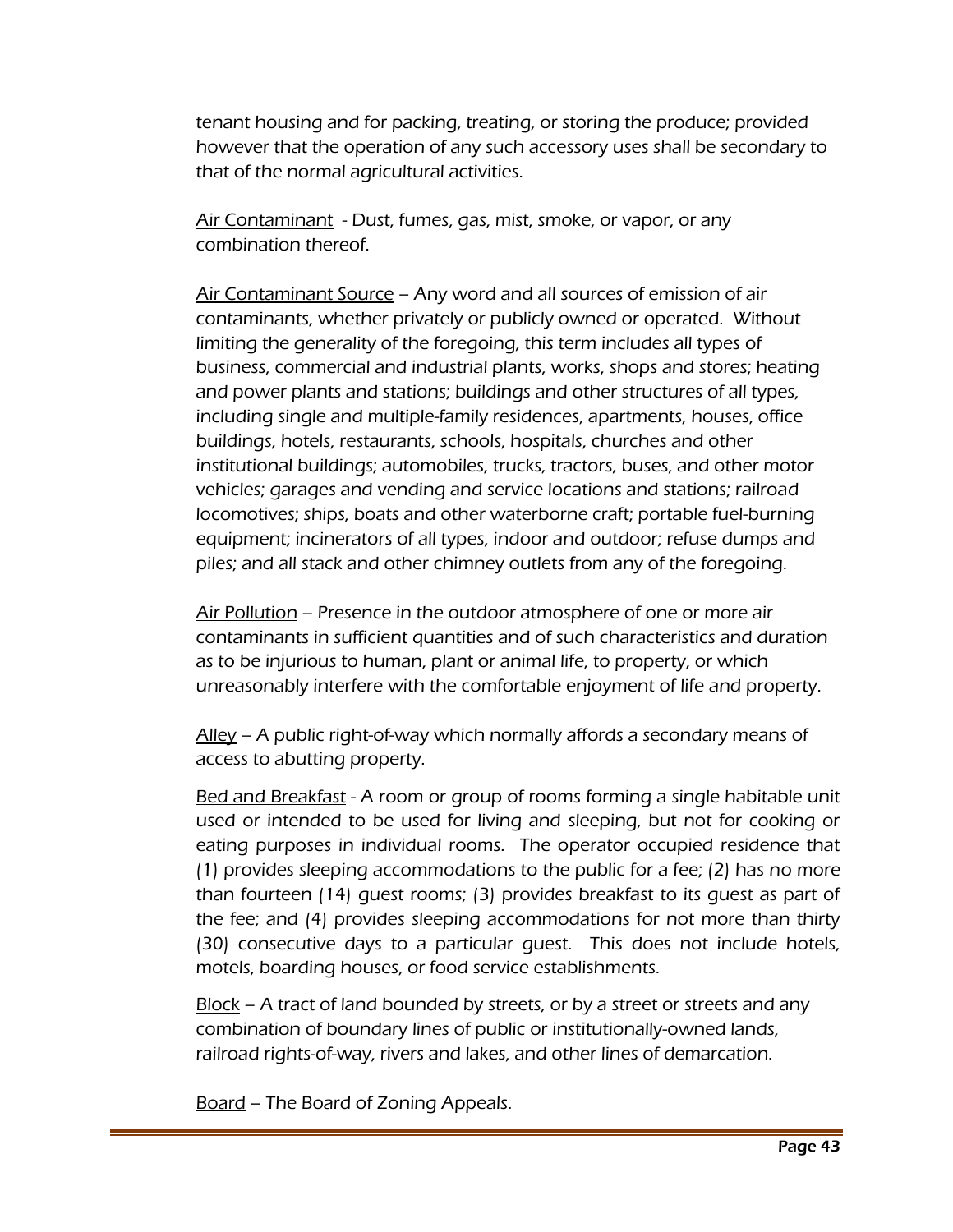Building – A structure built for the support, enclosure, shelter, or protection of persons, animals, chattels, or movable property of any kind, and which is permanently affixed to the land.

Building Height – The vertical distance from the curb level to the highest point of the underside of the ceiling beams in the case of a flat roof; to the deck line of a mansard roof; and to the mean level of athe underside of the rafters between the eaves and the ridge of a gable, hip or gambrel roof.

Bulk – The term used to indicate the size and setbacks of buildings or structures and the location of same with respect to one another, and includes the following: (a) size and height of buildings; (b) location of exterior walls at all levels in relation to lot lines, streets, or to other buildings; (c) gross floor area of buildings in relation to lot area; (d) all open spaces allocated to buildings; and (e) amount of lat area and lot width provided per dwelling unit.

Business – An occupation, employment, or enterprise which occupies time, attention, labor and materials; or wherein merchandise is exhibited or sold, or where services are offered.

Commission – Carroll County Area Plan Commission.

Compact Home – A portable structure, designed for year-round living, 23 or more feet wide in its narrowest dimension, excluding expand rooms and accessory structures and 1200 or more square feet, with the four outside walls supported by a permanent foundation.

Curb Level – The level of the established curb in front of the building measured at the center of such front. Where no curb level has been established , the pavement elevation at the street centerline similarly measured, or the mean elevation of the finished grade of the surface of the ground or pavement immediately adjacent to a building shall be considered the "curb level."

Dusts – Minute solid particles released into the air by natural forces or by mechanical processes such as crushing, grinding, milling, dulling, demolishing, shoveling, conveying, covering, bagging, sweeping, etc.

Dwelling – A permanent building, or portion thereof, but not a mobile home, designed or used exclusively for residential occupancy, including single-family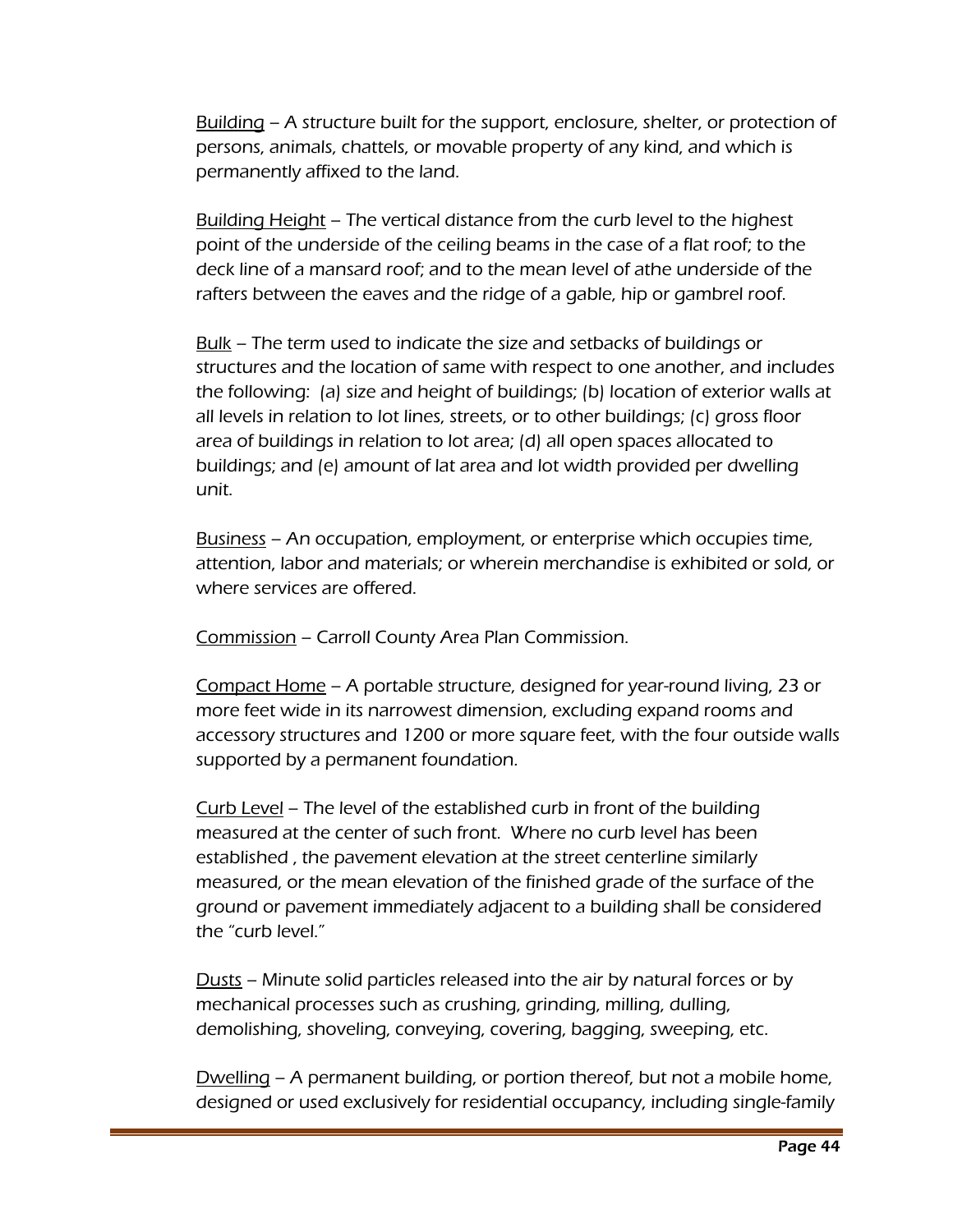dwellings, two-family dwellings, and multiple-family dwellings, but not including hotels, motels or lodging houses. The building shall be 23 or more feet wide at its narrowest dimension and 1200 or more square feet.

Dwelling Unit – One or more rooms which are arranged, designed, or used as living quarters for one family only. Individual bathrooms are not necessarily provided, but complete single kitchen facilities, permanently installed, shall be included for each "dwelling unit."

Dwelling, Single Family – A dwelling containing one dwelling unit only.

Dwelling, Two-Family – A dwelling containing two dwelling units only.

Dwelling, Multiple-Family – dwelling or portion thereof, containing three or more dwelling units.

Family – One or more persons each related to the other by blood, marriage, or adoption, or a group of not more than three persons not all so related, together with his or their domestic servant, maintaining a common household in a dwelling unit. A family may include not more than two roomers, boarders, or permanent guests – whether or not gratuitous.

Floor Area of a Building – (for determining off-street parking and loading requirements) The sum of the gross horizontal areas of the several floors of the building, or portion thereof, devoted to a specific use, including accessory storage areas located within selling or working space such as counters, racks, or closets; and any basement floor area devoted to retailing activities, to the production of processing of goods, or to business or professional offices.

Fumes – Minute solid particles generated by the condensation of vapors from solid matter after volatilization from the molten state, or may be generated by sublimation, distillation, calcination, or chemical reaction, when these processes create air-borne particles.

Garage, Private – An accessory building or an accessory portion of the principal building, including a carport, which is intended for and used for storing the private passenger vehicles of the family or families resident upon the premises.

Gas – An aeriform fluid having neither independent shape nor volume, but tending to expand indefinitely.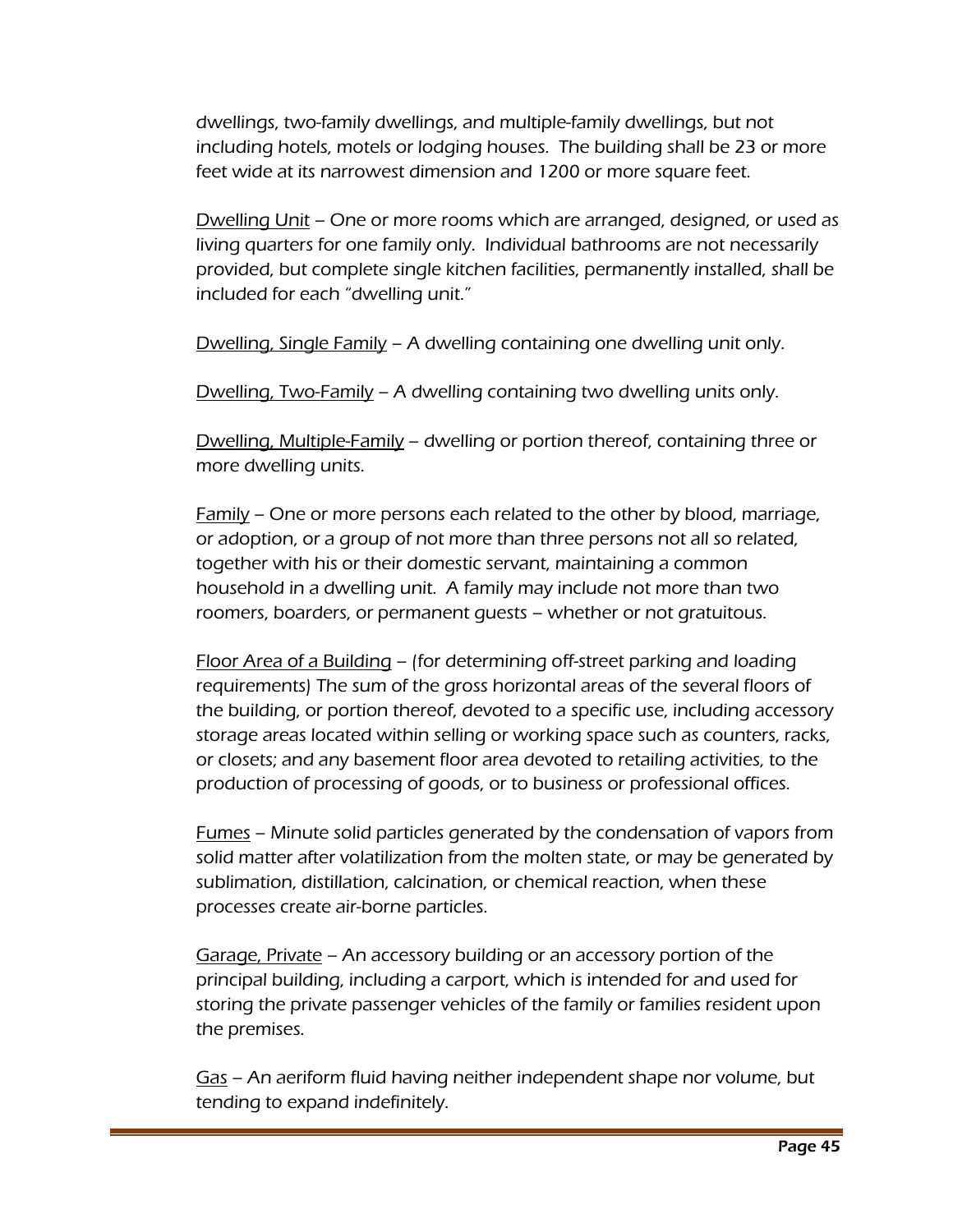Governmental and Public Utility Uses – Electric and telephone substations and distribution centers; filtration plant, pumping station and water reservoir; public or package treatment plants; fire stations; telephone exchange; radio and television transmitting or relay stations; antenna towers and other similar governmental and public utility service uses.

Grade – The average level of the finished surface of the ground adjacent to the exterior walls of the building or structure.

Home Occupation – An occupation or activity conducted entirely within a dwelling, solely by the occupants thereof, which is clearly incidental and secondary to the use of the dwelling for dwelling purposes and in connection with which:

- a. There is no display of goods or outside storage of goods or equipment nor commodity sold on the premises
- b. Not more than one (1) person not a resident on the premises is employed;
- c. Not over 25 percent of the first floor of the dwelling is occupied by such use;
- d. No internal or external alterations to the dwelling are required to accommodate the use.

Junk Yard – An open area where waste or scrap materials or three or more motor vehicles not in running or operable condition or parts thereof are bought, sold, exchanged, stored, baled, packed, disassembled, or handled, but excluding uses established entirely within enclosed buildings.

Kennel – Any premises or portions thereof on which more than four dogs, cats, or other household domestic animals over four month of age are kept, or on which more than two such animals are maintained, boarded, bred, or cared for, in return for remuneration, or are kept for the purpose of sale.

Lot of Record – A lot which is part of a subdivision, the plat of which has been recorded in the office of the Recorder; or a parcel of land, the deed to which was recorded in the office of said Recorder prior to the adoption of this ordinance.

 $\underline{\text{Lot}}$  – A tract or parcel of land of at least sufficient size to meet minimum zoning requirements for use and area and to provide such yards and other open spaces as are herein required. Such lot shall have frontage on a public street or a permanent easement of access, at least twenty (20) feet wide, connecting to a public street.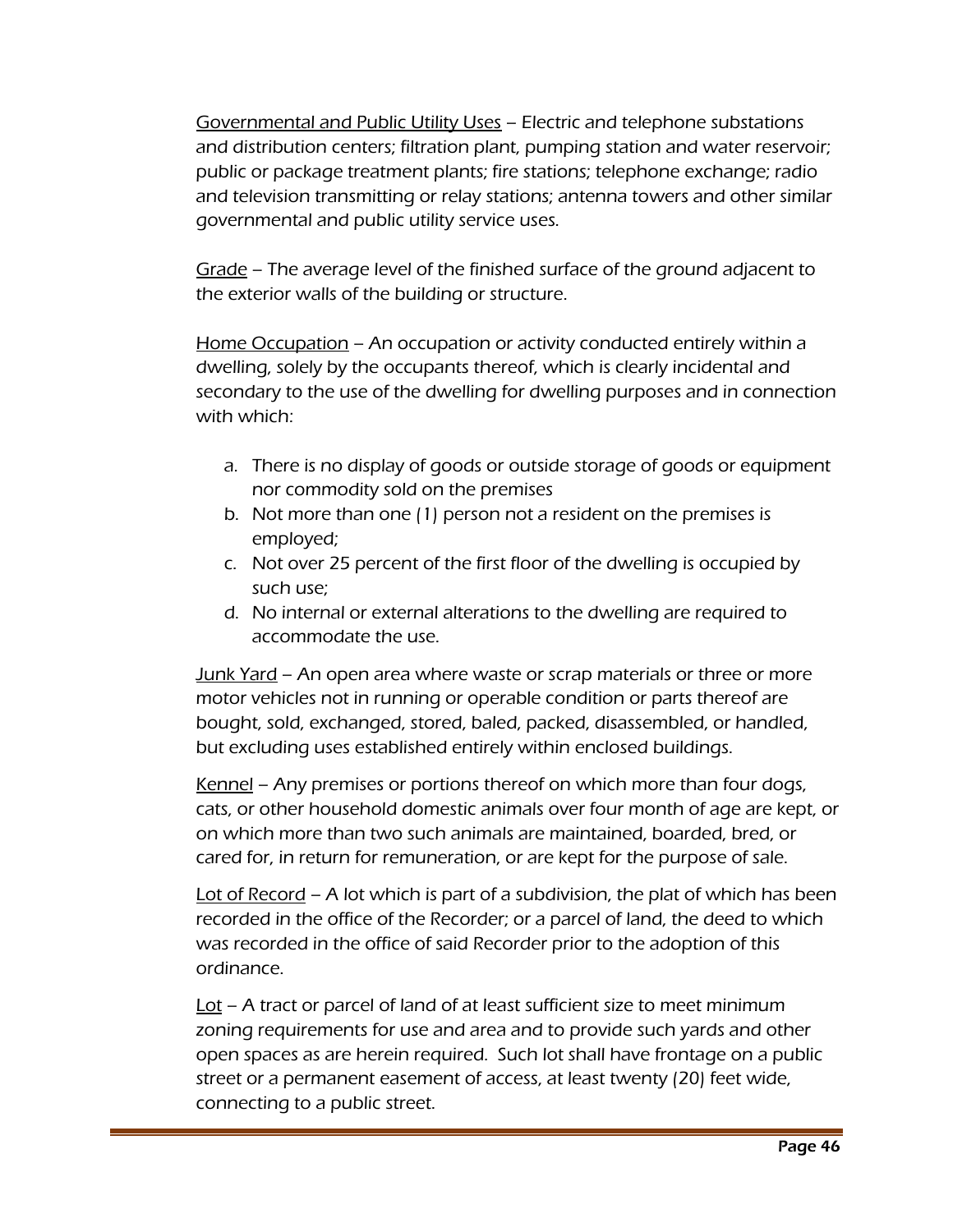Lot, Corner – A lot situated at the intersection of two or more streets.

Lot, Through – A lot having a frontage on two non-intersecting streets as distinguished from a corner lot. Both street lines shall be deemed front lot lines.

Lot Depth – The mean horizontal distance between the street right-of-way line and the rear lot line of a lot, measured within the lot boundaries.

Lot Width – The horizontal distance between the side lot lines of a lot, measured at right angles to the lot depth at the established front building line.

Mists – Minute liquid particles generated by any of the methods listed for dusts, or fumes or by the spraying of liquids.

Mobile Home – A portable structure having a living area of 480 square feet or more and designed or used for year-around living.

Mobile Home Park – An area of land used for the parking of two or more mobile homes.

Mobile Home Site – The area of land in a mobile home park for the parking of one mobile home.

Performance Standards – A criterion established to control noise, smoke, toxic or noxious matter, vibration, or glare or heat generated by, or inherent in uses of land or buildings.

Planned Development – A tract of land, under single ownership or control, which contains two or more principal buildings and may contain more than one principal use in a unified development where specific requirements of a given zoning district may be modified..

Public  $Way - A$  sidewalk, alley, street, or limited access highway.

Recreational Vehicle - A temporary dwelling for travel, recreation and vacation use including, but not limited to:

> Travel Trailer: A vehicle, identified by the manufacturer as a travel trailer, having a living area of less than 480 square feet and designed to move on the highway.

Pick-up Coach: A structure designed to be mounted on a truck chassis or cut-down car.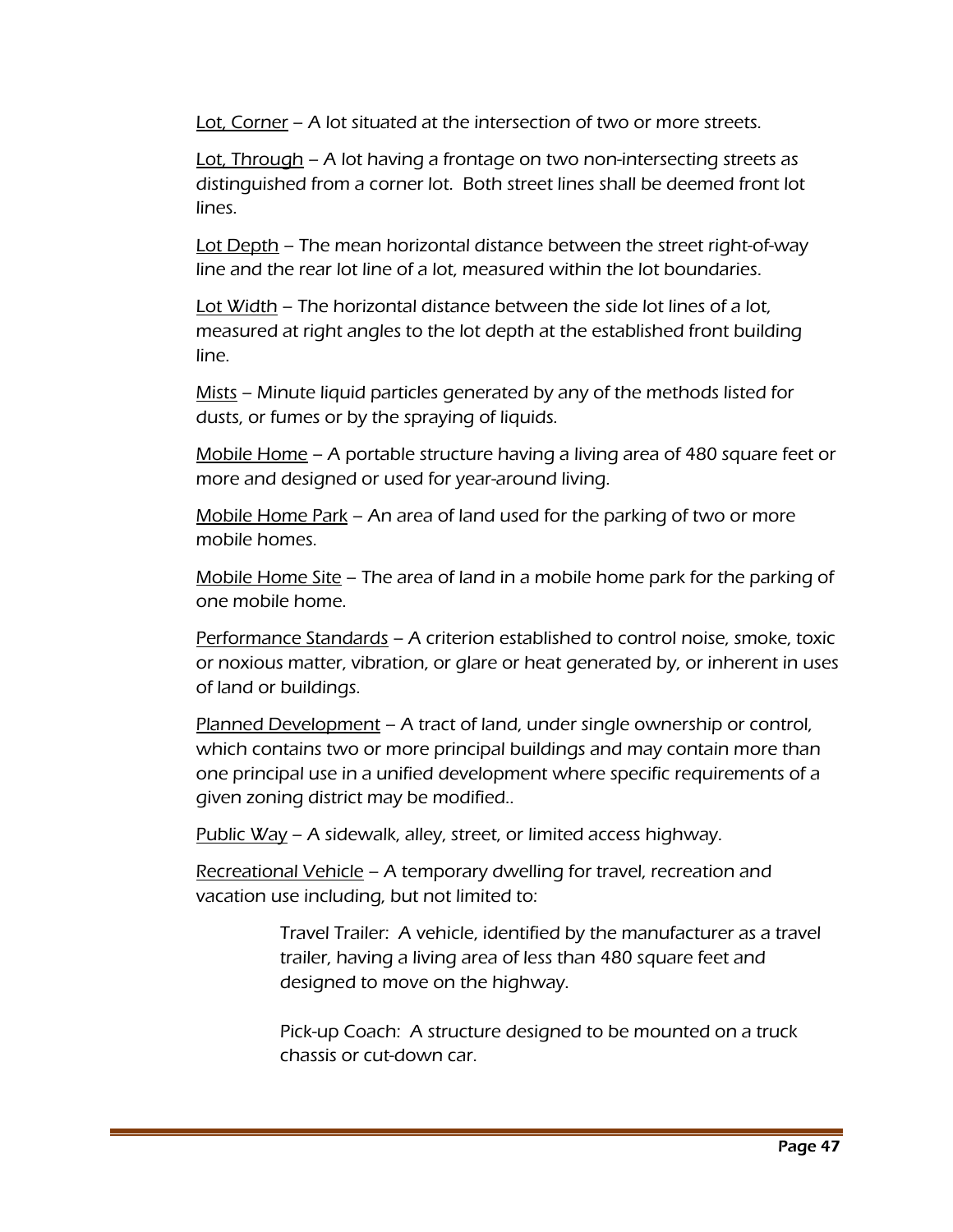Motor Home: A self-propelled vehicle with a dwelling constructed as an integral part of the vehicle.

Camping Trailer: A canvas, folding structure, built on a chassis with wheels and designed to move on the highway.

Tent: A collapsible shelter of canvas or other material stretched and sustained by poles and use for camping outdoors.

Recreational Vehicle Park – An area of land used for the parking of two or more recreational vehicles.

Ringelman Chart – One which is described in the U.S. Bureau of Mines Information Circular 6888, and on which are illustrated graduated shades of grey for use in estimating the light-obscuring capacity of smoke.

Setback – The minimum horizontal distance between the front line of a building or structure and the street right-of-way line.

 $Sign - A$  name, identification, description, display, or illustration which is affixed to, or represented directly or indirectly upon a building, structure, or tract of land and which directs attention to an object, product, place, activity, person, institution, organization, or business. A "sign" shall not include: (a) the display of official court or public office notices; (b) the flag, emblem, or insignia of a nation, political unit, school, or religious group, nor (c) one located behind window areas intend to be viewed from outside the building.

Sign, Advertising – A sign which directs attention to a business, commodity, service, or entertainment not exclusively related to the premises where such sign is located or to which sign is located or to which it is affixed.

Sign, Business – A sign which directs attention to a business or profession conducted or to a commodity, service, or entertainment sold or offered upon the premises where such sign is located or to which it is affixed.

Sign, Gross Area of – The entire area within a single continuous perimeter enclosing the extreme limits of such sign and in no case passing through or between any adjacent elements of same. Such perimeter shall not include any structural elements lying outside the limits of such sign and not forming an integral part of the display.

Smoke – Small gas and air-borne particles consisting essentially of carbonaceous material in sufficient number to be observable.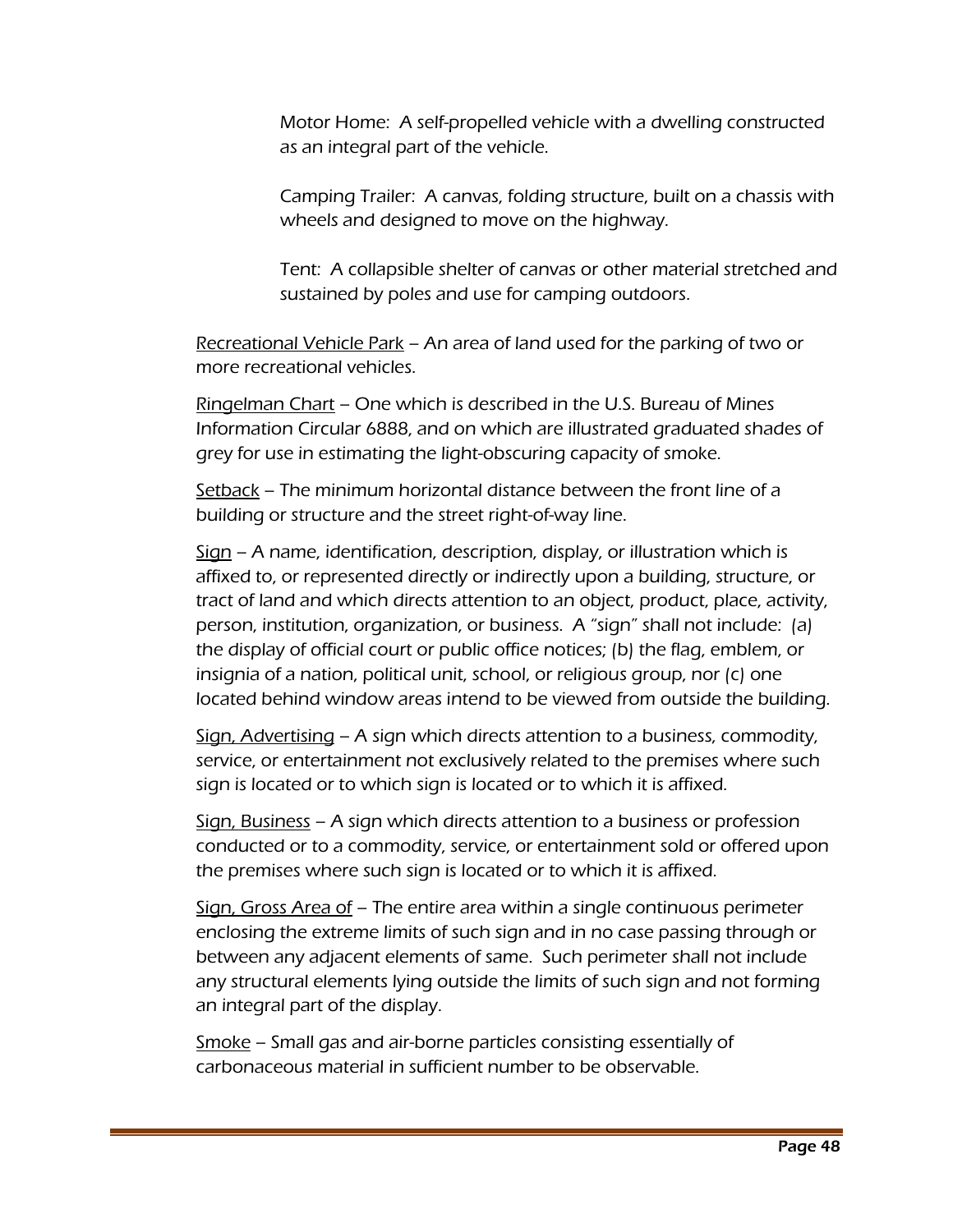Story – That portion of a building included between the surfaces of any floor and the surface of the floor next above or if there is no floor above, the space between the floor and the ceiling next above. A basement having more than one-half the clear floor-to-ceiling height above curb level shall be considered a story.

Story, Half – A space under a sloping roof which has the line of intersection of roof decking and wall, not more than three feet above the top level of the story below.

Street – A partially of fully improved public right-of-way which affords the principal means of access to abutting property.

Structure – Anything constructed or erected, the use of which requires permanent location on the ground or attached to something having a permanent location on the ground, except public utility communication and electrical transmission lines and equipment and facilities supporting the same and/or incidental thereto.

Structural Alteration – A change, other than incidental repairs, which would prolong the life of the supporting members of a building, columns, beams, girders, or foundations.

Use – The purpose or activity for which the land or building thereon is designed, arranged, or intended, or for which it is occupied or maintained.

Vapors – The gaseous form of substances which are normally in the solid or liquid state and which can be changed to these states by increasing the pressure or decreasing the temperature.

<u>Yard</u> – An open space on the same lot with a building or structure, unoccupied and unobstructed from its lowest level upward, except as otherwise permitted.

Yard, Front – A yard extending along the full length of the street right-of-way line between the side lot lines.

Yard, Rear – A yard extending along the full length of the rear lot line between the side lot lines.

Yard, Side – A yard extending along the side lot line from the front yard to the rear yard.